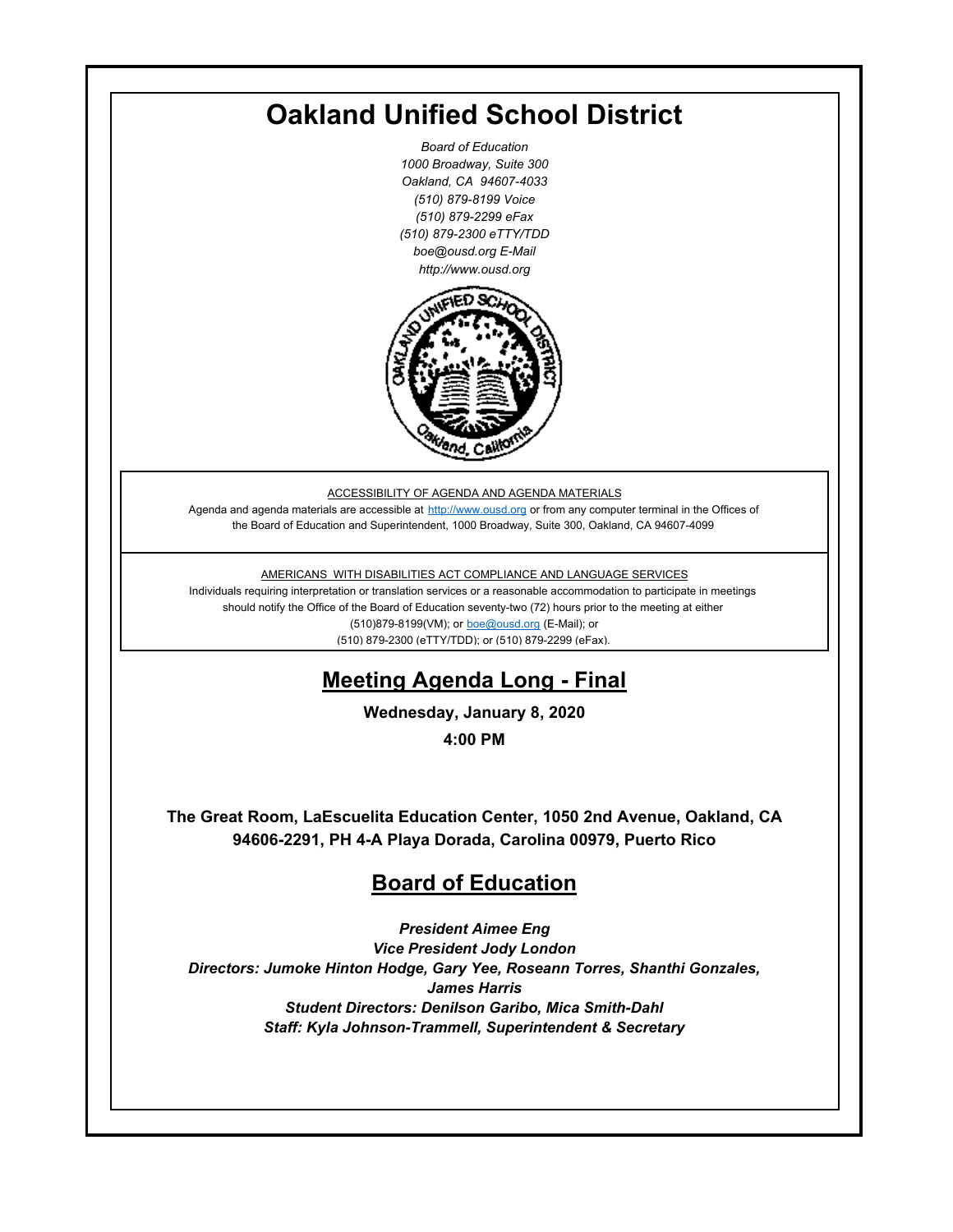LEY CUMPLIMIENTO PARA AMERICANOS CON DISCAPACIDADES Y SERVICIO DE IDIOMAS Personas que requieran servicios de traducción o interpretación o facilidades razonables para participar en juntas deberán notificar a la Oficina de la Mesa Directiva de Educación setenta y dos (72) horas antes de la junta ya sea al (510)879-8199(VM); o boe@ousd.org (E-Mail); o (510) 879-2300 (eTTY/TDD); o (510) 879-2299 (eFax).

#### 美国残障人士法案條例遵守及語言服務

個别人士需要傳譯及翻譯服務或有合理安排去參與會議的應該在舉行會議之前的七十二(72)小時通知教育委員 會。請致電(510)879-8199(留言);或 boe@ousd.org (電郵) ;或(510) 879-2300 (電子文字電話/聽障專用電信 設備 (eTTY/TDD));或(510) 879-2299 (電子圖文傳真 (eFax))。

#### TUẦN HÀNH ĐẠO LUẬT NGƯỜI MỸ KHUYẾT TẤT VÀ DỊCH THUẬT

Những người nào cần thông ngôn hay phiên dịch hay một sắp xếp hợp lý nào để tham gia các buổi họp phải thông báo Văn phòng của Hội đồng Giáo dục bảy mươi hai (72) tiếng đồng hồ trước buổi họp, số điện thoại (510)879-8199 (VM); hay là boe@ousd.org (E-Mail); hay là (510) 879-2300 (eTTY/TDD); hay là số (510) 879-2299 (eFax).

### សេវាបកប្រែភាសា និងការអនុលោមតាមច្បាប់ជនជាតិអាមេរិកាំងពិការ

អកណាដែលត្រូវការសេវាបកប្រែភាសាដោយផ្ទាល់មាត់ ឬជាលាយលក្ខអក្សរ ឬត្រូវការការជួយសម្រះសម្រលយ៉ាងសមរម្យ មួយ ដើម្បីចូលរួមក្នុងកិច្ចប្រជុំនានានោះ ត្រវង្គល់ដំណឹងទៅកាន់ទីការិយាល័យនៃក្រមប្រឹក្សាអប់រំ ឱ្យបានចិតសិបពី (72) ម៉ោង មុនកិច្ចប្រជុំ តាមរយៈទូរស័ព្ទ:លេខ <u>(510) 879-8199</u> បុតាមរយៈអ៊ីមែល <u>boe@ousd.org</u> បុទូរស័ព្ទ eTTY/TDD លេខ (510) 879-2300 ប៊ូទូសារលេខ (510) 879-2299។

الامتثال لقانون الأمريكيين نو ي الإحاقات (ADA) وتوفير الخدمات اللغوية من يحتاج إلى خدمات الترجمة المكتوبة أو خدمات الترجمة الفورية أو الترتيبات التيسيرية المعفّولة لكي يساهم في الإجتماعات فالمرجو منه إبلاغ مكتب إدارة التعليم إثنين وسبعين (72) ساعة قبل الإجتماع بوسيلة من الوسائل التالية: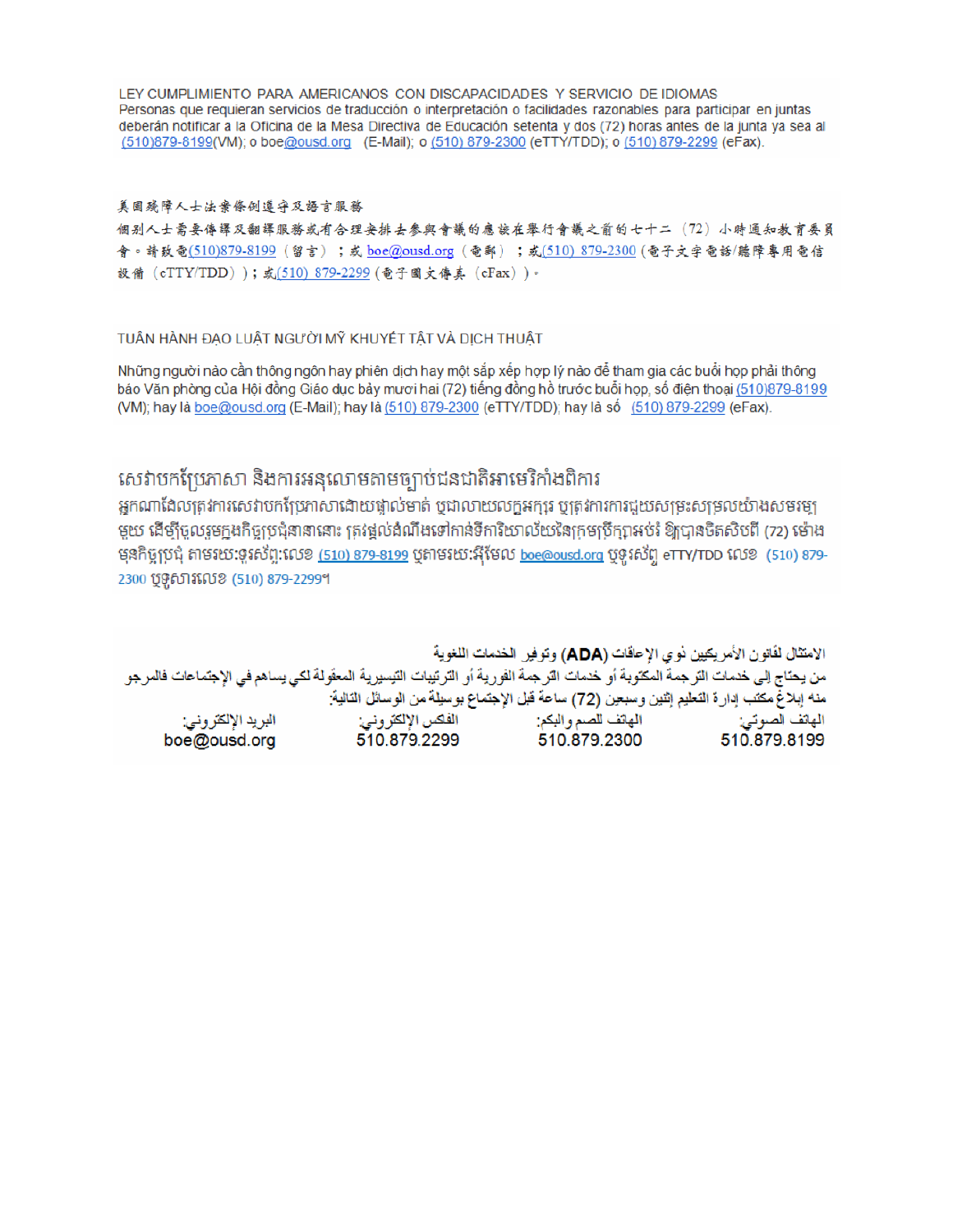# Table of Contents

| C. President's Statement Disclosing Item(s) To Be Discussed In ClosedSession Today  4           |  |
|-------------------------------------------------------------------------------------------------|--|
|                                                                                                 |  |
|                                                                                                 |  |
|                                                                                                 |  |
|                                                                                                 |  |
|                                                                                                 |  |
|                                                                                                 |  |
|                                                                                                 |  |
|                                                                                                 |  |
|                                                                                                 |  |
|                                                                                                 |  |
|                                                                                                 |  |
|                                                                                                 |  |
|                                                                                                 |  |
|                                                                                                 |  |
|                                                                                                 |  |
|                                                                                                 |  |
|                                                                                                 |  |
|                                                                                                 |  |
|                                                                                                 |  |
| G. President's Statement of Reportable Action Taken In Closed Sessionand the Vote or Abstention |  |
|                                                                                                 |  |
|                                                                                                 |  |
|                                                                                                 |  |
| 19-2678 District - 2020 California Distinguished Schools -Board of Education and                |  |
|                                                                                                 |  |
|                                                                                                 |  |
|                                                                                                 |  |
|                                                                                                 |  |
|                                                                                                 |  |
|                                                                                                 |  |
|                                                                                                 |  |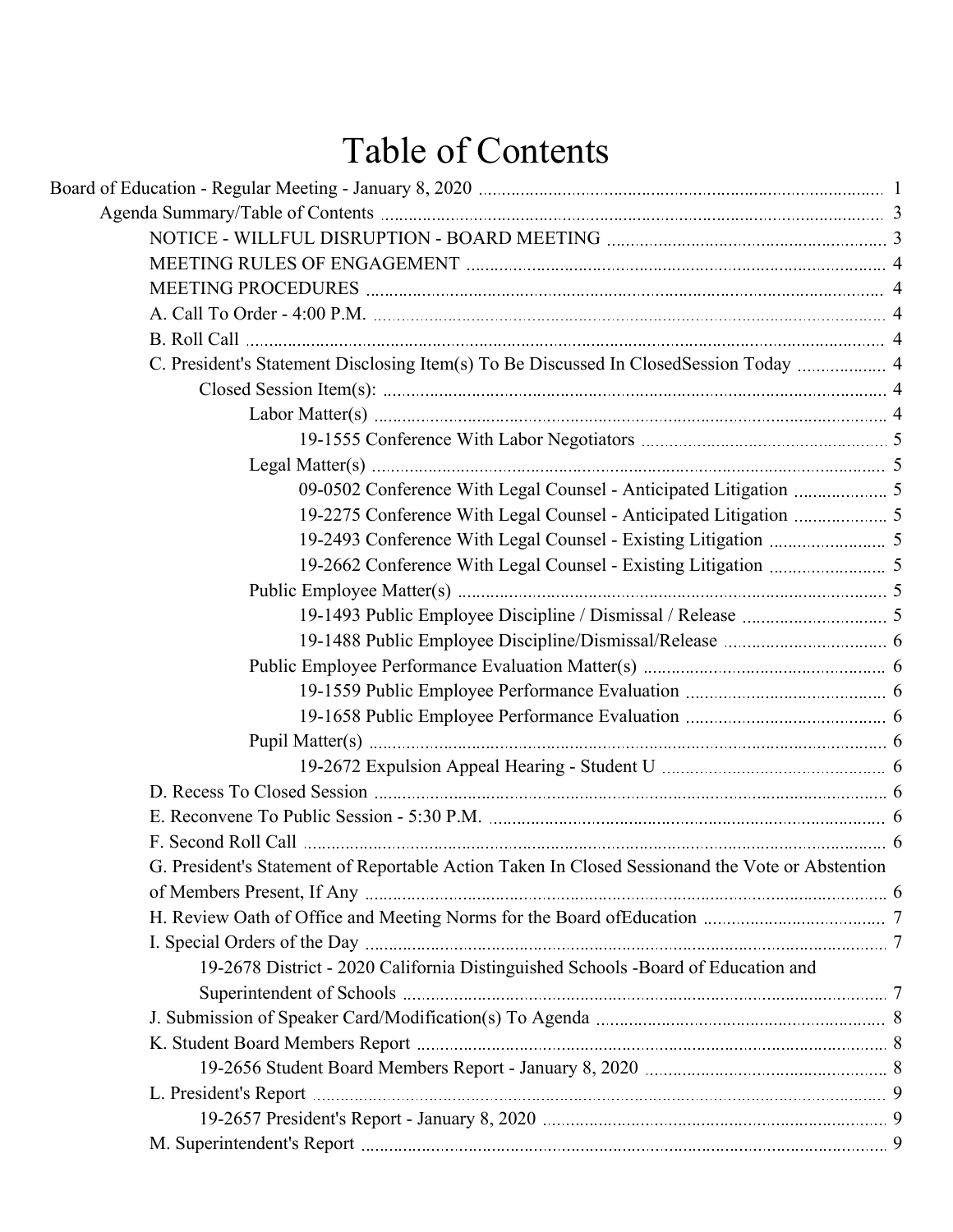| 19-2480 Agreement - Emics, Inc. dba Informed K12 - Technology Services Department. |  |
|------------------------------------------------------------------------------------|--|
|                                                                                    |  |
|                                                                                    |  |
| 19-2291 Agreement Between Owner and Contractor- Districtand Sof Surfaces, Inc. -   |  |
| Sequoia Elementary SchoolPlaymatting Project - Division of Facilities Planning     |  |
| 19-2599 Amendment No. 1, Architectural Agreement forProfessional Services - HKIT   |  |
| Architects - RooseveltMiddle School Design Upgrades & ModernizationProject -       |  |
|                                                                                    |  |
| 19-2620 Amendment No. 5, Architectural Agreement forProfessional Services - HKIT   |  |
| Architects - GlenviewElementary School New Construction Project - Divisionof       |  |
|                                                                                    |  |
|                                                                                    |  |
| 19-2627 Personnel Report No. 1920-0006 - Talent/HumanResources Department          |  |
|                                                                                    |  |
| 19-2610 Notice - Possible Reassignment or Release - Administrative and/or          |  |
| Supervisory CertificatedEmployees - Effective School Year 2020-2021  14            |  |
| 19-2611 Notice to Categorically - Funded Certificated Employees of Possible        |  |
|                                                                                    |  |
| 19-2612 Notice of Release - Probationary and TemporaryContract Certificated        |  |
|                                                                                    |  |
|                                                                                    |  |
| 19-2284 Amendment No. 1, Memorandum of Understanding -Bay Area Community           |  |
|                                                                                    |  |
| 19-2295 Amendment No. 1, Memorandum of Understanding -Bay Area Community           |  |
|                                                                                    |  |
| 19-2296 Amendment No. 1, Memorandum of Understanding -Bay Area Community           |  |
| Resources - After SchoolProgram - Oakland School of Languages  16                  |  |
| 19-2302 Amendment No. 1, Memorandum of Understanding -Bay Area Community           |  |
|                                                                                    |  |
| 19-2307 Amendment No. 1, Memorandum of Understanding -Ujimaa Foundation -          |  |
|                                                                                    |  |
| 19-2314 Amendment No. 1, Memorandum of Understanding -East Bay Asian Youth         |  |
|                                                                                    |  |
| 19-2317 Amendment No. 1, Memorandum of Understanding -East Bay Asian Youth         |  |
|                                                                                    |  |
| 19-2326 Amendment No. 1, Memorandum of Understanding -East Bay Asian Youth         |  |
|                                                                                    |  |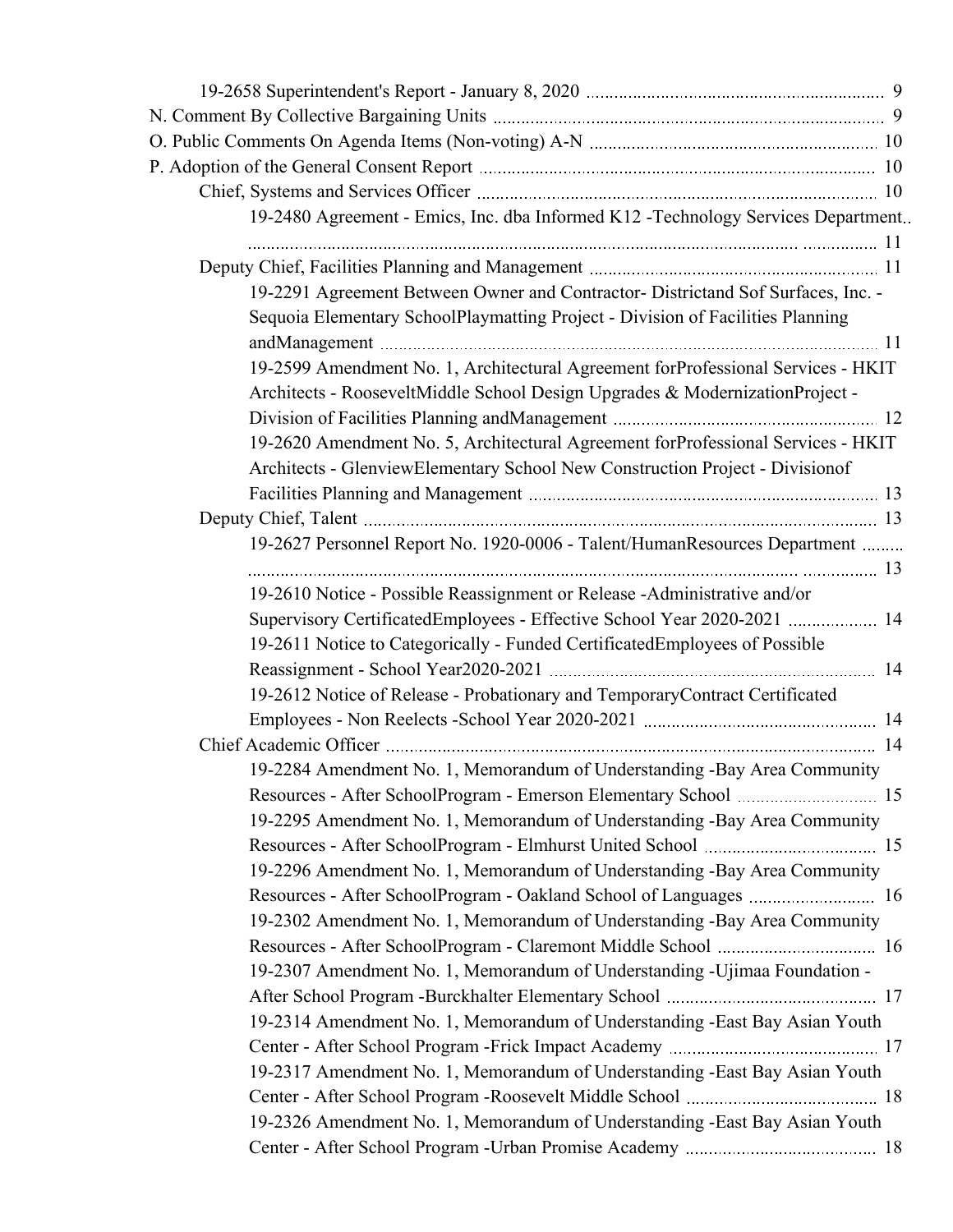| 19-2338 Amendment No. 1, Memorandum of Understanding -East Bay Asian Youth           |  |
|--------------------------------------------------------------------------------------|--|
|                                                                                      |  |
| 19-2339 Amendment No. 1, Memorandum of Understanding -Safe Passages - After          |  |
|                                                                                      |  |
| 19-2340 Amendment No. 1, Memorandum of Understanding -Oakland Leaf                   |  |
|                                                                                      |  |
| 19-2465 Grant Agreement - District and City of Oakland - City1010 General Fund       |  |
|                                                                                      |  |
| 19-2477 Professional Services Contract - East Bay Asian YouthCenter - Community      |  |
|                                                                                      |  |
| 19-2478 Professional Services Contract - Safe Passages -Esperanza Elementary School. |  |
|                                                                                      |  |
| 19-2498 Professional Services Contract - Student Program for Academic & Athletic     |  |
|                                                                                      |  |
| 19-2512 Professional Services Contract - Reading Partners -Bridges Academy           |  |
|                                                                                      |  |
|                                                                                      |  |
| 19-2524 Professional Services Contract - Bay Area Community Resources - English      |  |
|                                                                                      |  |
| 19-2539 Grant Agreement - Oakland Public Education Fund - District Central Kitchen   |  |
|                                                                                      |  |
| 19-2540 Amendment No. 1, Memorandum of Understanding -Bay Area Community             |  |
|                                                                                      |  |
| 19-2543 Professional Services Contract - Moira De Nike -Community Schools and        |  |
|                                                                                      |  |
| 19-2545 Non-Public, Nonsectarian School/Agency ServicesMaster Contract(s) – Nova     |  |
| Health Therapies Inc -2019-2020 School Year - Special Education Program              |  |
|                                                                                      |  |
| 19-2547 Professional Services Contract - The Mosaic Project - International          |  |
|                                                                                      |  |
| 19-2552 Professional Services Contract - Bay Area CommunityResources - Martin        |  |
|                                                                                      |  |
| 19-2553 Amendment No. 1, Professional Services Contract -4FamilyBarbque Culture      |  |
|                                                                                      |  |
| 19-2563 Memorandum of Understanding, No Cost - The Intuitive Writing Project -       |  |
| Community Partnerships - CommunitySchool and Student Services Department             |  |
|                                                                                      |  |
| 19-2564 Memorandum of Understanding, No Cost - RobinWadsworth - Community            |  |
|                                                                                      |  |
| 19-2565 Memorandum of Understanding, No Cost - OaklandServes - Community             |  |
|                                                                                      |  |
| Partnerships - Community Schoolsand Student Services Department  28                  |  |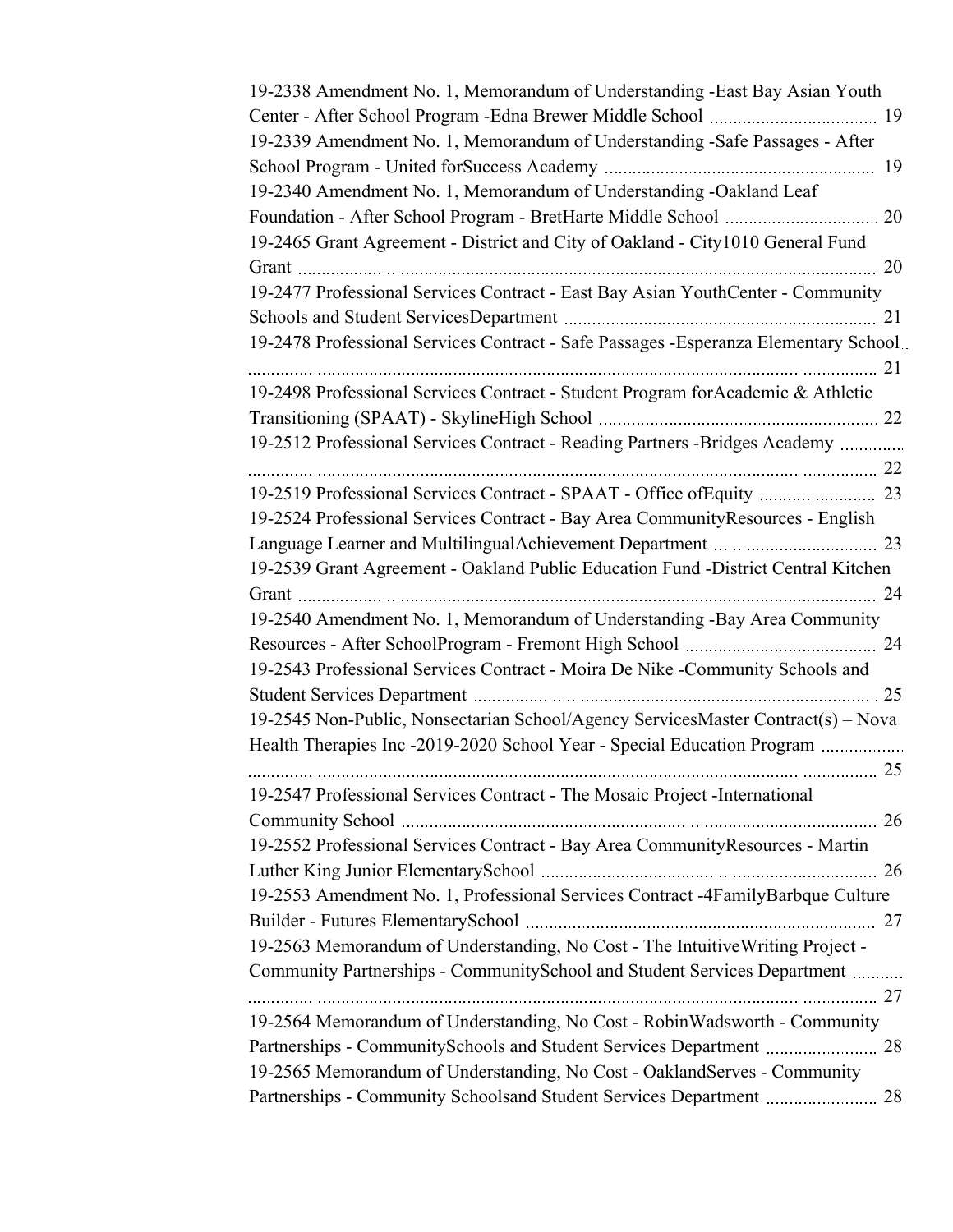| 19-2566 Memorandum of Understanding, No Cost - My OtherBrother and Institute for<br>Sustainable Economic, Educational, and Environmental Design -                |  |
|------------------------------------------------------------------------------------------------------------------------------------------------------------------|--|
| CommunityPartnerships - Community Schools and Student ServicesDepartment                                                                                         |  |
| 19-2567 Memorandum of Understanding, No Cost - CatholicCharities of the East Bay<br>- Community Partnerships - Community Schools and Student Services Department |  |
| 19-2568 Memorandum of Understanding - America SCORESBay Area - Community                                                                                         |  |
| Partnerships - CommunitySchools and Student Services Department  30                                                                                              |  |
| 19-2602 Professional Services Contract - Attitudinal HealingConnection, Inc - West                                                                               |  |
|                                                                                                                                                                  |  |
| 19-2604 Professional Services Contract - The Crucible -McClymonds High School                                                                                    |  |
| 19-2606 Professional Services Contract - Kristin Loo - SkylineHigh School                                                                                        |  |
| 19-2607 Professional Services Contract - QueridomundoCreative LLC - Linked                                                                                       |  |
|                                                                                                                                                                  |  |
| 19-2608 Professional Services Contract - Mills Teacher Scholars- Rudsdale                                                                                        |  |
|                                                                                                                                                                  |  |
| 19-2609 Professional Services Contract - Cityspan Technologies, Inc. - Community                                                                                 |  |
| 19-2613 Professional Services Contract - Dimensions DanceTheatre - West Oakland                                                                                  |  |
| 19-2614 Professional Services Contract - Higher Gliffs -Fremont High School                                                                                      |  |
|                                                                                                                                                                  |  |
| 19-2625 Professional Services Contract - Safe Passages - LaurelElementary School                                                                                 |  |
| 19-2626 Professional Services Contract - Reading Partners - Fruitvale Elementary                                                                                 |  |
|                                                                                                                                                                  |  |
|                                                                                                                                                                  |  |
| 19-2615 Memorandum of Understanding and Engagement Policy- Law Offices of                                                                                        |  |
|                                                                                                                                                                  |  |
|                                                                                                                                                                  |  |
| 19-2479 Professional Services Contract - LA Fowler, LLC -Office of the Chief of Staff.                                                                           |  |
|                                                                                                                                                                  |  |
|                                                                                                                                                                  |  |
| 19-2378 Amendment, Board Policy - BP 3280 - Business and Noninstructional                                                                                        |  |
|                                                                                                                                                                  |  |
| Measure N Commission - December 10, 17, 2019 - David Kakishiba, Chairperson                                                                                      |  |
|                                                                                                                                                                  |  |
| 19-2594 Measure N Commission - 2020-2021 Funding Levels forProbationary Schools.                                                                                 |  |
|                                                                                                                                                                  |  |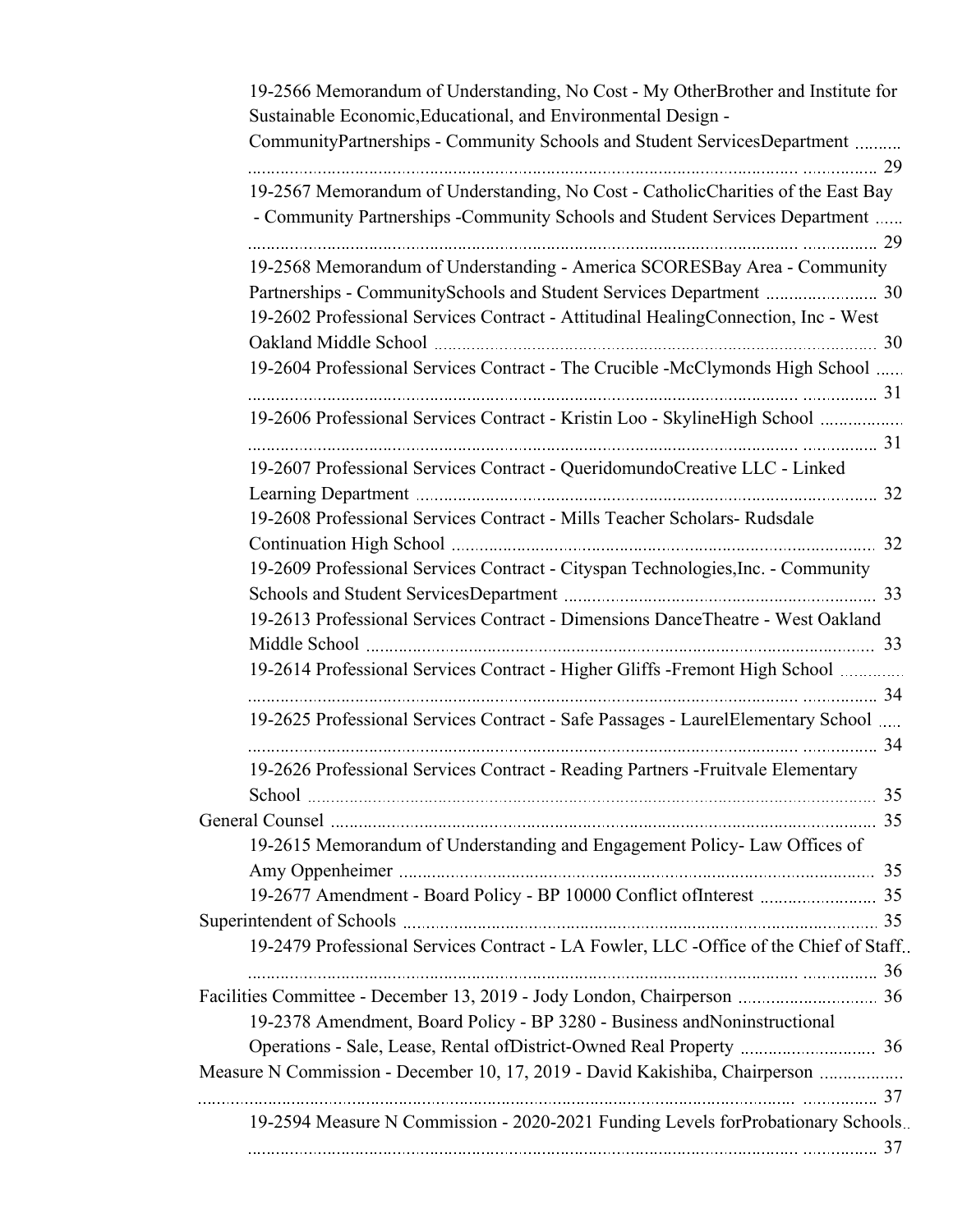| 19-2661 Measure G1 Commission - 2018-2019 Carryover Funds- Named District and<br>20-0053 Measure G1 Commission - 2019-2020 District MiddleSchools Amended<br>Grant Application and EducationSpending Plan for Named District and Charter Schools<br>19-2387 Amendment No. 1, Memorandum of Understanding -Girls Inc of Alameda<br>Q. Public Comment On All Non-Agenda Items Within the Subject MatterJurisdiction of the District<br>19-2659 Public Comments on All Non-Agenda Items Within the Subject Matter Jurisdiction<br>19-2224 North Oakland Community Charter School - Petitionand Proposed Charter - Grades<br>19-2226 Lighthouse Community Charter High School - Petitionand Proposed Charter -<br>19-2227 Oakland School for the Arts - Petition and ProposedCharter - Grades 6-12 (Renewal)<br>19-2521 Lighthouse Community Charter High School - Petitionand Proposed Charter -<br>19-2515 Coliseum College Preparatory Academy Temporary Enrollment Priority (Second<br>20-0006 2020 Oakland Unified School District Principles and State Legislative Priorities (<br>19-2068 Organizational Wellness - District's Employee RetentionSurvey Results - School<br>19-2691 Agreement - District and North Oakland CommunityCharter School - Operating |
|-------------------------------------------------------------------------------------------------------------------------------------------------------------------------------------------------------------------------------------------------------------------------------------------------------------------------------------------------------------------------------------------------------------------------------------------------------------------------------------------------------------------------------------------------------------------------------------------------------------------------------------------------------------------------------------------------------------------------------------------------------------------------------------------------------------------------------------------------------------------------------------------------------------------------------------------------------------------------------------------------------------------------------------------------------------------------------------------------------------------------------------------------------------------------------------------------------------------------------------------------------------------|
|                                                                                                                                                                                                                                                                                                                                                                                                                                                                                                                                                                                                                                                                                                                                                                                                                                                                                                                                                                                                                                                                                                                                                                                                                                                                   |
|                                                                                                                                                                                                                                                                                                                                                                                                                                                                                                                                                                                                                                                                                                                                                                                                                                                                                                                                                                                                                                                                                                                                                                                                                                                                   |
|                                                                                                                                                                                                                                                                                                                                                                                                                                                                                                                                                                                                                                                                                                                                                                                                                                                                                                                                                                                                                                                                                                                                                                                                                                                                   |
|                                                                                                                                                                                                                                                                                                                                                                                                                                                                                                                                                                                                                                                                                                                                                                                                                                                                                                                                                                                                                                                                                                                                                                                                                                                                   |
|                                                                                                                                                                                                                                                                                                                                                                                                                                                                                                                                                                                                                                                                                                                                                                                                                                                                                                                                                                                                                                                                                                                                                                                                                                                                   |
|                                                                                                                                                                                                                                                                                                                                                                                                                                                                                                                                                                                                                                                                                                                                                                                                                                                                                                                                                                                                                                                                                                                                                                                                                                                                   |
|                                                                                                                                                                                                                                                                                                                                                                                                                                                                                                                                                                                                                                                                                                                                                                                                                                                                                                                                                                                                                                                                                                                                                                                                                                                                   |
|                                                                                                                                                                                                                                                                                                                                                                                                                                                                                                                                                                                                                                                                                                                                                                                                                                                                                                                                                                                                                                                                                                                                                                                                                                                                   |
|                                                                                                                                                                                                                                                                                                                                                                                                                                                                                                                                                                                                                                                                                                                                                                                                                                                                                                                                                                                                                                                                                                                                                                                                                                                                   |
|                                                                                                                                                                                                                                                                                                                                                                                                                                                                                                                                                                                                                                                                                                                                                                                                                                                                                                                                                                                                                                                                                                                                                                                                                                                                   |
|                                                                                                                                                                                                                                                                                                                                                                                                                                                                                                                                                                                                                                                                                                                                                                                                                                                                                                                                                                                                                                                                                                                                                                                                                                                                   |
|                                                                                                                                                                                                                                                                                                                                                                                                                                                                                                                                                                                                                                                                                                                                                                                                                                                                                                                                                                                                                                                                                                                                                                                                                                                                   |
|                                                                                                                                                                                                                                                                                                                                                                                                                                                                                                                                                                                                                                                                                                                                                                                                                                                                                                                                                                                                                                                                                                                                                                                                                                                                   |
|                                                                                                                                                                                                                                                                                                                                                                                                                                                                                                                                                                                                                                                                                                                                                                                                                                                                                                                                                                                                                                                                                                                                                                                                                                                                   |
|                                                                                                                                                                                                                                                                                                                                                                                                                                                                                                                                                                                                                                                                                                                                                                                                                                                                                                                                                                                                                                                                                                                                                                                                                                                                   |
|                                                                                                                                                                                                                                                                                                                                                                                                                                                                                                                                                                                                                                                                                                                                                                                                                                                                                                                                                                                                                                                                                                                                                                                                                                                                   |
|                                                                                                                                                                                                                                                                                                                                                                                                                                                                                                                                                                                                                                                                                                                                                                                                                                                                                                                                                                                                                                                                                                                                                                                                                                                                   |
|                                                                                                                                                                                                                                                                                                                                                                                                                                                                                                                                                                                                                                                                                                                                                                                                                                                                                                                                                                                                                                                                                                                                                                                                                                                                   |
|                                                                                                                                                                                                                                                                                                                                                                                                                                                                                                                                                                                                                                                                                                                                                                                                                                                                                                                                                                                                                                                                                                                                                                                                                                                                   |
|                                                                                                                                                                                                                                                                                                                                                                                                                                                                                                                                                                                                                                                                                                                                                                                                                                                                                                                                                                                                                                                                                                                                                                                                                                                                   |
|                                                                                                                                                                                                                                                                                                                                                                                                                                                                                                                                                                                                                                                                                                                                                                                                                                                                                                                                                                                                                                                                                                                                                                                                                                                                   |
|                                                                                                                                                                                                                                                                                                                                                                                                                                                                                                                                                                                                                                                                                                                                                                                                                                                                                                                                                                                                                                                                                                                                                                                                                                                                   |
|                                                                                                                                                                                                                                                                                                                                                                                                                                                                                                                                                                                                                                                                                                                                                                                                                                                                                                                                                                                                                                                                                                                                                                                                                                                                   |
|                                                                                                                                                                                                                                                                                                                                                                                                                                                                                                                                                                                                                                                                                                                                                                                                                                                                                                                                                                                                                                                                                                                                                                                                                                                                   |
|                                                                                                                                                                                                                                                                                                                                                                                                                                                                                                                                                                                                                                                                                                                                                                                                                                                                                                                                                                                                                                                                                                                                                                                                                                                                   |
|                                                                                                                                                                                                                                                                                                                                                                                                                                                                                                                                                                                                                                                                                                                                                                                                                                                                                                                                                                                                                                                                                                                                                                                                                                                                   |
|                                                                                                                                                                                                                                                                                                                                                                                                                                                                                                                                                                                                                                                                                                                                                                                                                                                                                                                                                                                                                                                                                                                                                                                                                                                                   |
|                                                                                                                                                                                                                                                                                                                                                                                                                                                                                                                                                                                                                                                                                                                                                                                                                                                                                                                                                                                                                                                                                                                                                                                                                                                                   |
|                                                                                                                                                                                                                                                                                                                                                                                                                                                                                                                                                                                                                                                                                                                                                                                                                                                                                                                                                                                                                                                                                                                                                                                                                                                                   |
|                                                                                                                                                                                                                                                                                                                                                                                                                                                                                                                                                                                                                                                                                                                                                                                                                                                                                                                                                                                                                                                                                                                                                                                                                                                                   |
|                                                                                                                                                                                                                                                                                                                                                                                                                                                                                                                                                                                                                                                                                                                                                                                                                                                                                                                                                                                                                                                                                                                                                                                                                                                                   |
|                                                                                                                                                                                                                                                                                                                                                                                                                                                                                                                                                                                                                                                                                                                                                                                                                                                                                                                                                                                                                                                                                                                                                                                                                                                                   |
| 19-2692 Agreement - District and Oakland School of the ArtsCharter School - Common                                                                                                                                                                                                                                                                                                                                                                                                                                                                                                                                                                                                                                                                                                                                                                                                                                                                                                                                                                                                                                                                                                                                                                                |
|                                                                                                                                                                                                                                                                                                                                                                                                                                                                                                                                                                                                                                                                                                                                                                                                                                                                                                                                                                                                                                                                                                                                                                                                                                                                   |
| 19-2618 Application for Provisional Internship Permit - California Commission on Teacher                                                                                                                                                                                                                                                                                                                                                                                                                                                                                                                                                                                                                                                                                                                                                                                                                                                                                                                                                                                                                                                                                                                                                                          |
|                                                                                                                                                                                                                                                                                                                                                                                                                                                                                                                                                                                                                                                                                                                                                                                                                                                                                                                                                                                                                                                                                                                                                                                                                                                                   |
| 19-2624 Application for Variable Term Program WaiverCBEST, BCLAD and Program -                                                                                                                                                                                                                                                                                                                                                                                                                                                                                                                                                                                                                                                                                                                                                                                                                                                                                                                                                                                                                                                                                                                                                                                    |
| CaliforniaCommission on Teacher Credentialing - NamedEmployees for School Year 2019-                                                                                                                                                                                                                                                                                                                                                                                                                                                                                                                                                                                                                                                                                                                                                                                                                                                                                                                                                                                                                                                                                                                                                                              |
|                                                                                                                                                                                                                                                                                                                                                                                                                                                                                                                                                                                                                                                                                                                                                                                                                                                                                                                                                                                                                                                                                                                                                                                                                                                                   |
| U. Public Comments on All Non-Agenda Items Within the SubjectMatter Jurisdiction of the District                                                                                                                                                                                                                                                                                                                                                                                                                                                                                                                                                                                                                                                                                                                                                                                                                                                                                                                                                                                                                                                                                                                                                                  |
|                                                                                                                                                                                                                                                                                                                                                                                                                                                                                                                                                                                                                                                                                                                                                                                                                                                                                                                                                                                                                                                                                                                                                                                                                                                                   |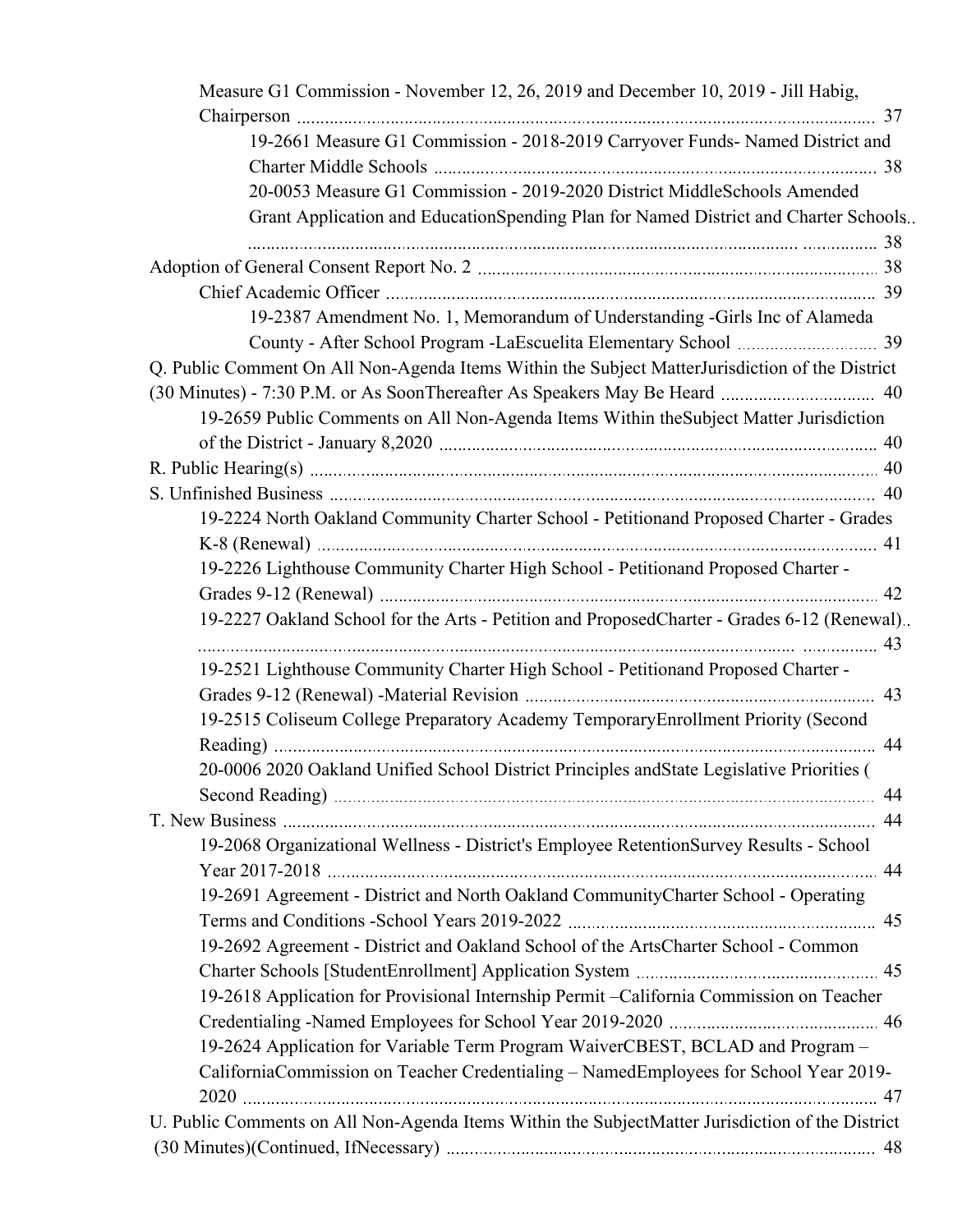| 19-2659 Public Comments on All Non-Agenda Items Within the Subject Matter Jurisdiction |  |
|----------------------------------------------------------------------------------------|--|
|                                                                                        |  |
|                                                                                        |  |
|                                                                                        |  |
|                                                                                        |  |
|                                                                                        |  |
|                                                                                        |  |
|                                                                                        |  |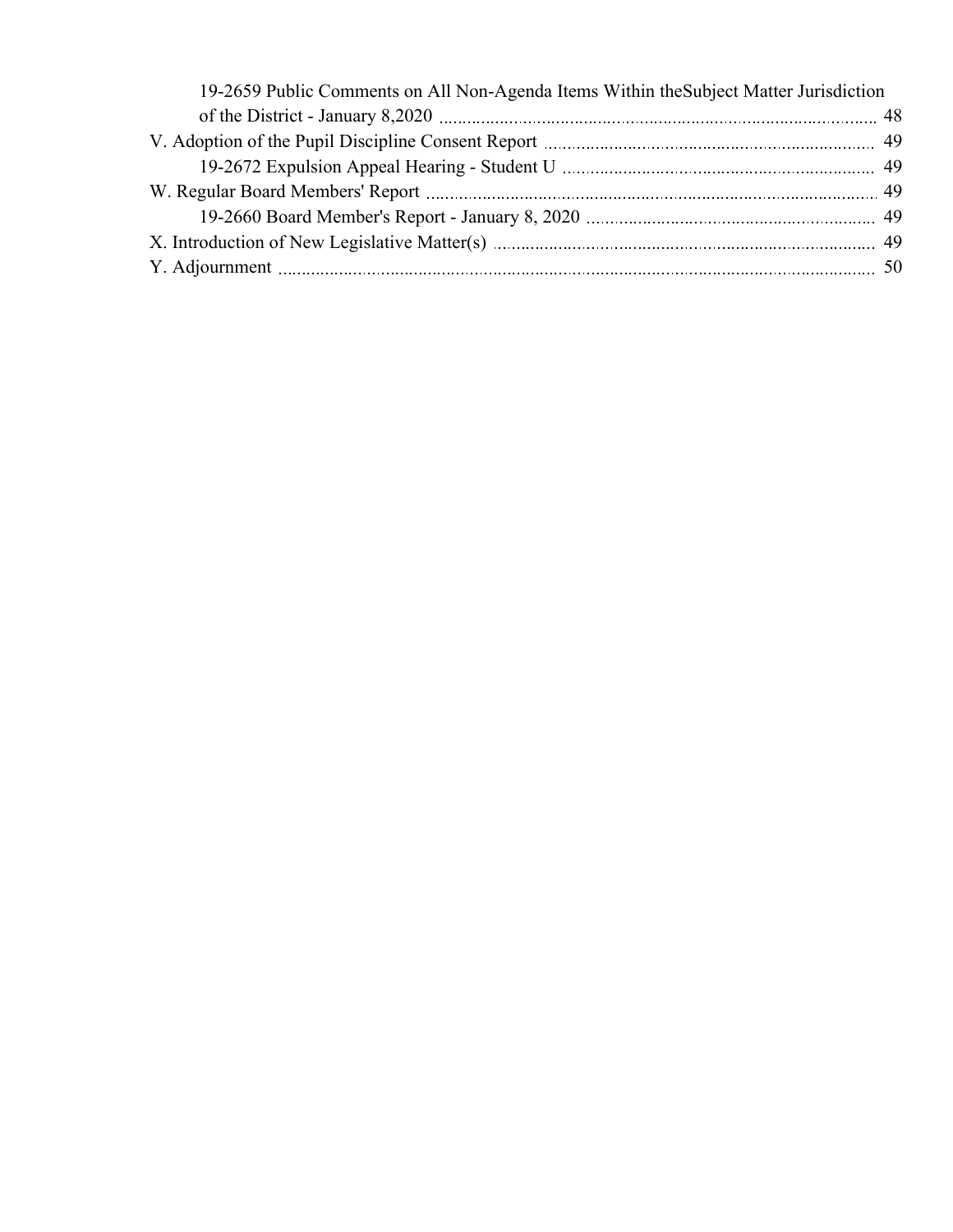### **NOTICE - WILLFUL DISRUPTION - BOARD MEETING**

*If the meeting is willfully interrupted so as to render the orderly conduct of such meeting unfeasible, the Board may exercise its authority under Government Code Section 54957.9. Alternatively, the Board may move to the Committee Room, KDOL TV Studio, B-237, Met West High School Entrance, 314 East 10th Street, Oakland, CA 94606-2291 (i.e., upstairs from the Great Room), as soon as practicable and resume the meeting. In either instance, only members of the Media, except those participating in the disturbance, shall be allowed to attend. If the Board moves to the Committee Room, it will allow public comment--as necessary and if feasible--from the Great Room.*

*To be admitted as a member of the Media, an individual must show a valid, up-to-date Media credential or a business card from a recognized news agency along with a valid government issued ID. Any Media credential from a legitimate credentialing entity will suffice. (A member of the Media without a Media credential may apply for a Media credential through the Oakland Policy Department at http://www2.oaklandnet.com/oakca1/groups/police/docume nts/webcontent/dowd004991.pdf). Bloggers and other citizen journalists who lack formal Media credentials will also be admitted as members of the Media once they authenticate their status by providing links to their blogs or Media outlets. OUSD General Counsel shall resolve any question or disagreement that arises as to the validity of a Media credential or the authenticity of a blogger or citizen journalist. Please note that there is limited space for Media in the Committee Room and, thus, admission to the Committee Room for members of the Media will be on a first-come-first-serve basis should the Board need to resume its meeting there.*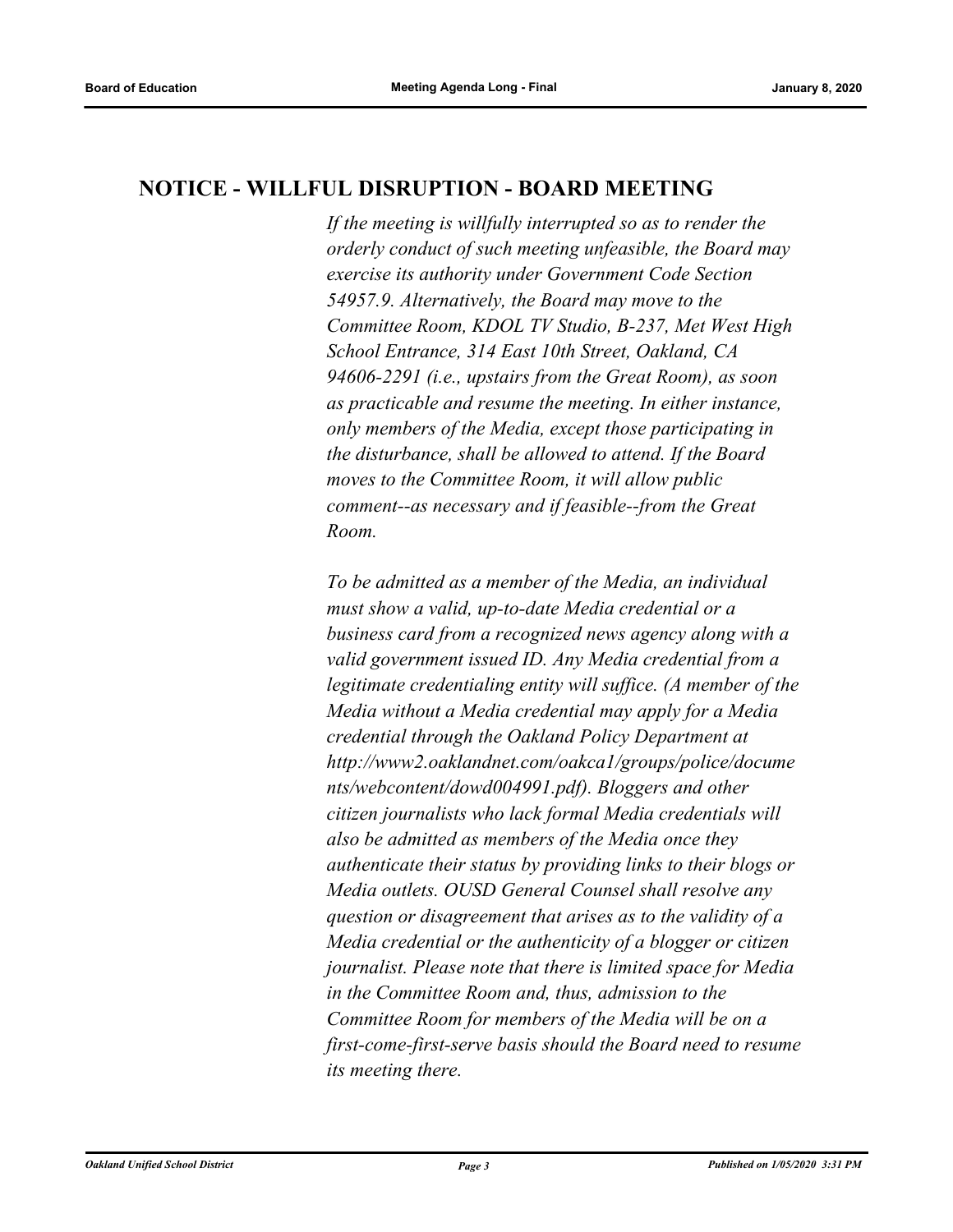### **MEETING RULES OF ENGAGEMENT**

- *Five (5) minute speaking limit for Board Members*
- *No mingling with the audience*
- *Address comments to other Board Members*
- *Focus on agenda items*
- *Don't repeat what's been said*
- *Always be respectful*
- *No interruptions*
- *Enforce norms*
- *Model desired behavior*

### **MEETING PROCEDURES**

*All Governing Board meetings shall begin on time and shall be guided by an Agenda prepared in accordance with Board Bylaws and posted and distributed in accordance with the Ralph M. Brown Act (open meeting requirements) and other applicable laws.*

- **A. Call To Order 4:00 P.M.**
- **B. Roll Call**

## **C. President's Statement Disclosing Item(s) To Be Discussed In Closed Session Today**

**Closed Session Item(s):**

**Labor Matter(s)**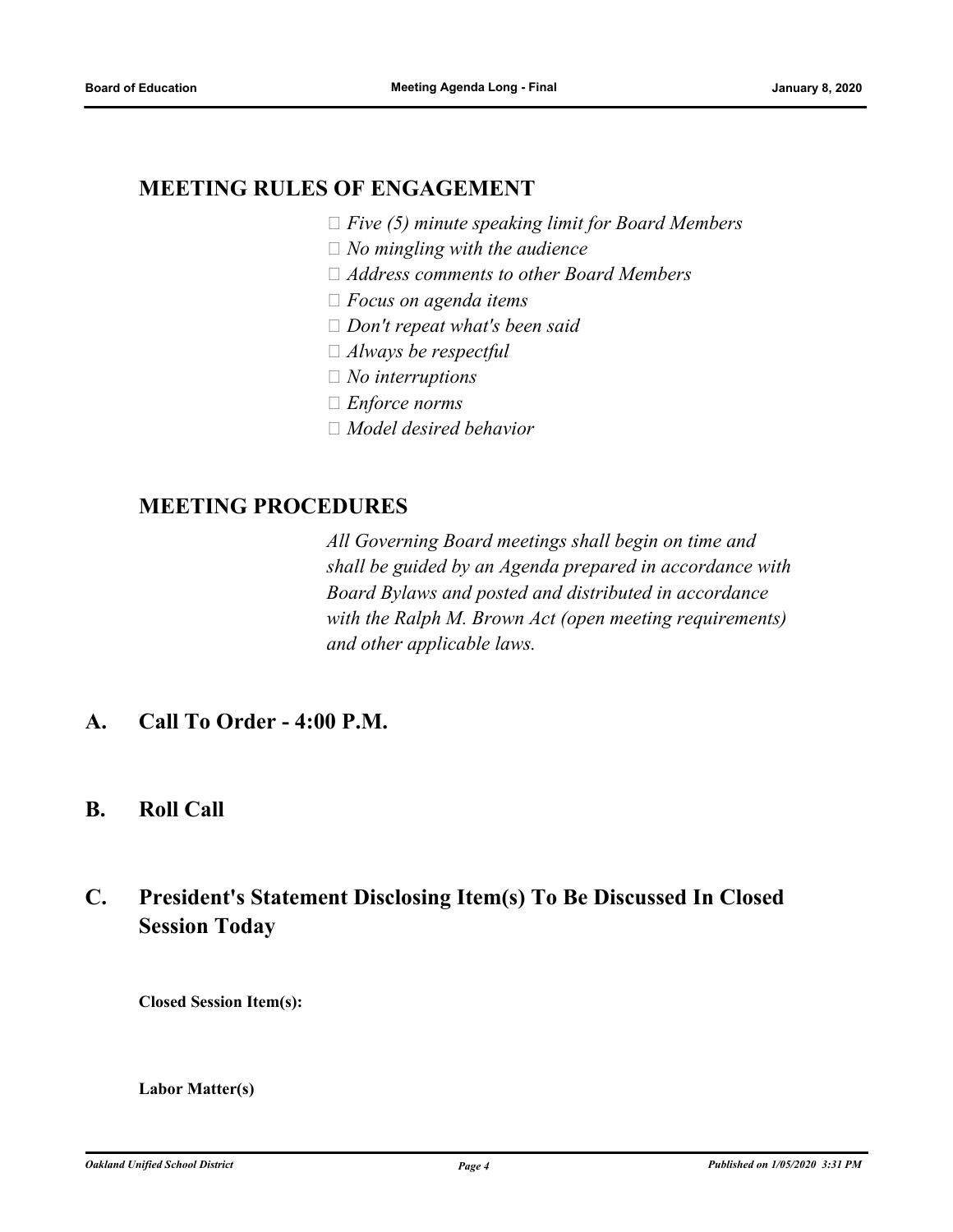### C.-1 **19-1555 Conference With Labor Negotiators**

United Administrators of Oakland Schools (UAOS), Service Employees International Union - Local 1021 (SEIU), Oakland Education Association (OEA), Oakland Child Development Paraprofessional Association (OCDPA), American Federation of State, County and Municipal Employees-Local 257 (AFSCME), Brotherhood of Teamsters, Auto Truck Drivers-Local 70 of Alameda County, Brotherhood of Teamsters, Warehouse, Mail Order, Retail Employees- Local 853 of Alameda County, American Federation of Teachers/CFT-Local 771 (AFT), Building and Construction Trades Council of Alameda County, California School Employees Association (CSEA). Principal District Representative(s): Jenine Lindsey, Executive Director of Labor Relations & ADR

#### **Legal Matter(s)**

| $C.-2$  | 09-0502 | <b>Conference With Legal Counsel - Anticipated Litigation</b><br>Initiation of litigation pursuant to paragraph (4) of subdivision (d) of<br>Government Code Section 54956.9: 1 case. |
|---------|---------|---------------------------------------------------------------------------------------------------------------------------------------------------------------------------------------|
| $C.-3$  | 19-2275 | <b>Conference With Legal Counsel - Anticipated Litigation</b>                                                                                                                         |
|         |         | Significant exposure to litigation pursuant to paragraph (2) or (3) of<br>subdivision (d) of Government Code Section 54956.9: 1 case.                                                 |
| $C. -4$ | 19-2493 | <b>Conference With Legal Counsel - Existing Litigation</b>                                                                                                                            |
|         |         | Oakland Unified School District v. Cal-Pacific Construction, Alameda                                                                                                                  |
|         |         | County Superior Court, Case No. RG17850161                                                                                                                                            |
| $C.-5$  | 19-2662 | <b>Conference With Legal Counsel - Existing Litigation</b>                                                                                                                            |
|         |         | G.E. v. Oakland Unified School District, OAH Case No. 2019100508                                                                                                                      |

#### **Public Employee Matter(s)**

## C.-6 **19-1493 Public Employee Discipline / Dismissal / Release**

Public Employee Discipline / Dismissal / Release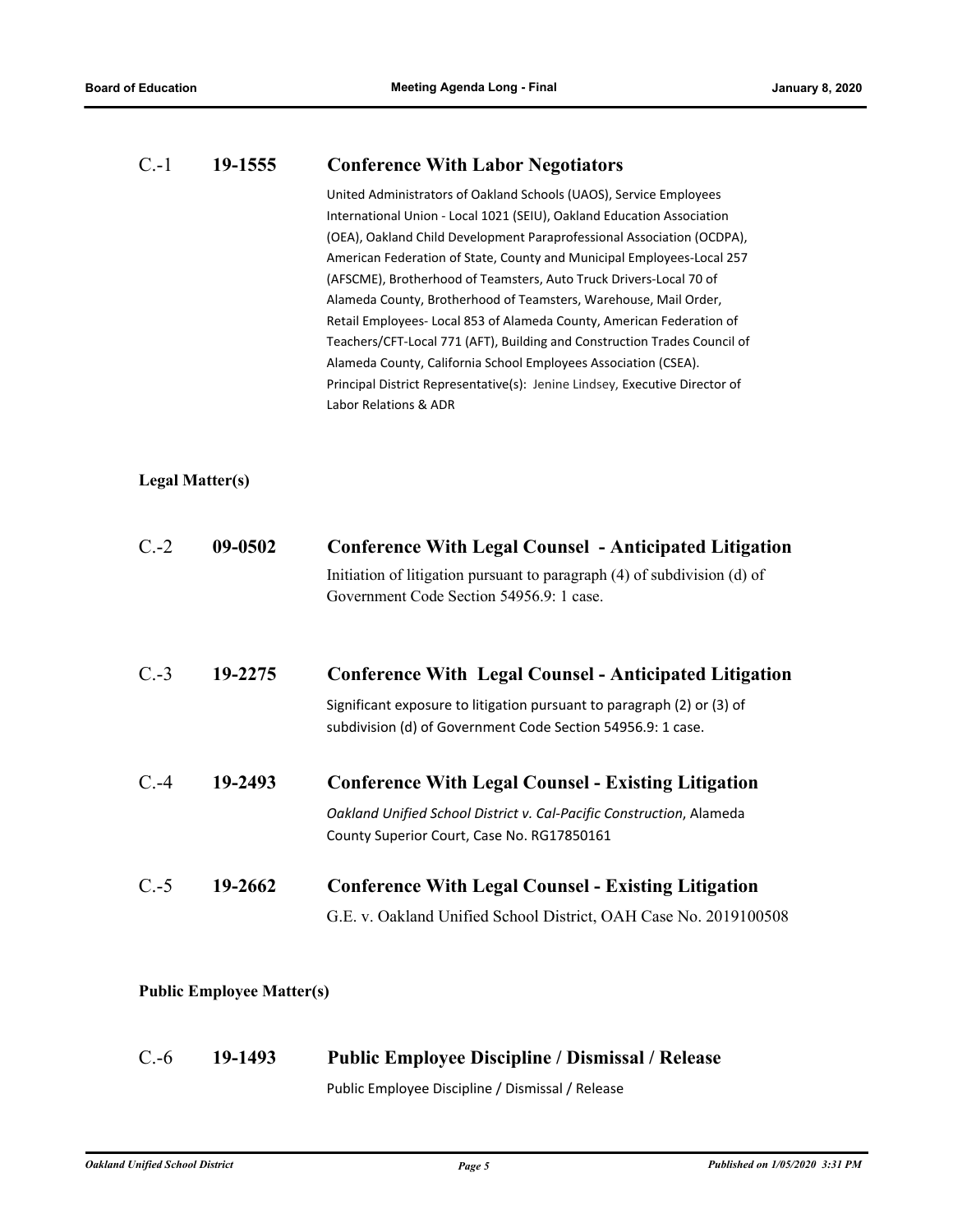| 19-1488<br>$C.-7$      |         | <b>Public Employee Discipline/Dismissal/Release</b>     |
|------------------------|---------|---------------------------------------------------------|
|                        |         | Public Employee Discipline/Dismissal/Release            |
|                        |         |                                                         |
|                        |         | <b>Public Employee Performance Evaluation Matter(s)</b> |
|                        |         |                                                         |
| $C.-8$                 | 19-1559 | <b>Public Employee Performance Evaluation</b>           |
|                        |         | Superintendent of Schools                               |
| $C.-9$                 | 19-1658 | <b>Public Employee Performance Evaluation</b>           |
|                        |         | <b>General Counsel</b>                                  |
|                        |         |                                                         |
| <b>Pupil Matter(s)</b> |         |                                                         |
| $C.-10$                | 19-2672 | <b>Expulsion Appeal Hearing - Student U</b>             |
|                        |         | Expulsion Appeal Hearing - Student U                    |

### **D. Recess To Closed Session**

**E. Reconvene To Public Session - 5:30 P.M.**

### **F. Second Roll Call**

**G. President's Statement of Reportable Action Taken In Closed Session and the Vote or Abstention of Members Present, If Any**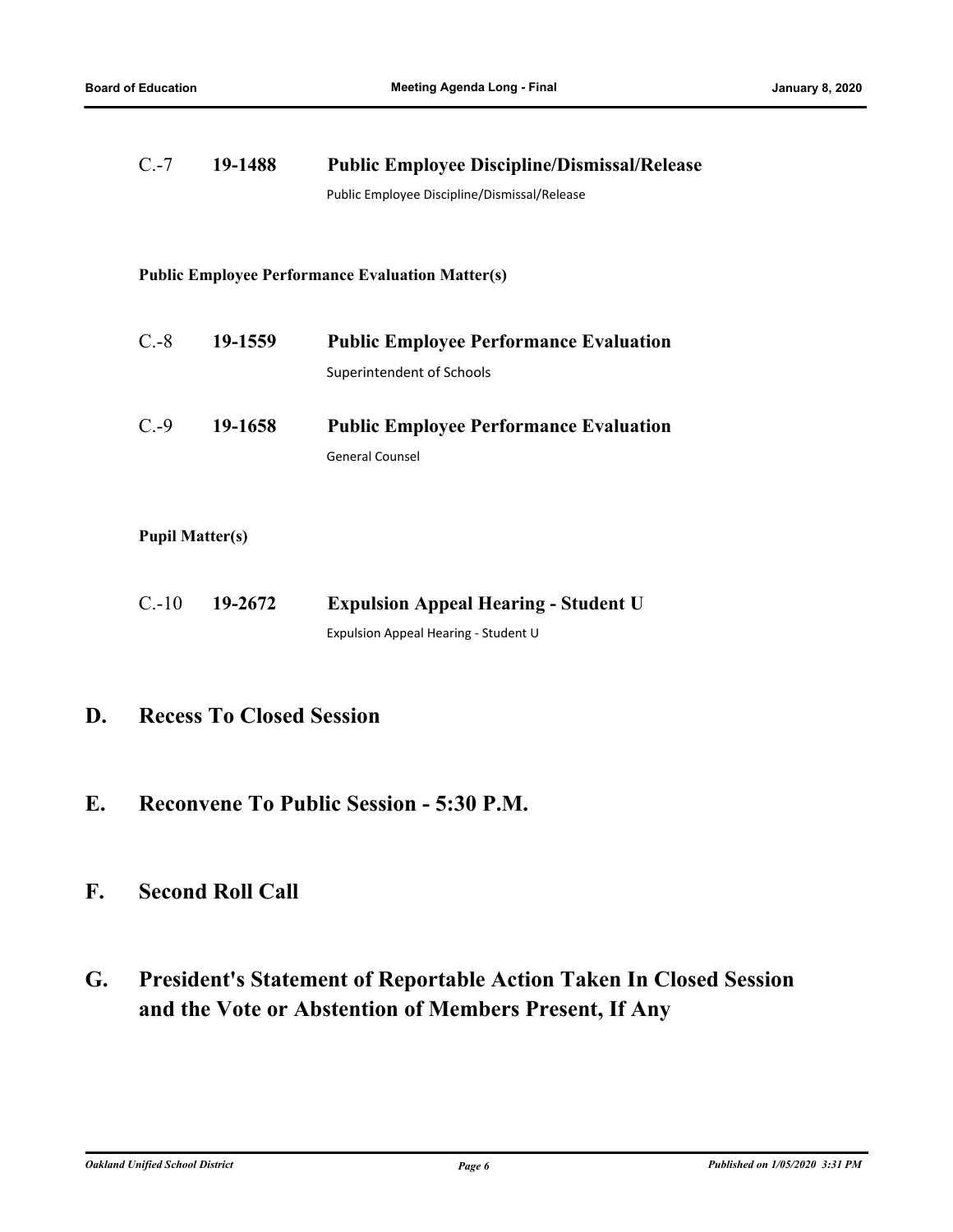## **H. Review Oath of Office and Meeting Norms for the Board of Education**

*Oath of Office*

*"We solemnly affirm that we will support the Constitution of the United States, the Constitution of the State of California, and the Charter of the City of Oakland, and will perform the duties of a School Board Director to the best of our ability."*

*Meeting Norms for the Board of Education*

 *Honor the Time – No Sidebars, Technology Aligned to Meeting Purpose, Start and End on Time Act as a Collective Body – Honor Confidentiality Check for Understanding, Surface Assumptions Share Divergent Views – Value as a Learning Opportunity Celebrate Successes and Each Other's Contributions Presume positive intent*

 *No personal attacks*

### **I. Special Orders of the Day**

**[19-2678](http://ousd.legistar.com/gateway.aspx?m=l&id=/matter.aspx?key=48584) District - 2020 California Distinguished Schools - Board of Education and Superintendent of Schools**  $\blacksquare$   $\blacksquare$  I.-1

> Adoption by the Board of Education of Resolution Nos. 1920-2026; 1920-2027 and 1920-2028 - Honoring Crocker Highlands Elementary School, Cleveland Elementary School and Lincoln Elementary School, each, as a 2020 California Distinguished School, respectively.

[19-2678 Honoring Crocker Highlands Elementary School as a 2020](http://ousd.legistar.com/gateway.aspx?M=F&ID=93873.pdf)  California Distinguished School [19-2678 Honoring Cleveland Elementary School as a 2020 California](http://ousd.legistar.com/gateway.aspx?M=F&ID=93874.pdf)  Distinguished School [19-2678 Honoring Lincoln Elementary School as a 2020 California](http://ousd.legistar.com/gateway.aspx?M=F&ID=93875.pdf)  Distinguished School *Attachments:*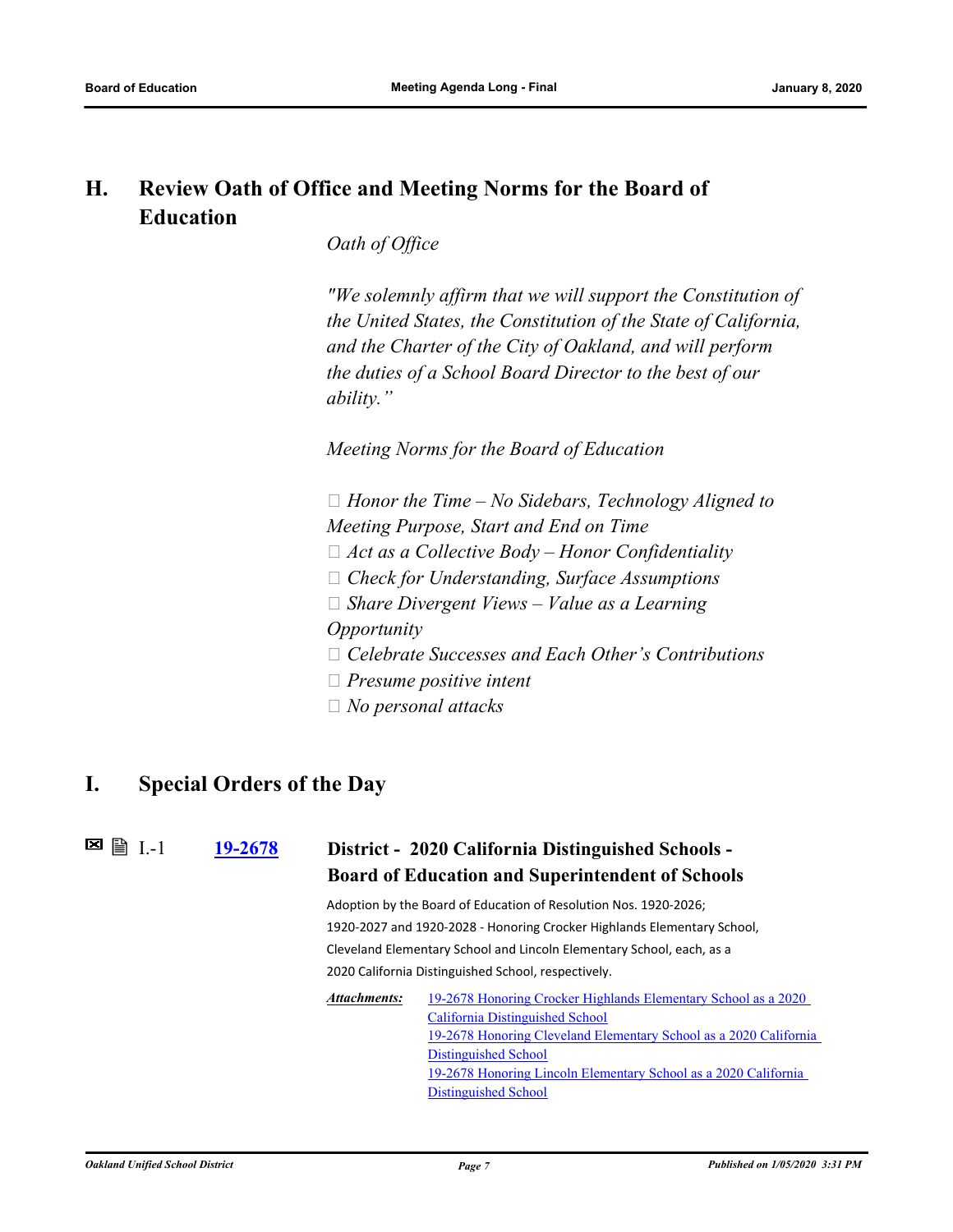### **J. Submission of Speaker Card/Modification(s) To Agenda**

*A paper Request To Speak Card for the designated Agenda Item(s) shall have been submitted to the Secretary by this point in the Agenda, but not later than prior to the Item(s) being called by the Board President, in order to be invited to speak before or during consideration of the Item(s). (An electronic eComment - Register To Speak Card must have been received on line not later than one (1) hour prior to meeting noticed time.) A Speaker may be allowed up to a maximum of 3 minutes or less to speak on designated Item(s), depending on the number of Registered Speakers, the number of Items and the time allocated for Item(s). Minutes, or lesser time, are not transferable from Speaker to Speaker.* 

*Modification(s) to the Agenda, by the Board, allows for any change in the printed Order of Business including, but not limited to, an announcement that an Item or Legislative File will be considered out of Agenda printed order, that consideration of an Item has been withdrawn, postponed, rescheduled or "pulled" or taken off of the General Consent Report for separate discussion and/or possible action.*

### **K. Student Board Members Report**

*This is an oral report to the Board and to the Public by a Student Director of any information that he/she wishes to share regarding past, present or future personal or official activities as a representative of the All City Council and students of the District.*

## K.-1 **[19-2656](http://ousd.legistar.com/gateway.aspx?m=l&id=/matter.aspx?key=48562) Student Board Members Report - January 8, 2020** Student Board Members Report - January 8, 2020.

*Attachments:* [19-2656 Student Board Members's Report - January 8, 2020](http://ousd.legistar.com/gateway.aspx?M=F&ID=93789.pdf)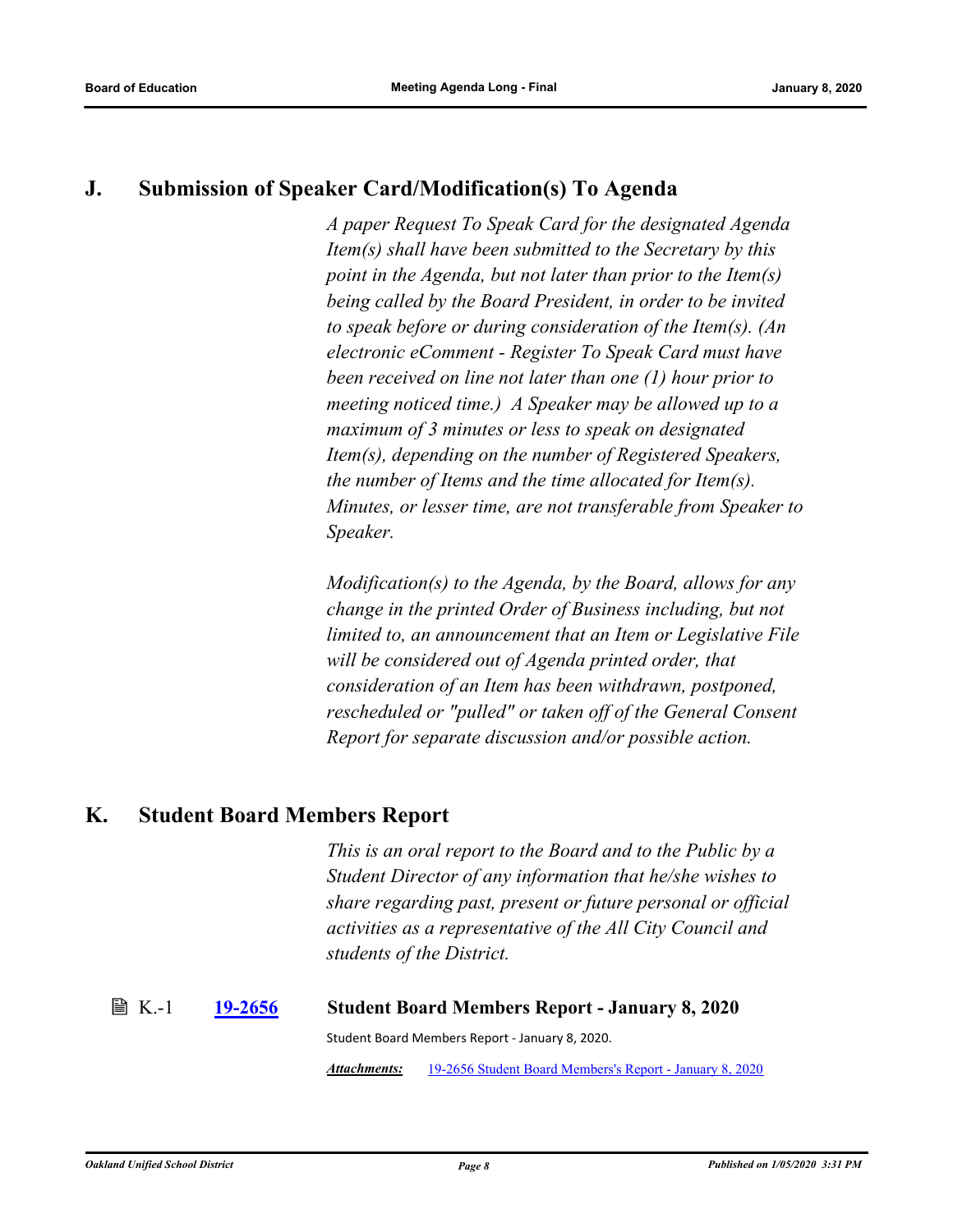### **L. President's Report**

*This is an oral report to the Board and to the Public by the President of the Board of any information that he/she wishes to share regarding past, present or future personal or official activities as the chief officer of the Board.*

L.-1 **[19-2657](http://ousd.legistar.com/gateway.aspx?m=l&id=/matter.aspx?key=48563) President's Report - January 8, 2020** President's Report - January 8, 2020. *Attachments:* [19-2657 President's Report - January 8, 2020](http://ousd.legistar.com/gateway.aspx?M=F&ID=93791.pdf)

### **M. Superintendent's Report**

*This is an oral report to the Board and the Public by the Superintendent of Schools of any information that he/she wishes to share regarding past, present or future personal or official activities.*

M.-1 **[19-2658](http://ousd.legistar.com/gateway.aspx?m=l&id=/matter.aspx?key=48564) Superintendent's Report - January 8, 2020** Superintendent's Report - January 8, 2020. *Attachments:* [19-2658 Superintendent's Report - January 8, 2020](http://ousd.legistar.com/gateway.aspx?M=F&ID=93890.pptx)

### **N. Comment By Collective Bargaining Units**

*This section of the Agenda provides an opporunity for the leadership of the District's recognized Collective Bargaining Units to address the Board of Education on issues or matters of concern other than as provided for in the respective Collective Bargaining Agreement and/or state law.*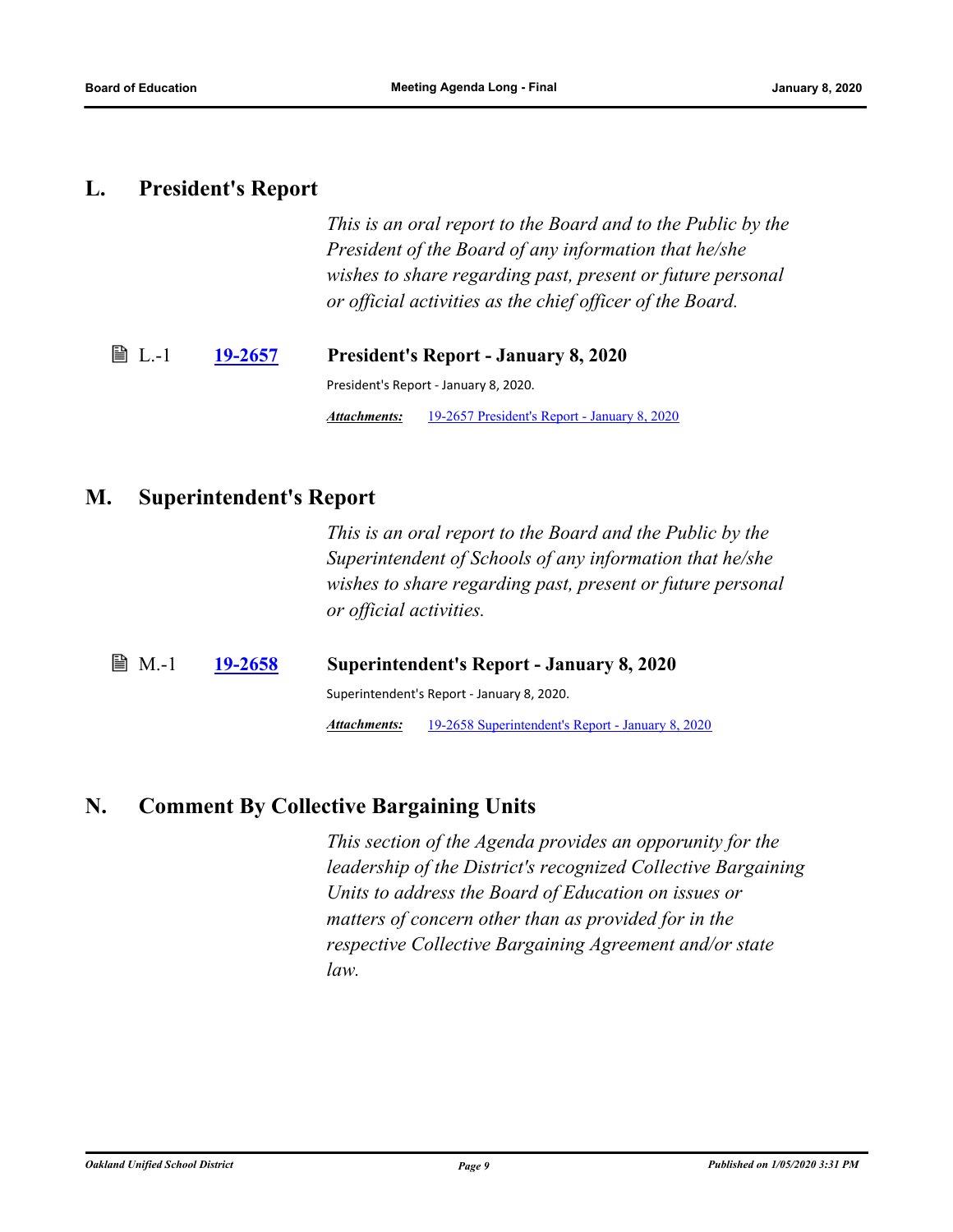### **O. Public Comments On Agenda Items (Non-voting) A-N**

*This section of the Agenda provides an opportunity for a Member of the Public ("Speaker"), pursuant to the time limit(s) and non-transfer of minutes rules stated in Section J, to directly address the Board on any non-voting Agenda item(s) listed in Sections A-N.*

### **P. Adoption of the General Consent Report**

*"Adoption of the General Consent Report" means that all items appearing on the Agenda under this topic are approved in one motion unless a Board Member requests that an item be removed and voted on separately or otherwise acted upon. Generally, these items are routine in nature, and are acted upon in one motion to conserve time and permit focus on other‑than‑routine items on the Agenda. An item on the General Consent Report which a Member has requested be removed, shall be removed, without debate for separate consideration and vote or other disposition. All items remaining on the General Consent Report, thereafter, shall be adopted in a single motion.*

**Chief, Systems and Services Officer**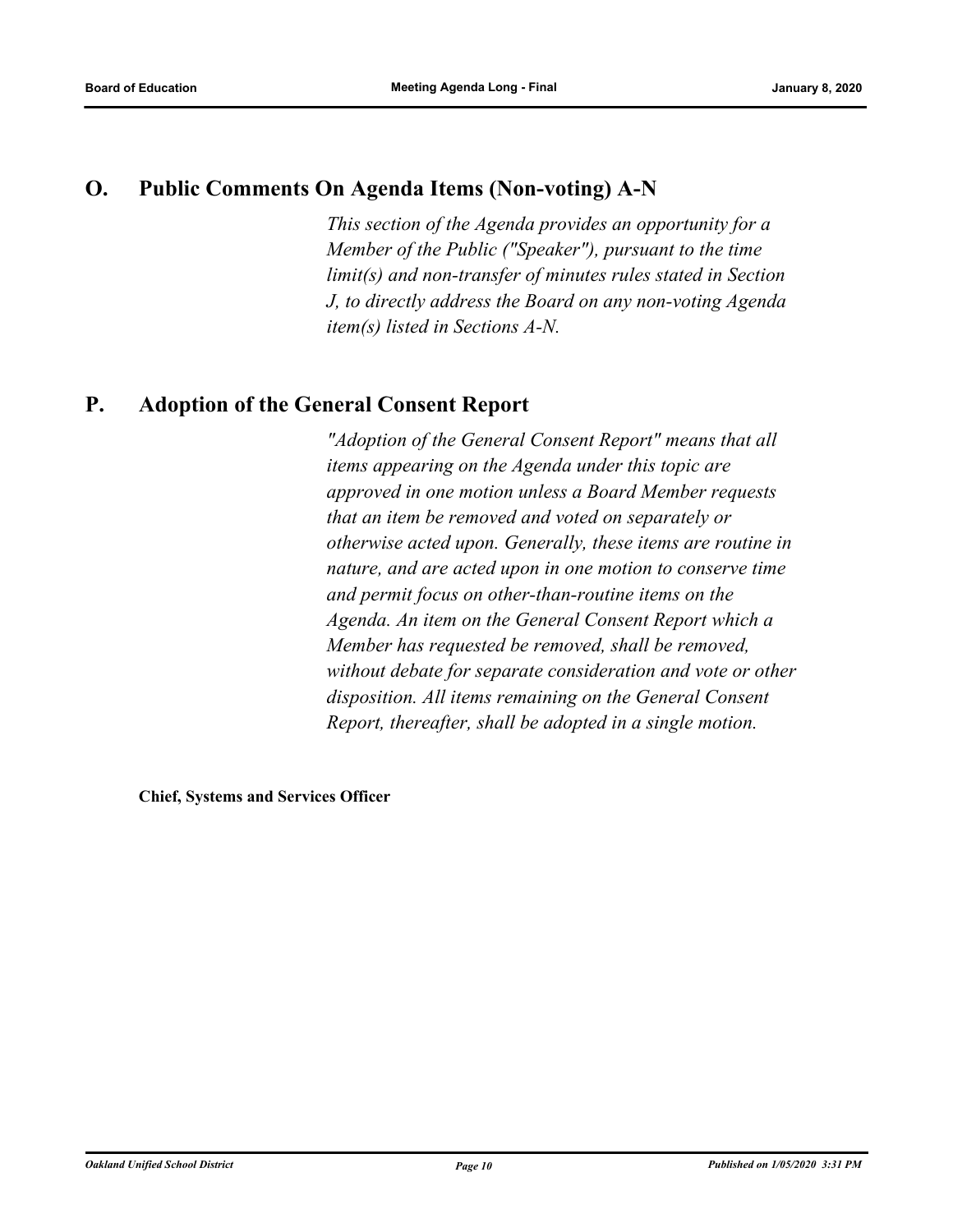### **[19-2480](http://ousd.legistar.com/gateway.aspx?m=l&id=/matter.aspx?key=48390) Agreement - Emics, Inc. dba Informed K12 - Technology Services Department 図 P.-1** Ratification by the Board of Education of Agreement between District and Emics, Inc. dba, Informed K12, San Francisco, CA , for the latter to provide hosting, maintenance, upgrades and support for the Informed K12 (formerly Chalk Schools) platform, for the period August 10, 2019 to August 9, 2020, in an amount not to exceed \$86,680.00, with an automatic renewal each year for a maximum of three additional years. **Vendor No.: 001568 Requisition No.: VR20-02888 Resource Code-Site No.: 0000-986** [19-2480 Agreement - Emics, Inc. dba Informed K12 - Technology](http://ousd.legistar.com/gateway.aspx?M=F&ID=93546.pdf)  Services Department *Attachments:*

#### **Deputy Chief, Facilities Planning and Management**

**図 P.-2** 

## **[19-2291](http://ousd.legistar.com/gateway.aspx?m=l&id=/matter.aspx?key=48203) Agreement Between Owner and Contractor- District and Sof Surfaces, Inc. - Sequoia Elementary School Playmatting Project - Division of Facilities Planning and Management**

Approval by the Board of Education of Agreement Between Owner and Contractor - District and Sof Surfaces, Inc., Petrolia, ON Canada, for the contractor to provide training to numerous contractors in the manner of installation of the Sof Surface product, in conjunction with the Sequoia Elementary Playmatting Project, in the amount of \$54,828.47, with work required to commence by January 9, 2020, and shall be complete by March 15, 2020, and authorizing the President and Secretary of the Board to sign the Agreement for same with said contractor.

#### **Vendor No.: 003982**

#### **Requisition No.: VR20-04298**

**Resource Code-Site No.: 9650-155**

#### **Funding Source: Fund 21, Measure J**

[19-2291 Agreement Between Owner and Contractor- District and Sof](http://ousd.legistar.com/gateway.aspx?M=F&ID=93739.pdf)  Surfaces, Inc. - Sequoia Elementary School Playmatting Project - Division of Facilities Planning and Management *Attachments:*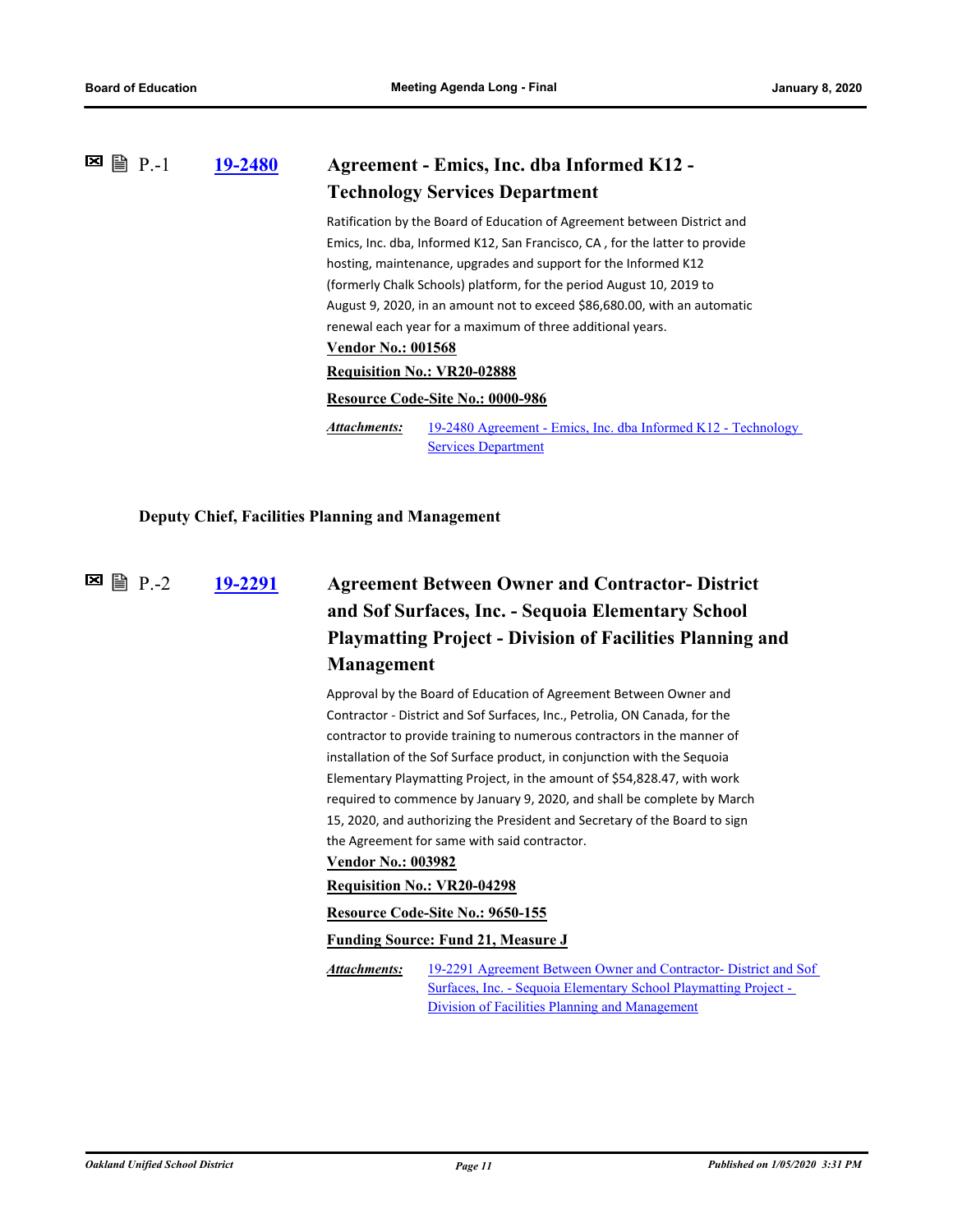### **[19-2599](http://ousd.legistar.com/gateway.aspx?m=l&id=/matter.aspx?key=48505) Amendment No. 1, Architectural Agreement for Professional Services - HKIT Architects - Roosevelt Middle School Design Upgrades & Modernization Project - Division of Facilities Planning and Management 图** 图 P.-3

Approval by the Board of Education of Amendment No. 1, Architectural Agreement for Professional Services between the District and HKIT Architects, Oakland CA, for the latter to provide additional services needed for the Boundary and Topographic site survey documents and to subcontract with a utility locator to field mark and map the underground utility lines, as described in the November 7, 2019 proposal attached to this Amendment, for the Roosevelt Middle School Design Upgrades & Modernization Project, in the additional amount of \$43,800.00, increasing Agreement not to exceed amount from \$153,502.00 to \$197,302.00, and authorizing the President and Secretary of the Board to sign said Amendment. All other terms and conditions of the Agreement remain in full force and effect.

#### **Vendor No.: 001995**

**Resource Code-Site No.: 9799-212**

#### **Funding Source: Fund 21, Measure B**

*Attachments:*

[19-2599 Amendment No. 1, Architectural Agreement for Professional](http://ousd.legistar.com/gateway.aspx?M=F&ID=93740.pdf)  Services - HKIT Architects - Roosevelt Middle School Design Upgrades & Modernization Project - Division of Facilities Planning and Management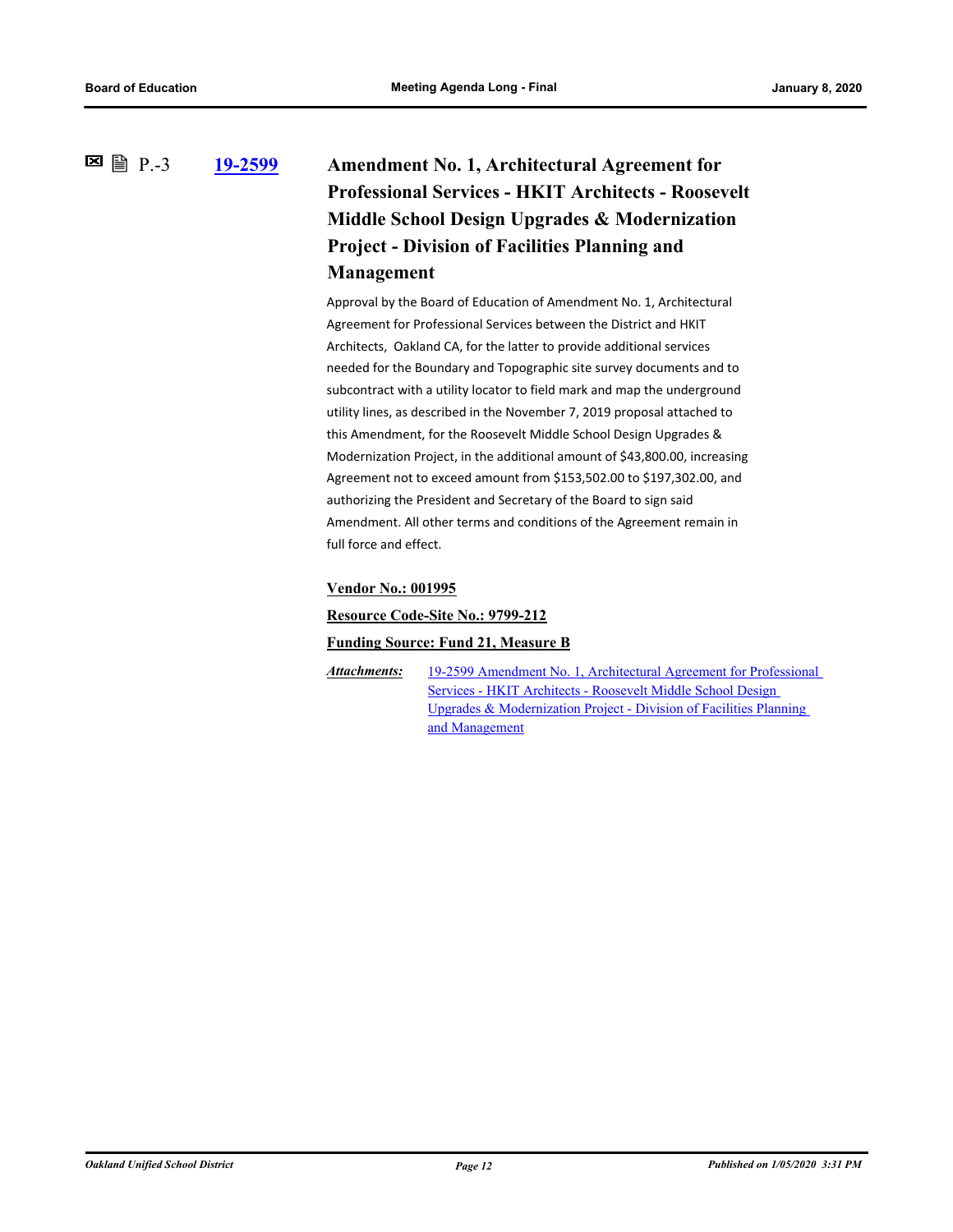### **[19-2620](http://ousd.legistar.com/gateway.aspx?m=l&id=/matter.aspx?key=48526) Amendment No. 5, Architectural Agreement for Professional Services - HKIT Architects - Glenview Elementary School New Construction Project - Division of Facilities Planning and Management 図 P.-4**

Approval by the Board of Education of Amendment No. 5, Architectural Agreement for Professional Services between the District and HKIT Architects, Oakland CA, for the latter to provide additional services related to the Fire and Intrusion Alarm Systems and the specifications and installation of the elevator, which includes design development, prepare construction documents administration site visits and provide additional services related to the Video Scoreboard System and related components modifications for the Glenview Elementary School New Construction Project, in an additional amount of \$19,283.00, increasing Agreement not to exceed amount from \$3,358,000.00 to \$3,377,283.00, extending the term of Agreement from February 26, 2014 through April 16, 2020 to December 31, 2020 and authorizing the President and Secretary of the Board to sign said Amendment. All other terms and conditions of the Agreement remain in full force and effect.

#### **Vendor No.: 001995**

#### **Resource Code-Site No.: 9650/119**

#### **Funding Source: Fund 21, Measure J**

[19-2620 Amendment No. 5, Architectural Agreement for Professional](http://ousd.legistar.com/gateway.aspx?M=F&ID=93741.pdf)  Services - HKIT Architects - Glenview Elementary School New Construction Project - Division of Facilities Planning and **Management** *Attachments:*

**Deputy Chief, Talent**

**E** A P.-5

### **[19-2627](http://ousd.legistar.com/gateway.aspx?m=l&id=/matter.aspx?key=48533) Personnel Report No. 1920-0006 - Talent/Human Resources Department**

Approval by the Board of Education of Personnel Report No. 1920-0006.

[19-2627 Personnel Report No. 1920-0006 - Talent/Human Resources](http://ousd.legistar.com/gateway.aspx?M=F&ID=93738.pdf)  Department *Attachments:*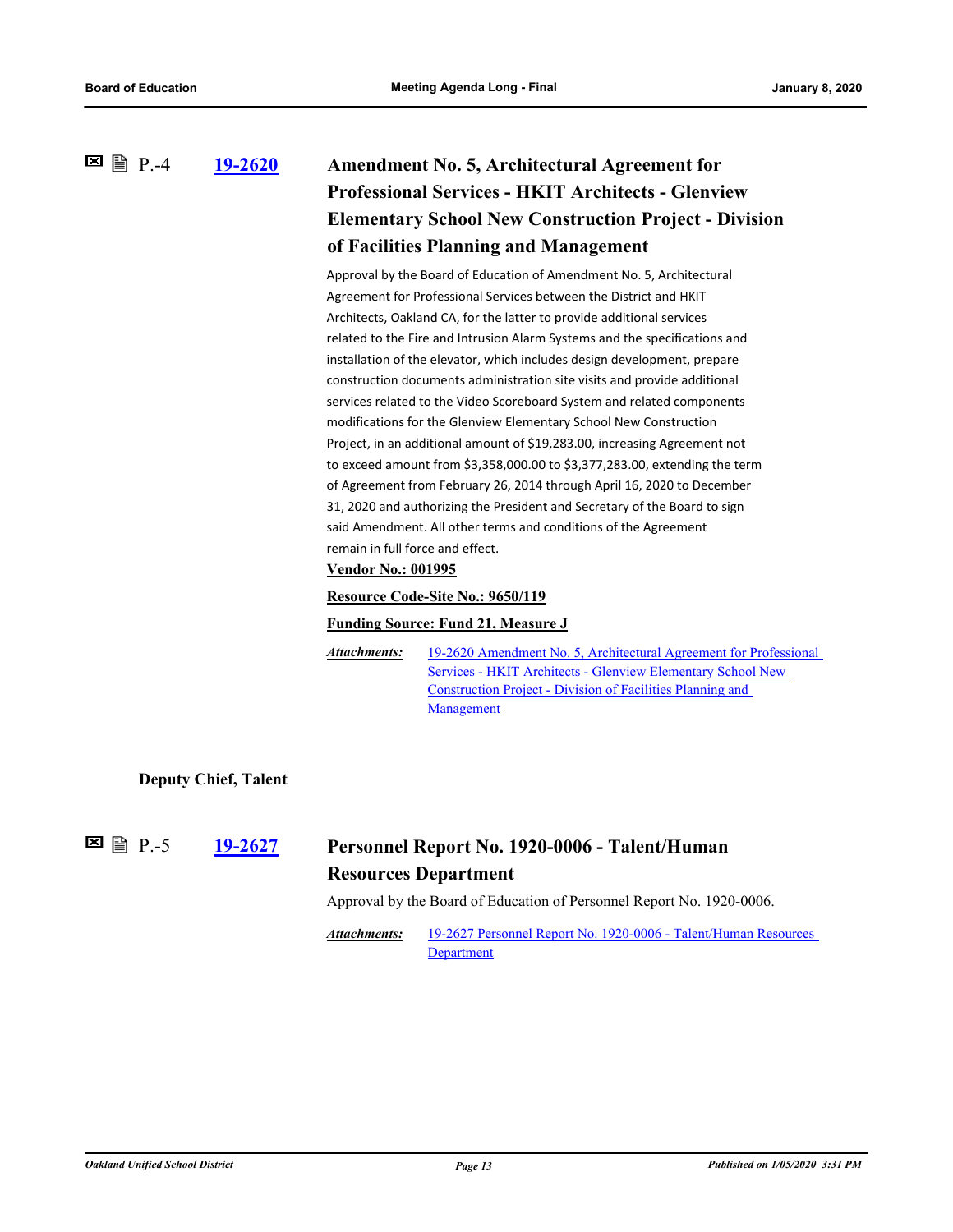|                    | 19-2610        | <b>Notice - Possible Reassignment or Release -</b><br><b>Administrative and/or Supervisory Certificated</b><br><b>Employees - Effective School Year 2020-2021</b><br>Approval by the Board of Education authorizing the Superintendent of Schools<br>or designee to send a Notice to Administrative and/or Supervisory Certificated<br>Employees of Possible Reassignment from or Release from Current Position<br>for School Year 2020-2021, pursuant to provisions of California Education<br>Code Section 44951.<br>19-2610 Notice - Possible Reassignment or Release - Administrative<br><b>Attachments:</b> |                                                                                                                                                                                                                                                                                                                                                                            |
|--------------------|----------------|------------------------------------------------------------------------------------------------------------------------------------------------------------------------------------------------------------------------------------------------------------------------------------------------------------------------------------------------------------------------------------------------------------------------------------------------------------------------------------------------------------------------------------------------------------------------------------------------------------------|----------------------------------------------------------------------------------------------------------------------------------------------------------------------------------------------------------------------------------------------------------------------------------------------------------------------------------------------------------------------------|
|                    |                |                                                                                                                                                                                                                                                                                                                                                                                                                                                                                                                                                                                                                  | and/or Supervisory Certificated Employees - Effective School Year<br>2020-2021                                                                                                                                                                                                                                                                                             |
|                    | 19-2611        | <b>Notice to Categorically - Funded Certificated</b><br><b>Employees of Possible Reassignment - School Year</b><br>2020-2021                                                                                                                                                                                                                                                                                                                                                                                                                                                                                     |                                                                                                                                                                                                                                                                                                                                                                            |
|                    |                |                                                                                                                                                                                                                                                                                                                                                                                                                                                                                                                                                                                                                  |                                                                                                                                                                                                                                                                                                                                                                            |
|                    |                | Approval by the board of Education authorizing the Superintendent of Schools<br>or designee to send a Notice of Possible Reassignment for the School Year<br>2020-2021, to any and all Categorically-Funded, Certificated Employees,<br>pursuant to provisions of California Education Code Section 44909.                                                                                                                                                                                                                                                                                                       |                                                                                                                                                                                                                                                                                                                                                                            |
|                    |                | <b>Attachments:</b>                                                                                                                                                                                                                                                                                                                                                                                                                                                                                                                                                                                              | 19-2611 Notice to Categorically - Funded Certificated Employees of<br>Possible Reassignment - School Year 2020-2021                                                                                                                                                                                                                                                        |
| ⊠<br><b>■ P.-8</b> | <u>19-2612</u> |                                                                                                                                                                                                                                                                                                                                                                                                                                                                                                                                                                                                                  | <b>Notice of Release - Probationary and Temporary</b>                                                                                                                                                                                                                                                                                                                      |
|                    |                | <b>Contract Certificated Employees - Non Reelects -</b><br><b>School Year 2020-2021</b>                                                                                                                                                                                                                                                                                                                                                                                                                                                                                                                          |                                                                                                                                                                                                                                                                                                                                                                            |
|                    |                |                                                                                                                                                                                                                                                                                                                                                                                                                                                                                                                                                                                                                  | Approval by the board of Education authorizing the Superintendent of Schools<br>or designee to send a Notice of Release from Position to each and every<br>probationary and temporary certificated employee who will not be reelected<br>for employment for the School Year 2020-2021, pursuant to provisions of<br>California Education Code Sections 44929.21 and 44954. |
|                    |                | Attachments:                                                                                                                                                                                                                                                                                                                                                                                                                                                                                                                                                                                                     | 19-2612 Notice of Release - Probationary and Temporary Contract<br>Certificated Employees - Non Reelects - School Year 2020-2021                                                                                                                                                                                                                                           |
|                    |                |                                                                                                                                                                                                                                                                                                                                                                                                                                                                                                                                                                                                                  |                                                                                                                                                                                                                                                                                                                                                                            |

**Chief Academic Officer**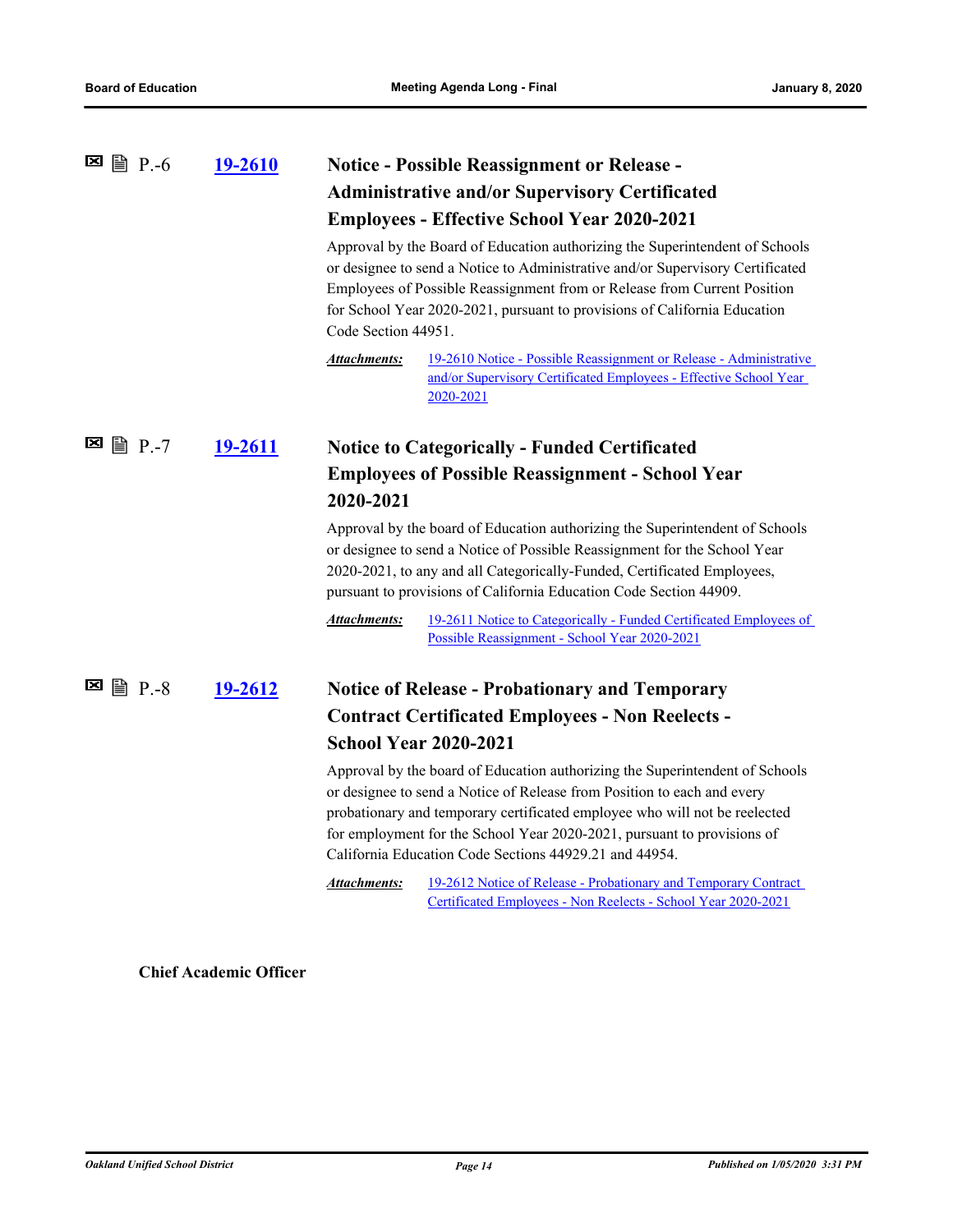**[19-2284](http://ousd.legistar.com/gateway.aspx?m=l&id=/matter.aspx?key=48196) Amendment No. 1, Memorandum of Understanding - Bay Area Community Resources - After School Program - Emerson Elementary School E** ■ P.-9

> Approval by the Board of Education of Amendment No. 1, Memorandum of Understanding between the District and Bay Area Community Resources, San Rafael, CA, for the latter to increase the number of hours for staff to focus on mandated Continuous Quality Improvement (CQI) process to ensure quality in after school programming; add STEM programming; survey student interests and hire an additional enrichment provider for the After School Program at Emerson Elementary School, for the period of August 1, 2019 through July 31, 2020, in the additional amount of \$8,815.00, increasing the MOU not to exceed amount from \$102,567.00 to \$111,382.00. All other terms and conditions of the MOU remain in full force and effect.

**Vendor No.: 000624**

#### **Requisition No.: VR20-04169**

#### **Resource Code-Site No.: 6010-115**

**Funding Source: After School Education and Safety (ASES) Grant**

[19-2284 Amendment No. 1, Memorandum of Understanding - Bay](http://ousd.legistar.com/gateway.aspx?M=F&ID=93750.pdf)  Area Community Resources - After School Program - Emerson Elementary School *Attachments:*

### **[19-2295](http://ousd.legistar.com/gateway.aspx?m=l&id=/matter.aspx?key=48207) Amendment No. 1, Memorandum of Understanding - Bay Area Community Resources - After School Program - Elmhurst United School**  $\Xi$  ■ P.-10

Approval by the Board of Education of Amendment No. 1, Memorandum of Understanding between the District and Bay Area Community Resources, San Rafael, CA, for the latter to add a Science Survivalist course where students learn STEM through hands-on outdoor activities for the After School Program at Elmhurst United School, for the period of August 1, 2019 through July 31, 2020, in the additional amount of \$11,753.00, increasing the MOU not to exceed amount from \$182,084.00 to \$193,837.00. All other terms and conditions of the MOU remain in full force and effect.

### **Vendor No.: 000624**

#### **Requisition No.: VR20-04168**

**Resource Code-Site No.: 6010-229**

**Funding Source: After School Education and Safety (ASES) Grant**

[19-2295 Amendment No. 1, Memorandum of Understanding - Bay](http://ousd.legistar.com/gateway.aspx?M=F&ID=93751.pdf)  Area Community Resources - After School Program - Elmhurst United School *Attachments:*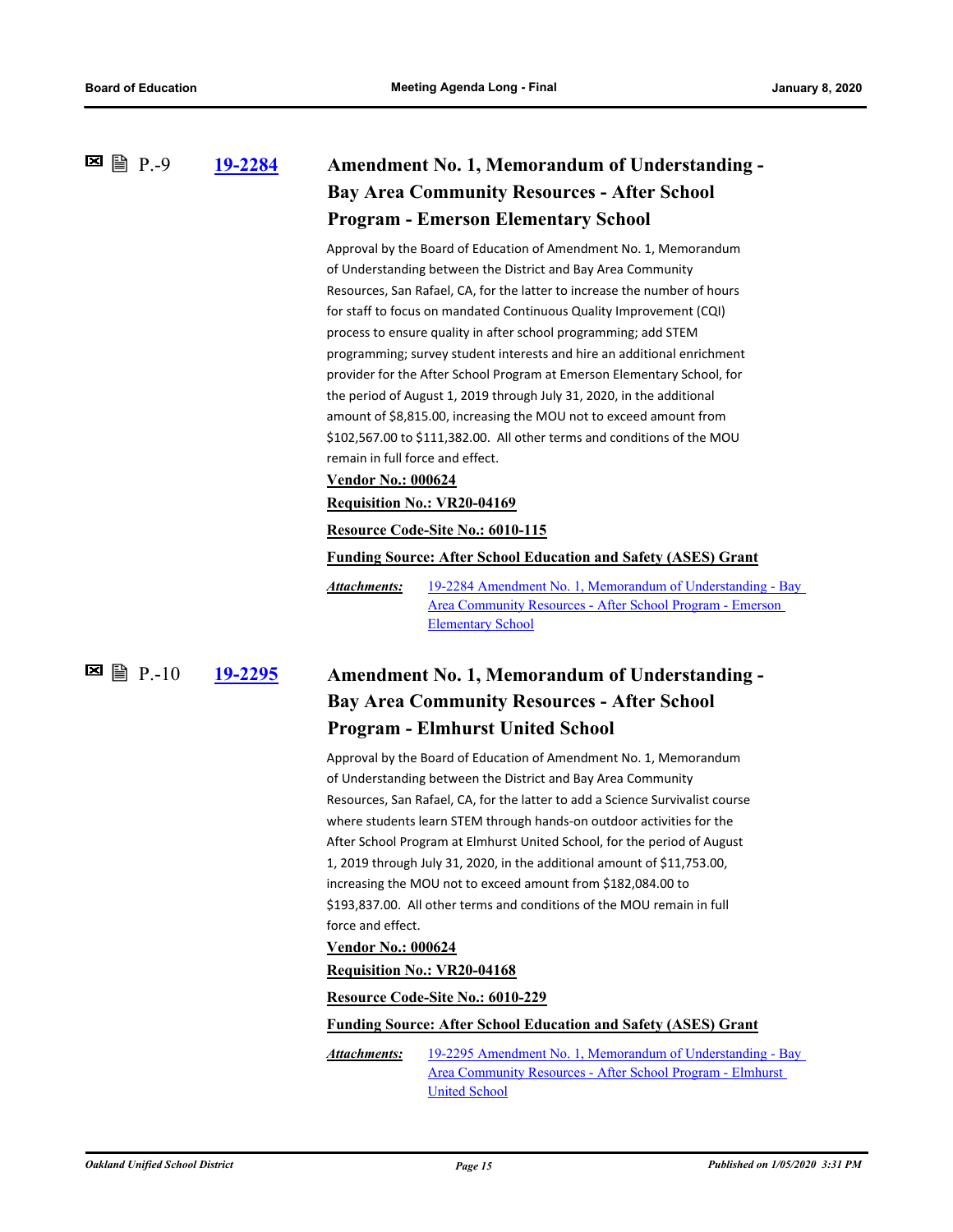**E P**.-11 **[19-2296](http://ousd.legistar.com/gateway.aspx?m=l&id=/matter.aspx?key=48208) Amendment No. 1, Memorandum of Understanding -Bay Area Community Resources - After School Program - Oakland School of Languages**

> Approval by the Board of Education of Amendment No. 1, Memorandum of Understanding between the District and Bay Area Community Resources, San Rafael, CA, for the latter to increase after school site coordinators hours from 30 to 35 hours per week and add a robotics instructor for the After School Program at Oakland School of Languages, for the period of August 1, 2019 through July 31, 2020, in the additional amount of \$5,818.00, increasing the MOU not to exceed amount from \$69,674.00 to \$75,492.00. All other terms and conditions of the MOU remain in full force and effect.

#### **Vendor No.: 000624**

**Requisition No.: VR20-04211**

**Resource Code-Site No.: 6010-217**

**Funding Source: After School Education and Safety (ASES) Grant**

19-2296 Amendment No. 1, Memorandum of Understanding - Bay [Area Community Resources - After School Program - Oakland School](http://ousd.legistar.com/gateway.aspx?M=F&ID=93752.pdf)  of Languages *Attachments:*

**図 P.-12** 

### **[19-2302](http://ousd.legistar.com/gateway.aspx?m=l&id=/matter.aspx?key=48214) Amendment No. 1, Memorandum of Understanding - Bay Area Community Resources - After School Program - Claremont Middle School**

Approval by the Board of Education of Amendment No. 1, Memorandum of Understanding between the District and Bay Area Community Resources, San Rafael, CA, for the latter to increase hours of academic instruction as well as reduce the amount collected in fees for families participating in the After School Program at Claremont Middle School, for the period of August 1, 2019 through July 31, 2020, in the additional amount of \$5,872.00, increasing the MOU not to exceed amount from \$70,315.00 to \$76,187.00. All other terms and conditions of the MOU remain in full force and effect.

#### **Vendor No.: 000624**

#### **Requisition No.: VR20-04164**

**Resource Code-Site No.: 6010-201**

#### **Funding Source: After School Education and Safety (ASES) Grant**

[19-2302 Amendment No. 1, Memorandum of Understanding - Bay](http://ousd.legistar.com/gateway.aspx?M=F&ID=93753.pdf) Area Community Resources - After School Program - Claremont Middle School *Attachments:*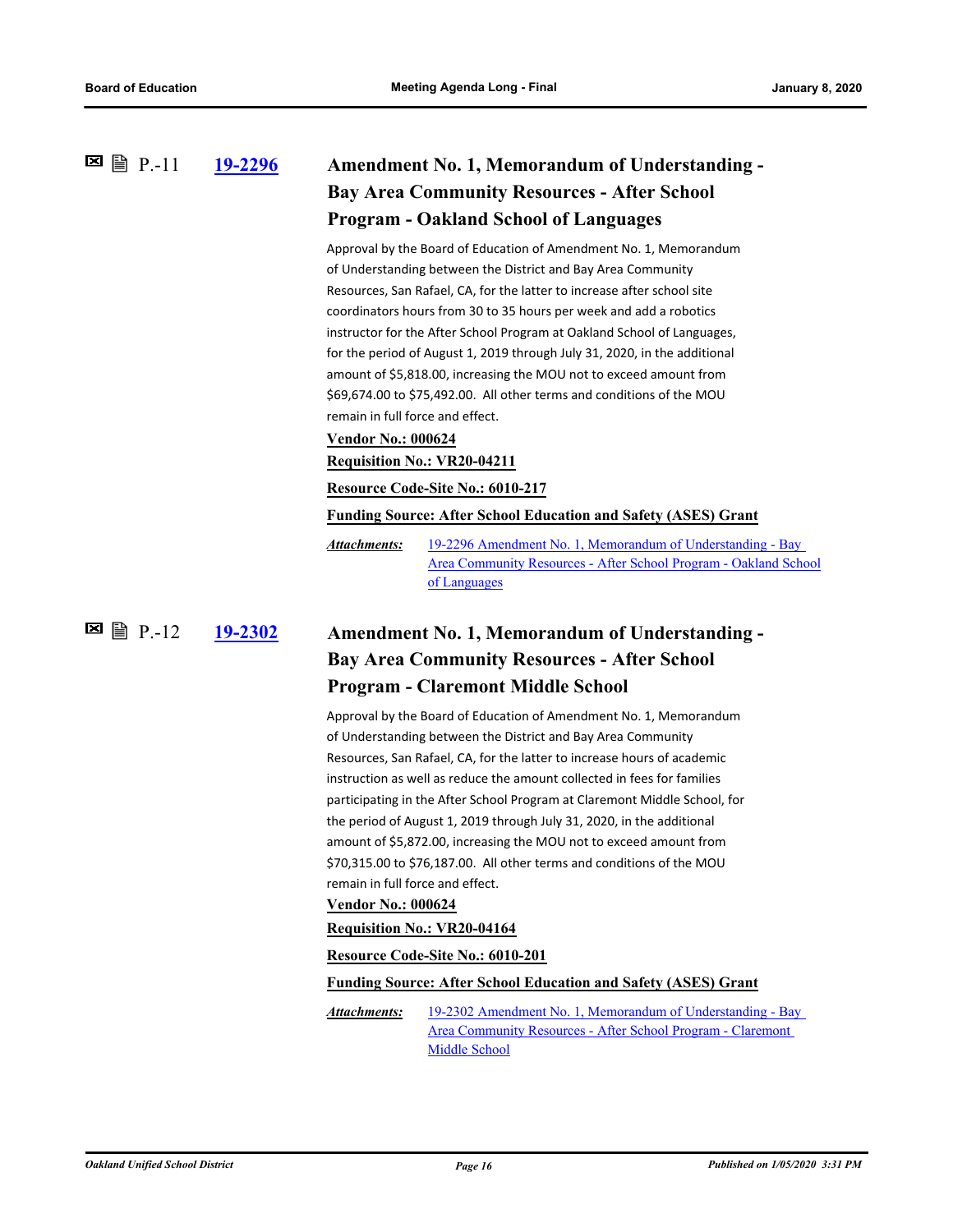#### **[19-2307](http://ousd.legistar.com/gateway.aspx?m=l&id=/matter.aspx?key=48219) Amendment No. 1, Memorandum of Understanding - Ujimaa Foundation - After School Program - Burckhalter Elementary School 图** 图 P.-13

Approval by the Board of Education of Amendment No. 1, Memorandum of Understanding between the District and Ujimaa Foundation, Oakland, CA, for the latter to add a martial arts program twice per week, a choir program once per week, outdoor learning activities, as well as a 5th grade camping trip for the After School Program at Burckhalter Elementary School, for the period of August 1, 2019 through July 31, 2020, in the additional amount of \$8,815.00, increasing the MOU not to exceed amount from \$102,567.00 to \$111,382.00. All other terms and conditions of the MOU remain in full force and effect.

#### **Vendor No.: 004421**

**Requisition No.: VR20-04163**

**Resource Code-Site No.: 6010-105**

**Funding Source: After School Education and Safety (ASES) Grant**

[19-2307 Amendment No. 1, Memorandum of Understanding - Ujimaa](http://ousd.legistar.com/gateway.aspx?M=F&ID=93755.pdf)  Foundation - After School Program - Burckhalter Elementary School *Attachments:*

#### **[19-2314](http://ousd.legistar.com/gateway.aspx?m=l&id=/matter.aspx?key=48226) Amendment No. 1, Memorandum of Understanding - East Bay Asian Youth Center - After School Program - Frick Impact Academy 図 P.-14**

Approval by the Board of Education of Amendment No. 1, Memorandum of Understanding between the District and East Bay Asian Youth Center, Oakland, CA, for the latter to add enrichment providers to offer facilitation in performing arts, service learning, and life skills groups, providing students with increased opportunities to expand social emotional learning skills in the After School Program at Frick Impact Academy, for the period of August 1, 2019 through July 31, 2020, in the additional amount of \$9,756.00, increasing the MOU not to exceed amount from \$113,138.00 to \$122,894.00. All other terms and conditions of the MOU remain in full force and effect.

#### **Vendor No.: 001474**

#### **Requisition No.: VR20-04346**

#### **Resource Code-Site No.: 6010-203**

#### **Funding Source: After School Education Safety (ASES) Grant**

[19-2314 Amendment No. 1, Memorandum of Understanding - East](http://ousd.legistar.com/gateway.aspx?M=F&ID=93754.pdf)  Bay Asian Youth Center - After School Program - Frick Impact Academy *Attachments:*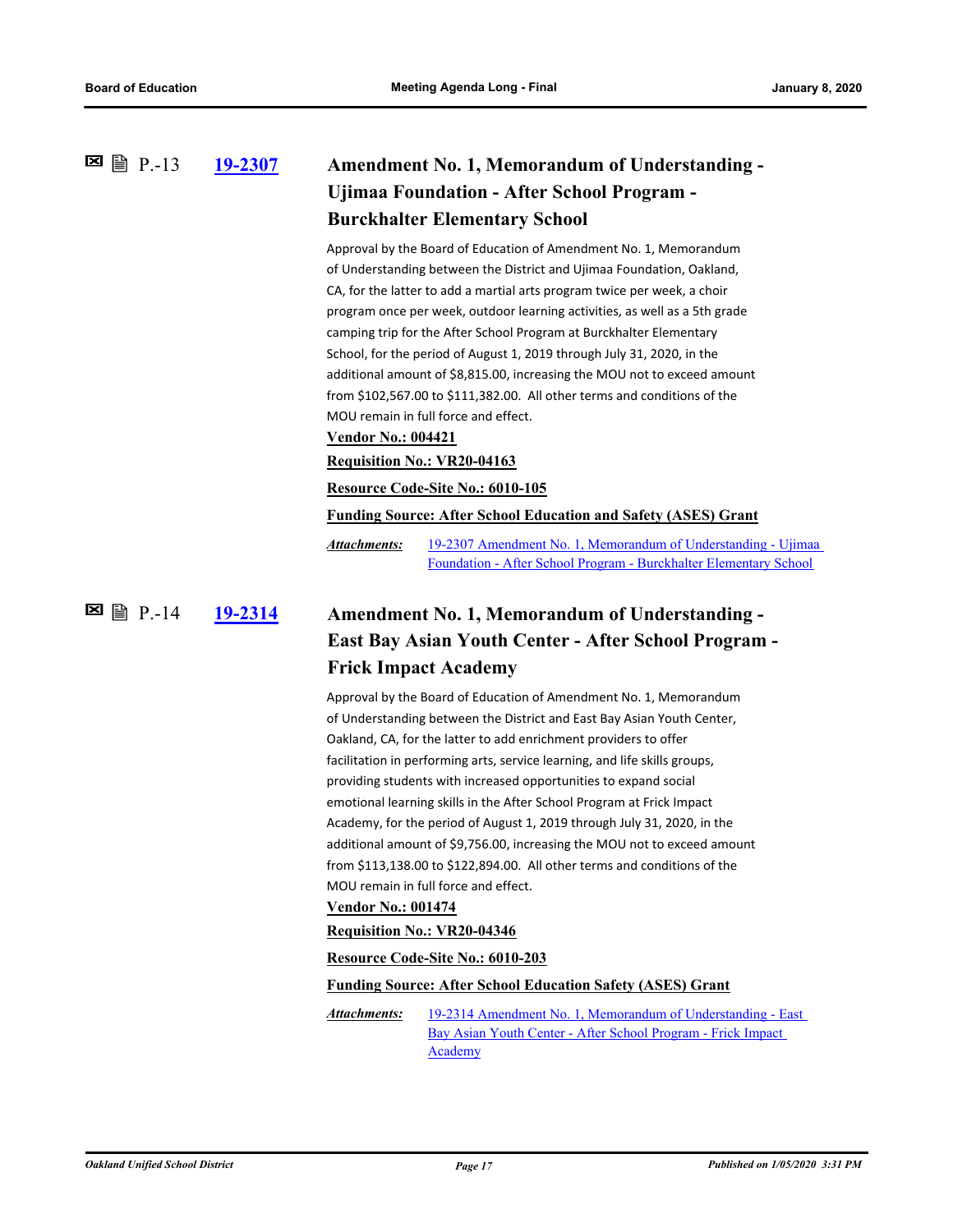#### **[19-2317](http://ousd.legistar.com/gateway.aspx?m=l&id=/matter.aspx?key=48229) Amendment No. 1, Memorandum of Understanding - East Bay Asian Youth Center - After School Program - Roosevelt Middle School 图 P.-15**

Approval by the Board of Education of Amendment No. 1, Memorandum of Understanding, between the District and East Bay Asian Youth Center, Oakland, CA, for the latter to fund one additional Academic Mentor to serve up to 20 additional youth and add numerous field trips throughout the year, providing greater educational enrichment and community-building opportunities for students participating in the After School Program at Roosevelt Middle School, for the period of August 1, 2019 through July 31, 2020, in the additional amount of \$19,767.00, increasing the MOU not to exceed amount from \$382,568.00 to \$402,335.00. All other terms and conditions of the MOU remain in full force and effect.

**Vendor No.: 001474**

#### **Requisition No.: VR20-04342**

#### **Resource Code-Site No.: 6010-212**

**Funding Source: After School Education and Safety (ASES) Program**

19-2317 Amendment No. 1, Memorandum of Understanding - East [Bay Asian Youth Center - After School Program - Roosevelt Middle](http://ousd.legistar.com/gateway.aspx?M=F&ID=93756.pdf)  School *Attachments:*

#### **[19-2326](http://ousd.legistar.com/gateway.aspx?m=l&id=/matter.aspx?key=48238) Amendment No. 1, Memorandum of Understanding - East Bay Asian Youth Center - After School Program - Urban Promise Academy** P.-16

Approval by the Board of Education of Amendment No. 1, Memorandum of Understanding, between the District and East Bay Asian Youth Center, Oakland, CA, for the latter to increase enrichment activities for students by adding subcontractors to provide specialized instruction in performing arts, service learning, and music for the After School Program at Urban Promise Academy, for the period of August 1, 2019 through July 31, 2020, in the additional amount of \$10,925.00, increasing the MOU not to exceed amount from \$127,058.00 to \$137,983.00. All other terms and conditions of the MOU remain in full force and effect.

#### **Vendor No.: 001474**

#### **Requisition No.: VR20-04620**

**Resource Code-Site No.: 6010-236**

**Funding Source: After School Education and Safety (ASES) Grant**

[19-2326 Amendment No. 1, Memorandum of Understanding - East](http://ousd.legistar.com/gateway.aspx?M=F&ID=93757.pdf)  Bay Asian Youth Center - After School Program - Urban Promise Academy *Attachments:*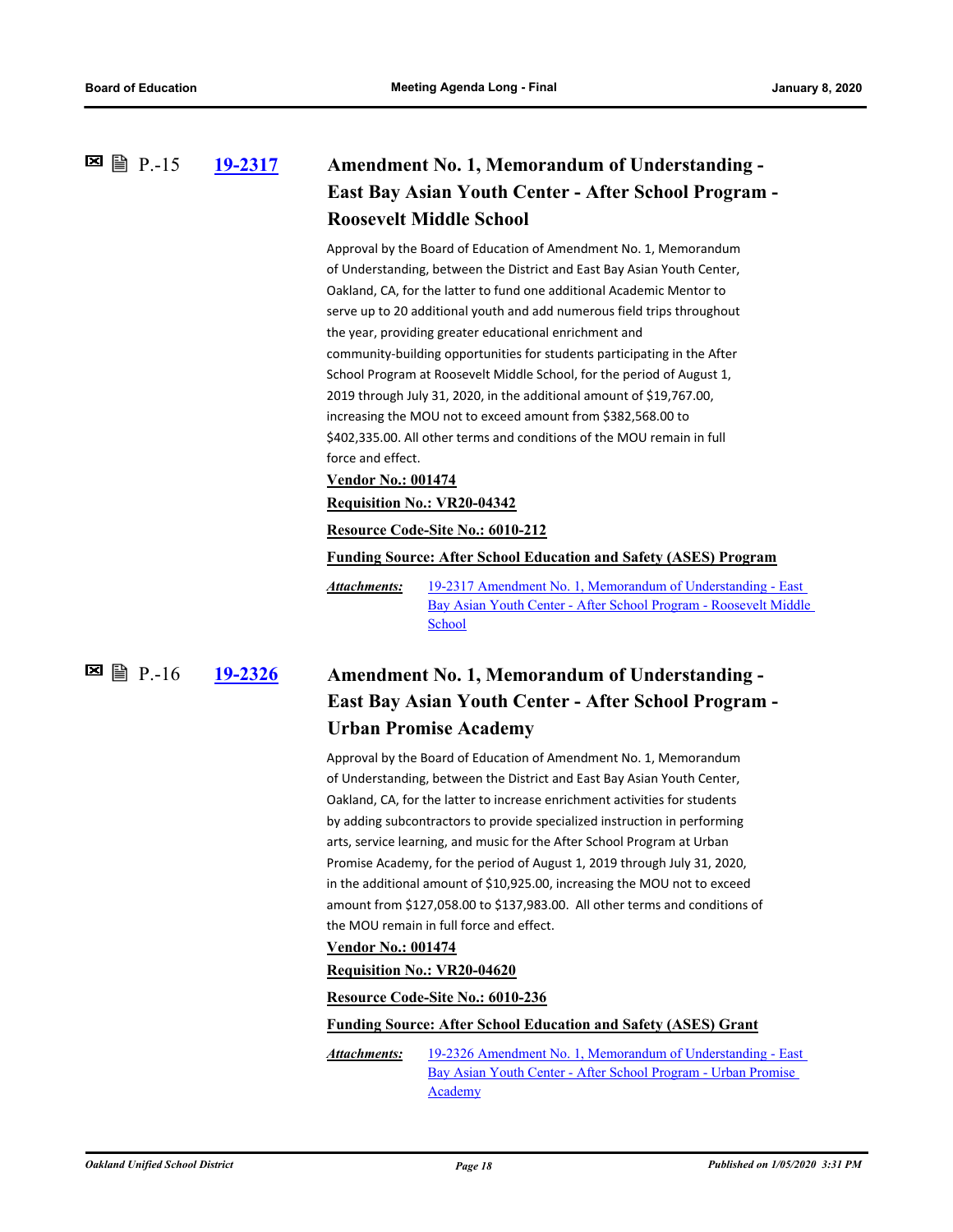#### **[19-2338](http://ousd.legistar.com/gateway.aspx?m=l&id=/matter.aspx?key=48250) Amendment No. 1, Memorandum of Understanding - East Bay Asian Youth Center - After School Program - Edna Brewer Middle School 図 P.-17**

Approval by the Board of Education of Amendment No. 1, Memorandum of Understanding, between the District and East Bay Asian Youth Center, Oakland, CA, for the latter to fund after school staffing to support expansion of participation from 120 students per day to 160 students per day in the After School Program at Edna Brewer Middle School, for the period of August 1, 2019 through July 31, 2020, in the additional amount of \$11,823.00, increasing the MOU not to exceed amount from \$137,756.00 to \$149,579.00. All other terms and conditions of the MOU remain in full force and effect.

#### **Vendor No.: 001474**

#### **Requisition No.: VR20-04337**

**Resource Code-Site No.: 6010-210**

**Funding Source: After School Education and Safety (ASES) Grant**

[19-2338 Amendment No. 1, Memorandum of Understanding - East](http://ousd.legistar.com/gateway.aspx?M=F&ID=93758.pdf)  Bay Asian Youth Center - After School Program - Edna Brewer Middle School *Attachments:*

**E** 말 P.-18

### **[19-2339](http://ousd.legistar.com/gateway.aspx?m=l&id=/matter.aspx?key=48251) Amendment No. 1, Memorandum of Understanding - Safe Passages - After School Program - United for Success Academy**

Approval by the Board of Education of Amendment No. 1, Memorandum of Understanding, between the District and Safe Passages, Oakland, CA, for the latter to fund an enrichment instructor to create multiple new program offerings for after school participants to enrich their academic experiences in the After School Program at United for Success Academy, for the period of August 1, 2019 through July 31, 2020, in the additional amount of \$10,341.00, increasing the MOU not to exceed amount from \$180,721.00 to \$191,062.00. All other terms and conditions of the MOU remain in full force and effect.

#### **Vendor No.: 003729**

**Requisition No.: VR20-04230**

**Resource Code-Site No.: 6010-228**

#### **Funding Source: After School Education and Safety (ASES) Grant**

[19-2339 Amendment No. 1, Memorandum of Understanding - Safe](http://ousd.legistar.com/gateway.aspx?M=F&ID=93759.pdf)  Passages - After School Program - United for Success Academy *Attachments:*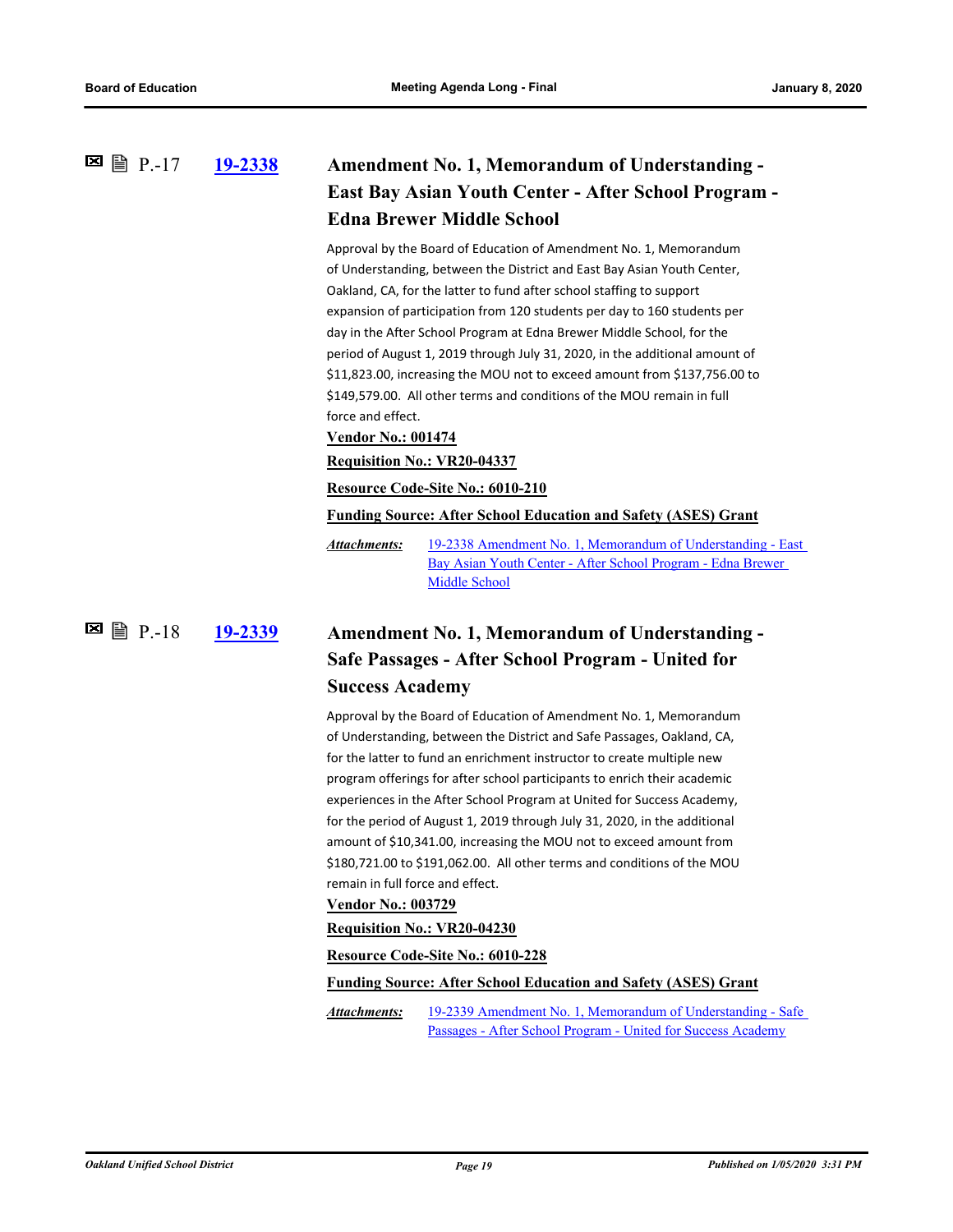**[19-2340](http://ousd.legistar.com/gateway.aspx?m=l&id=/matter.aspx?key=48252) Amendment No. 1, Memorandum of Understanding - Oakland Leaf Foundation - After School Program - Bret Harte Middle School 図 P.-19** 

> Approval by the Board of Education of Amendment No. 1, Memorandum of Understanding, between the District and Oakland Leaf Foundation, Oakland, CA, for the latter to fund two enrichment activities - two twelve-week courses on bicycle safety and a Jiu jitsu class meeting for two hours twice per week - for the After School Program at Bret Harte Middle School, for the period of August 1, 2019 through July 31, 2020, in the additional amount of \$19,077.00, increasing the MOU not to exceed amount from \$161,441.00 to \$180,518.00. All other terms and conditions of the MOU remain in full force and effect.

#### **Vendor No.: 003138**

**Requisition No.: VR20-04616; VR20-04617**

**Resource Code-Site No.: 6010-206; 4124-206**

**Funding Source: After School Education and Safety (ASES) Grant; 21st Century Community Learning Centers Grant**

19-2340 Amendment No. 1, Memorandum of Understanding - [Oakland Leaf Foundation - After School Program - Bret Harte Middle](http://ousd.legistar.com/gateway.aspx?M=F&ID=93760.pdf)  School *Attachments:*

**[19-2465](http://ousd.legistar.com/gateway.aspx?m=l&id=/matter.aspx?key=48375) Grant Agreement - District and City of Oakland - City 1010 General Fund Grant**  $\Xi$  을 P.-20

> Approval by the Board of Education of a Grant Agreement between the District and the City of Oakland, accepting a City of Oakland 1010 General Fund Grant in the amount of \$5,415,431.00 - \$3,284,670.00 in Fiscal Year 2019-2020 for a Chronic Absence Case Manager, School Meal Improvements and Obesity Prevention Education and Programming from Measure HH, Site Based Restorative Justice, Foster Youth Support, School Libraries - and - \$2,130.761 in Fiscal Year 2020-2021 for Chronic Absence Case Manager, School Meal Improvements and Obesity Prevention from Measure HH, as described in the Scope of Work, incorporated herein by reference as though fully set forth, pursuant to the terms and conditions thereof.

#### **Funding Source: City of Oakland**

[19-2465 Grant Agreement - District and City of Oakland - City 1010](http://ousd.legistar.com/gateway.aspx?M=F&ID=93762.pdf)  General Fund Grant *Attachments:*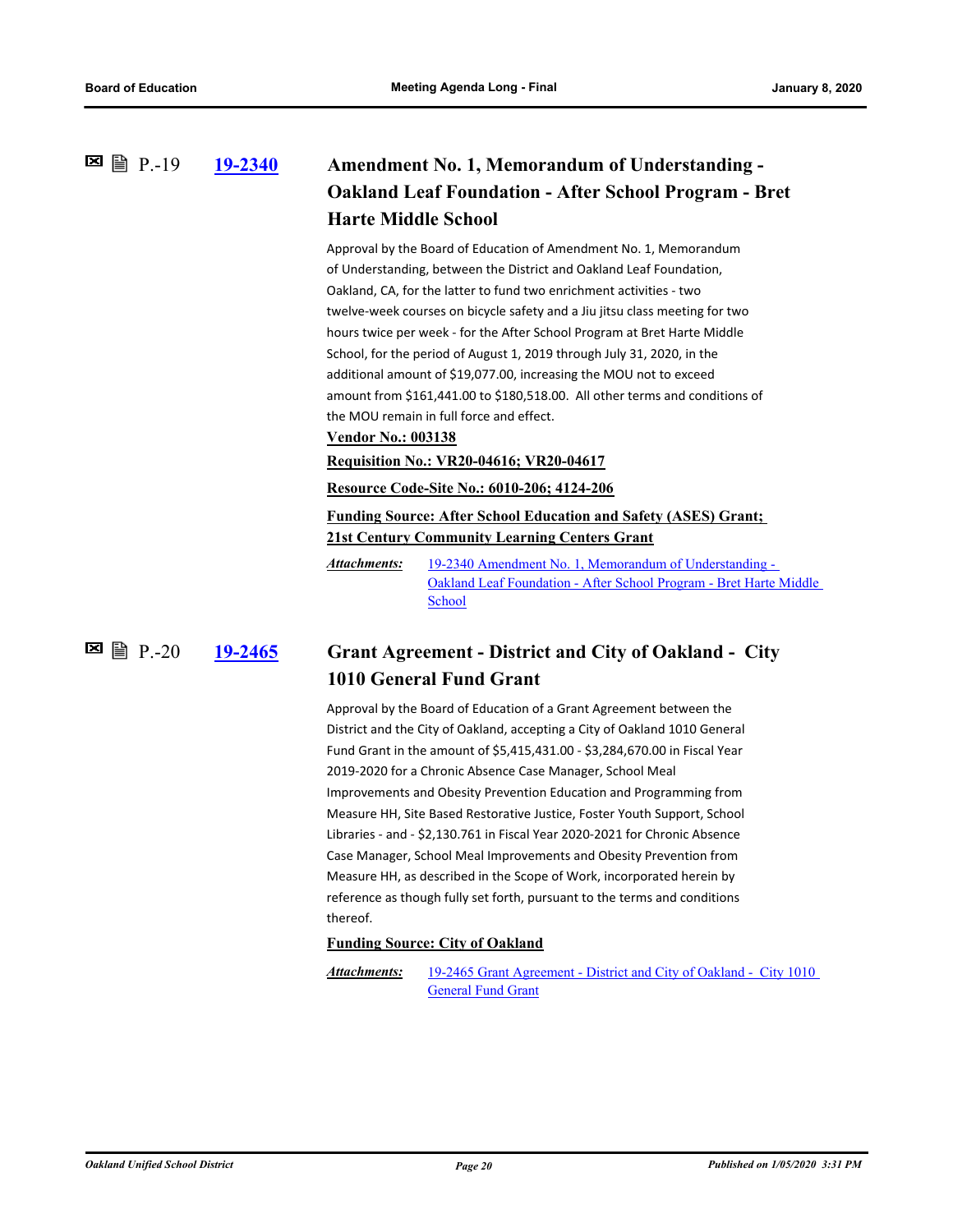#### **[19-2477](http://ousd.legistar.com/gateway.aspx?m=l&id=/matter.aspx?key=48387) Professional Services Contract - East Bay Asian Youth Center - Community Schools and Student Services Department 図 P.-21**

Approval by the Board of Education of a Professional Services Contract between the District and East Bay Asian Youth Center, Oakland, CA, for the latter to provide coordination and oversight of the Oakland High School Community Schools Model; ensure implementation of Coordination of Services Teams, participate in site leadership meetings, and provide mentorship to other community school staff in the District, via the Community Schools and Student Services Department, for the period of December 2, 2019 through June 30, 2020, in an amount not to exceed \$52,000.00.

#### **Vendor No.: 001474**

**Requisition No.: VR20-05095**

#### **Resource Code-Site No.: 9277-922**

#### **Funding Source: S.f. Foundation**

[19-2477 Professional Services Contract - East Bay Asian Youth](http://ousd.legistar.com/gateway.aspx?M=F&ID=93728.pdf)  Center - Community Schools and Student Services Department *Attachments:*

**[19-2478](http://ousd.legistar.com/gateway.aspx?m=l&id=/matter.aspx?key=48388) Professional Services Contract - Safe Passages - Esperanza Elementary School**  $\Xi$  A  $P.22$ 

> Approval by the Board of Education of a Professional Services Contract between the District and Safe Passages, Oakland, CA, for the latter to provide a School Readiness and Parent Education Program, as described in the Scope of Work, incorporated herein by reference as though fully set forth, at Esperanza Elementary School, for the period of August 1, 2019 through May 29, 2020, in an amount not to exceed \$20,000.00.

#### **Vendor No.: 003729**

#### **Requisition No.: VR20-03317**

#### **Resource Code-Site No.: VR20-03317**

#### **Funding Source: Donations, Unrestricted Supplemental Support**

[19-2478 Professional Services Contract - Safe Passages - Esperanza](http://ousd.legistar.com/gateway.aspx?M=F&ID=93729.pdf)  Elementary School *Attachments:*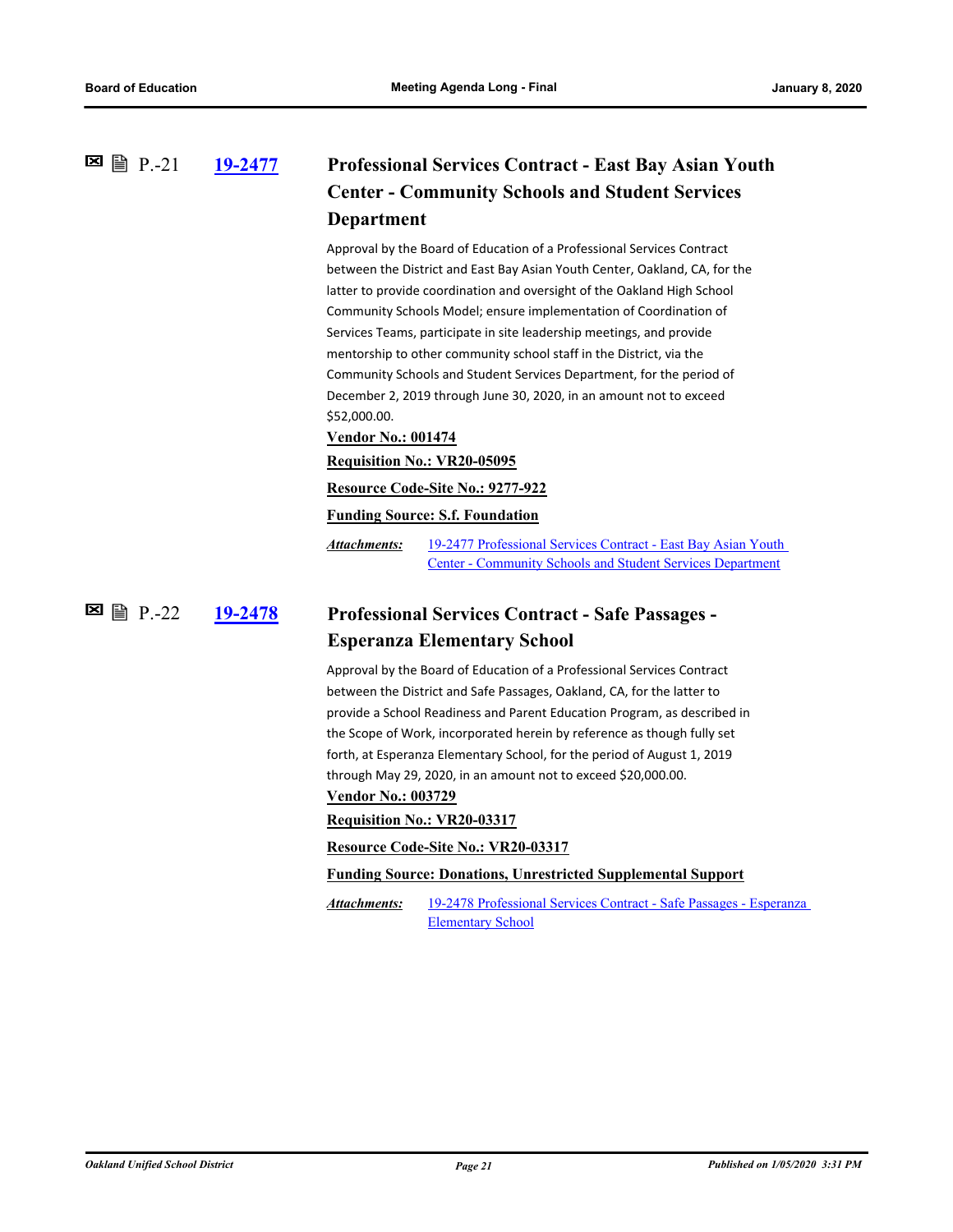#### **[19-2498](http://ousd.legistar.com/gateway.aspx?m=l&id=/matter.aspx?key=48408) Professional Services Contract - Student Program for Academic & Athletic Transitioning (SPAAT) - Skyline High School 图** 图 P.-23

Ratification by the Board of Education of a Professional Services Contract between the District and Student Program for Academic & Athletic Transitioning (SPAAT), Oakland, CA, for the latter to maintain out-of-school time programming that addresses the academic needs of at-risk student-athletes through tutoring, homework assistance and preparation for the high school exit exam, as described in the Scope of Work, incorporated herein by reference as though fully set forth, at Skyline High School, for the period of August 12, 2019 through June 30, 2020, in an amount not to exceed \$10,000.00.

#### **Vendor No.: 004011**

**Requisition No.: VR20-05274**

**Resource Code-Site No.: 0000-306**

**Funding Source: General Purpose Unrestricted**

19-2498 Professional Services Contract - Student Program for [Academic & Athletic Transitioning \(SPAAT\) - Skyline High School](http://ousd.legistar.com/gateway.aspx?M=F&ID=93811.pdf) *Attachments:*

#### **[19-2512](http://ousd.legistar.com/gateway.aspx?m=l&id=/matter.aspx?key=48422) Professional Services Contract - Reading Partners - Bridges Academy 図 P.-24**

Approval by the Board of Education of a Professional Services Contract between the District and Reading Partners, Oakland, CA, for the latter to provide a tutoring in reading program for students, as described in the Scope of Work, incorporated herein by reference as though fully set forth, at Bridges Academy @ Melrose (ES), for the period of September 16, 2019 through May 31, 2020, in an amount not to exceed \$25,000.00.

#### **Vendor No.: 003539**

**Requisition No.: VR20-03283**

**Resource Code-Site No.: 3010-178**

#### **Funding Source: IASA - I Basic Grants Low Income**

[19-2512 Professional Services Contract - Reading Partners - Bridges](http://ousd.legistar.com/gateway.aspx?M=F&ID=93773.pdf)  **Academy** *Attachments:*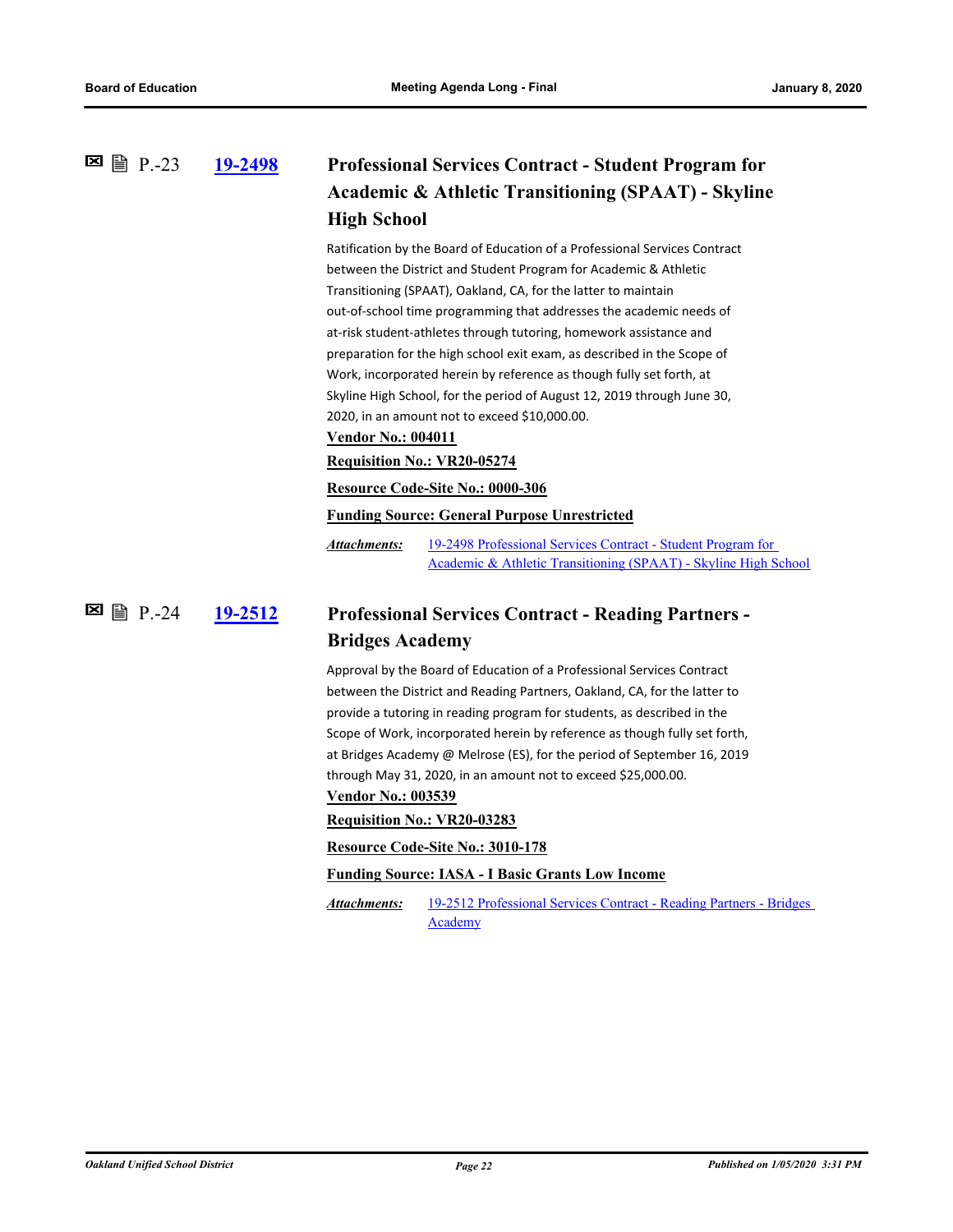#### **[19-2519](http://ousd.legistar.com/gateway.aspx?m=l&id=/matter.aspx?key=48429) Professional Services Contract - SPAAT - Office of Equity 图** 图 P.-25

Approval by the Board of Education of a Professional Services Contract between the District and Student Program for Academic & Athletic Transitioning (SPAAT), Oakland, CA, for the latter to provide comprehensive academic support and case management services (tutoring, academic counseling, college advising and coordination of services) for African American Male Achievement and Oakland Athletic League Programs at Castlemont, Fremont, McClymonds and Skyline High Schools, via Office of Equity, for the period of August 15, 2019 through May 29, 2020, in an amount not to exceed \$138,000.00. **Vendor No.: 004011 Requisition No.: VR20-05337 Resource Code-Site No.: 9121-929 Funding Source: Oakland Fund Children & Youth**

*Attachments:* [19-2519 Professional Services Contract - SPAAT - Office of Equity](http://ousd.legistar.com/gateway.aspx?M=F&ID=93774.pdf)

#### **[19-2524](http://ousd.legistar.com/gateway.aspx?m=l&id=/matter.aspx?key=48434) Professional Services Contract - Bay Area Community Resources - English Language Learner and Multilingual Achievement Department ⊠ ■** P.-26

Approval by the Board of Education of a Professional Services Contract between the District and Bay Area Community Resources, San Rafael, CA, for the latter to provide a Newcomer Safety Intervention Program, as described in the Scope of Work, incorporated herein by reference as though fully set forth, via the English Language Learner and Multilingual Achievement Department, for the period of January 1, 2020 through June 30, 2020, in an amount not to exceed \$52,000.00.

#### **Vendor No.: 000624**

#### **Requisition No.: VR20-05357**

#### **Resource Code-Site No.: 7810-954**

#### **Funding Source: Other State**

*Attachments:*

[19-2524 Professional Services Contract - Bay Area Community](http://ousd.legistar.com/gateway.aspx?M=F&ID=93775.pdf)  Resources - English Language Learner and Multilingual Achievement Department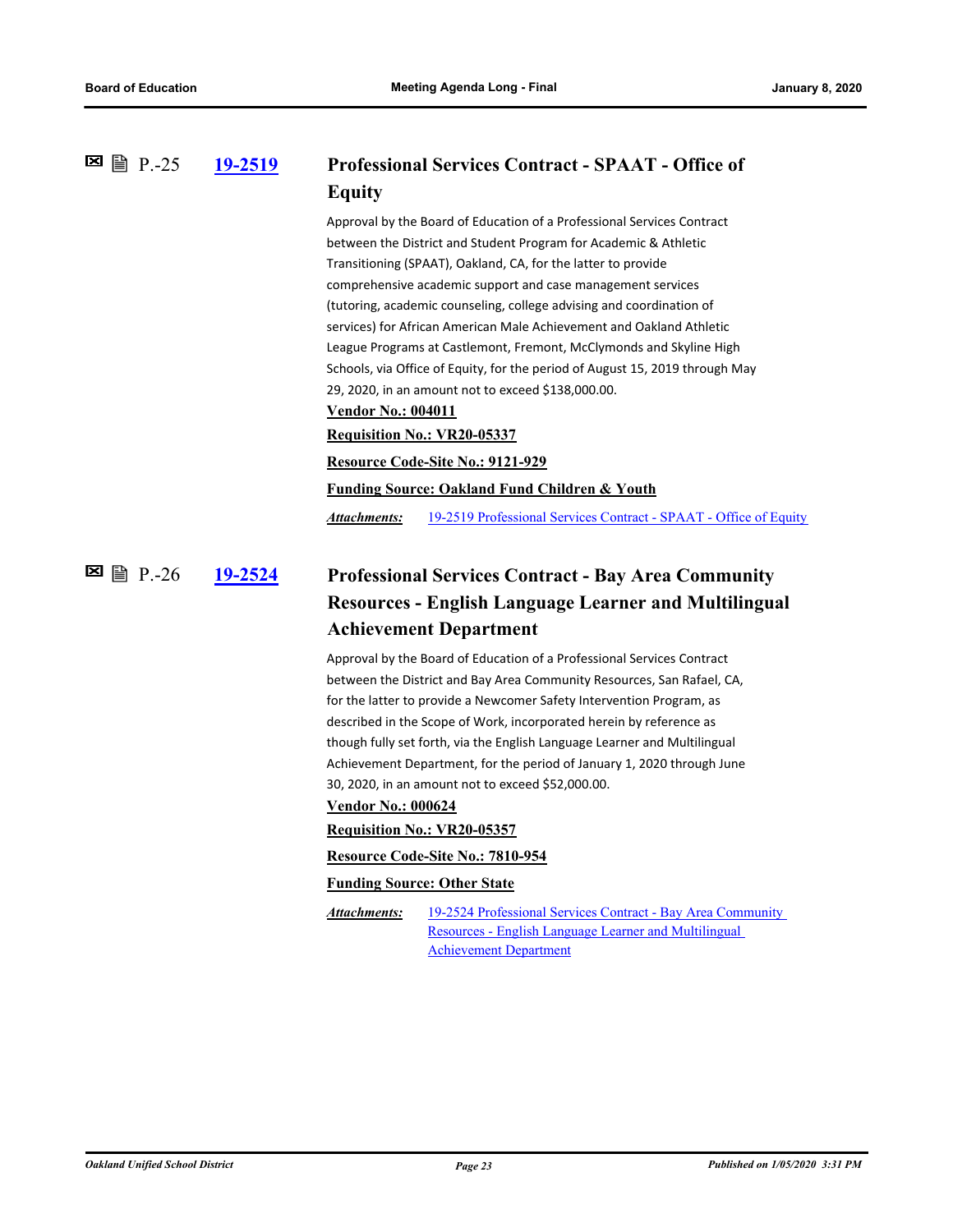#### **[19-2539](http://ousd.legistar.com/gateway.aspx?m=l&id=/matter.aspx?key=48449) Grant Agreement - Oakland Public Education Fund - District Central Kitchen Grant 図 P.-27**

Approval by the Board of Education of Grant Agreement between the District and Oakland Public Education Fund, Oakland, CA, accepting a grant in the amount of \$93,000.00 in Hellman Foundation funds, "to support project management to open and operationalize OUSD's new Central Kitchen, Education Program and Instructional Farm to advance STEM opportunities for OUSD K-5 Students" via the Nutrition Services Department, for the period October 15, 2019 through October 15, 2021, pursuant to the terms and conditions thereof, if any.

**Funding Source: Oakland Public Education Fund**

[19-2539 Grant Agreement - Oakland Public Education Fund - District](http://ousd.legistar.com/gateway.aspx?M=F&ID=93764.pdf)  Central Kitchen Grant *Attachments:*

#### **[19-2540](http://ousd.legistar.com/gateway.aspx?m=l&id=/matter.aspx?key=48450) Amendment No. 1, Memorandum of Understanding - Bay Area Community Resources - After School Program - Fremont High School** P.-28

Approval by the Board of Amendment No. 1, Memorandum of Understanding between the District and Bay Area Community Resources, San Rafael, CA, for the latter to reduce hours for subcontractors providing enrichment activities so site can hire Fremont High teachers to provide additional academic support for students participating in the After School Program at Fremont High School, for the period of August 1, 2019 through July 31, 2020, in the reduced amount of \$8,973.00, decreasing the MOU not to exceed amount from \$188,078.00 to \$179,105.00. All other terms and conditions of the MOU remain in full force and effect.

#### **Vendor No.: 000624**

**Resource Code-Site No.: 4124-302**

#### **Funding Source: 21st Century After School Safety and Education for Teens (ASSETS) Grant**

19-2540 Amendment No. 1, Memorandum of Understanding - Bay [Area Community Resources - After School Program - Fremont High](http://ousd.legistar.com/gateway.aspx?M=F&ID=93765.pdf)  School *Attachments:*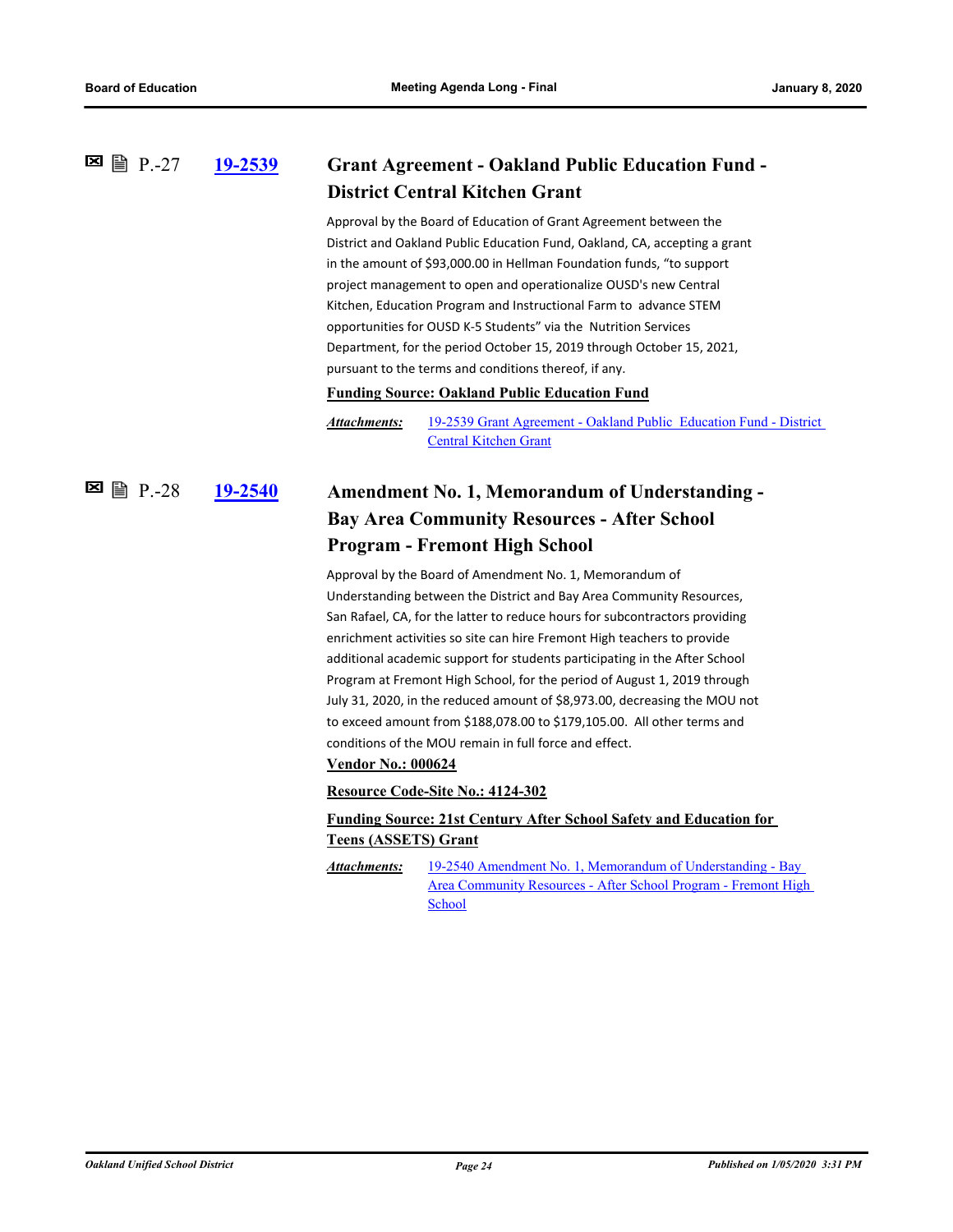#### **[19-2543](http://ousd.legistar.com/gateway.aspx?m=l&id=/matter.aspx?key=48453) Professional Services Contract - Moira De Nike - Community Schools and Student Services Department E** ■ P.-29

Ratification by the Board of Education of a Professional Services Contract between the District and Moira De Nike, San Francisco, CA, for the latter to modify, with the approval of the Program Specialist, the evaluation design for two tobacco grants; modify and distribute project reporting forms for all aspects of the program; modify student survey form for quit and awareness groups and the year-end student survey; develop a school by school analysis of key points of student intervention evaluations; and input all reporting forms for analysis and send out a year-end report for the California Department of Education to Program Specialist, via Community Schools and Student Services Department. for the period of September 16, 2019 through June 30, 2020, in an amount not to exceed \$11,000.00.

**Vendor No.: 001318**

#### **Requisition No.: VR20-04577**

#### **Resource Code-Site No.: 6695-922**

**Funding Source: Tupe - Prop 56**

[19-2543 Professional Services Contract - Moira De Nike - Community](http://ousd.legistar.com/gateway.aspx?M=F&ID=93776.pdf)  Schools and Student Services Department *Attachments:*

#### **[19-2545](http://ousd.legistar.com/gateway.aspx?m=l&id=/matter.aspx?key=48455) Non-Public, Nonsectarian School/Agency Services Master Contract(s) – Nova Health Therapies Inc - 2019-2020 School Year - Special Education Program**  $\boxtimes$  A  $P.-30$

Approval by the Board of Education of Special Education Services Non-Public, Nonsectarian School/Agency Services Master Contract between the District and Nova Health Therapies Inc, San Jose, CA, for the latter to provide services to pupils as specified in Section 1 of Contract, for the period December 1, 2019 through June 30, 2020, pursuant to terms and conditions of Resolution No. 1920-0151.

#### **Resource Code-Site No.: 6500-975**

#### **Funding Source: Special Education**

19-2545 Non-Public, Nonsectarian School/Agency Services Master [Contract\(s\) – Nova Health Therapies Inc - 2019-2020 School Year -](http://ousd.legistar.com/gateway.aspx?M=F&ID=93771.pdf)  Special Education Program *Attachments:*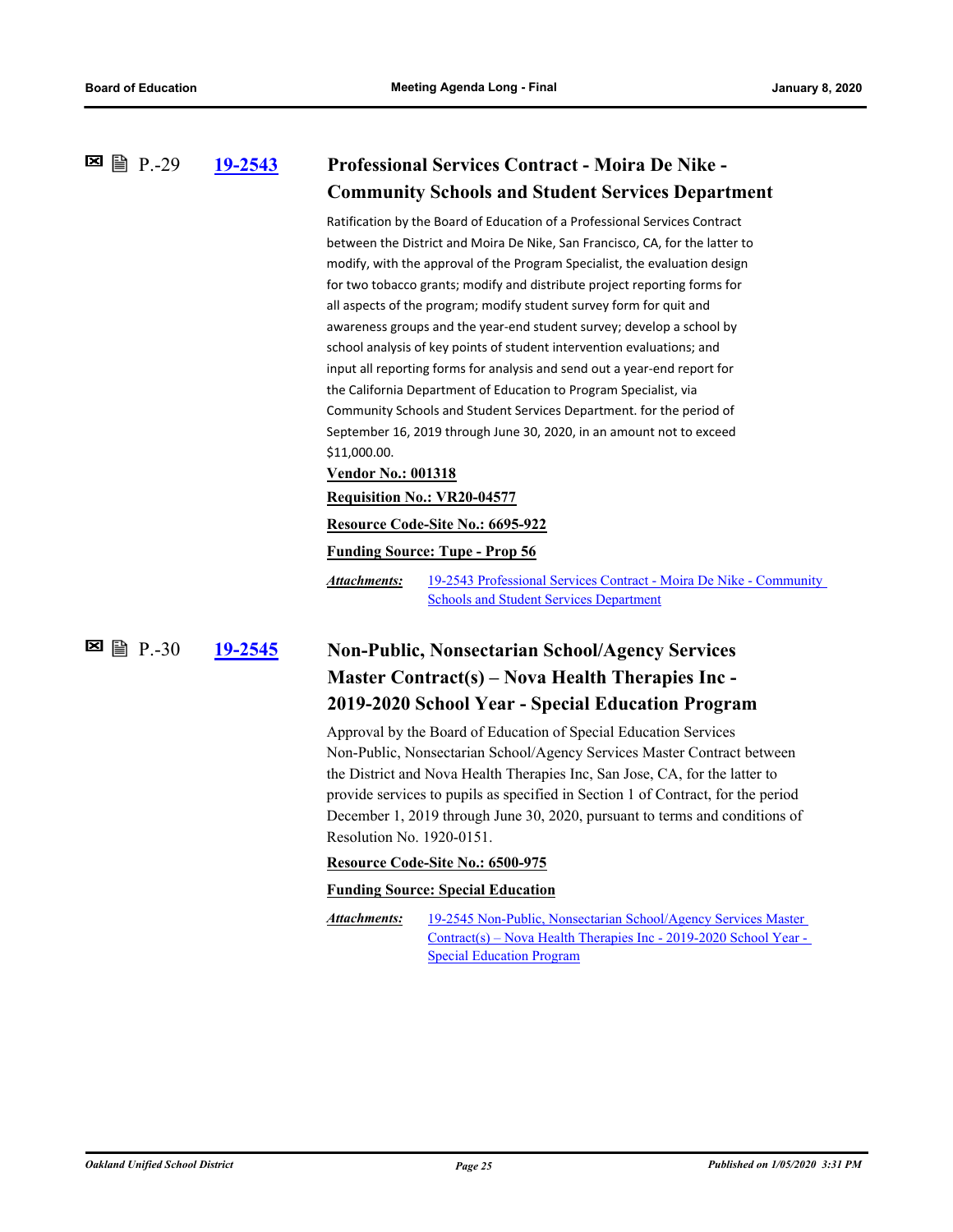#### **[19-2547](http://ousd.legistar.com/gateway.aspx?m=l&id=/matter.aspx?key=48457) Professional Services Contract - The Mosaic Project - International Community School 图** 图 P.-31

Ratification by the Board of Education of a Professional Services Contract between the District and The Mosaic Project, Oakland, CA, for the latter to provide 4th graders year-round access to Social Emotional Learning and Social Justice curriculum, as described in the Scope of Work, incorporated herein by reference as though fully set forth, at International Community School, for the period of August 12, 2019 through May 29, 2020, in an amount not to exceed \$1,397.00.

#### **Vendor No.: 002941**

#### **Requisition No.: VR20-05070**

#### **Resource Code-Site No.: 3010-186**

#### **Funding Source: 3010-186**

[19-2547 Professional Services Contract - The Mosaic Project -](http://ousd.legistar.com/gateway.aspx?M=F&ID=93777.pdf)  International Community School *Attachments:*

#### **[19-2552](http://ousd.legistar.com/gateway.aspx?m=l&id=/matter.aspx?key=48458) Professional Services Contract - Bay Area Community Resources - Martin Luther King Junior Elementary School** P.-32

Approval by the Board of Education of a Professional Services Contract between the District and Bay Area Community Resources (BACR), San Rafael, CA, for the latter to act as a Community Manager where BARC will carry out the following specific duties: 1) Conduct the Attendance Team meetings; 2) Work with Community Based Organizations; 3) Plan the Parent Workshops; 4) Be part of the COST Team (Coordination of Support Services Team); and 5) Go to home visits, address parent concerns, and assist volunteers at Martin Luther King/Lafayette Elementary Schools, for the period of December 2, 2019 through May 29, 2020, in an amount not to exceed \$6,515.00.

#### **Vendor No.: 000624**

#### **Requisition No.: VR20-03239**

**Resource Code-Site No.: 0003-182**

**Funding Source: Unrest Concentration Support**

[19-2552 Professional Services Contract - Bay Area Community](http://ousd.legistar.com/gateway.aspx?M=F&ID=93812.pdf)  Resources - Martin Luther King Junior Elementary School *Attachments:*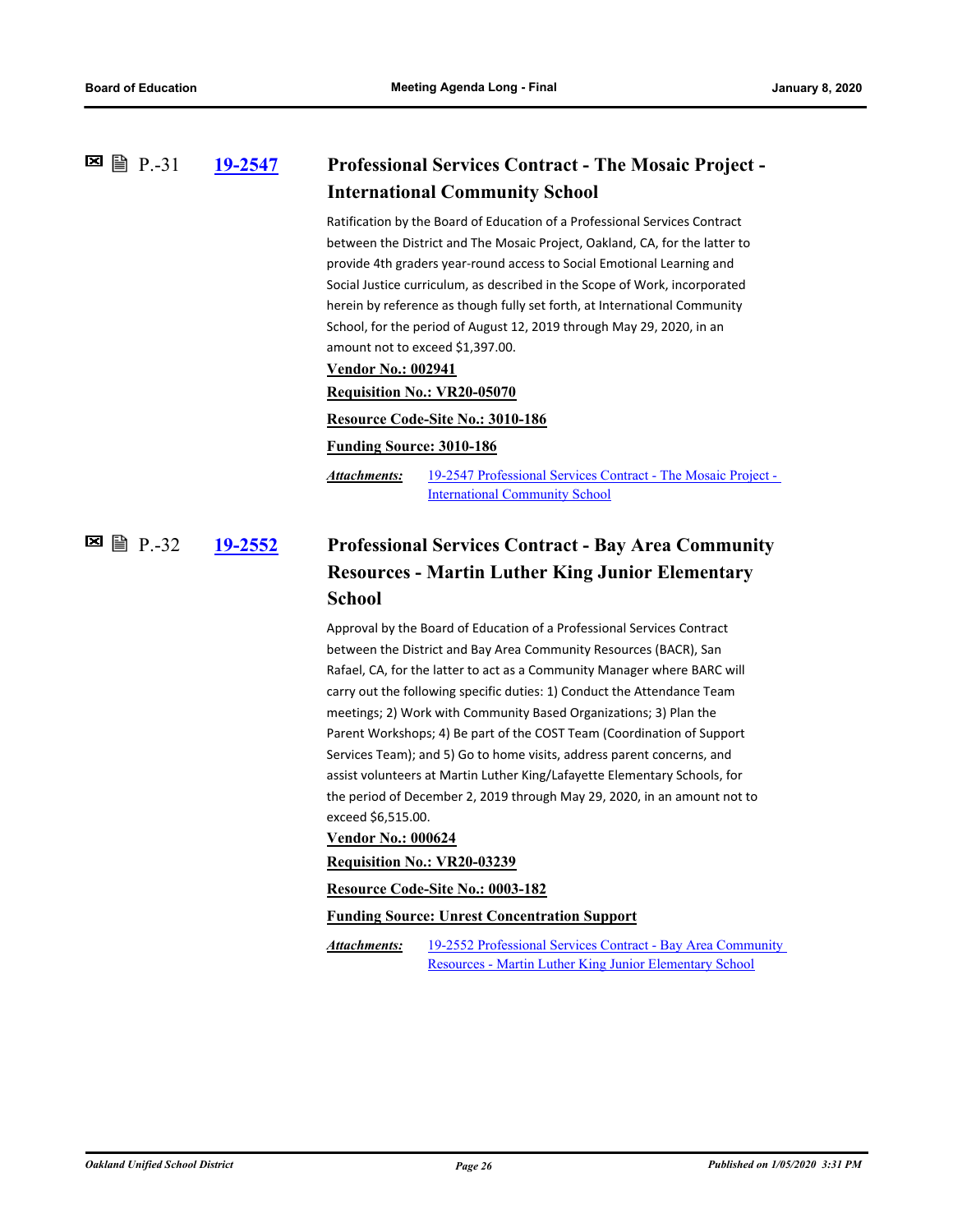#### **[19-2553](http://ousd.legistar.com/gateway.aspx?m=l&id=/matter.aspx?key=48459) Amendment No. 1, Professional Services Contract - 4FamilyBarbque Culture Builder - Futures Elementary School 图** 图 P.-33

Ratification by the Board of Education of Amendment No. 1, Professional Services Contract between the District and 4FamilyBarbque Culture Builder, Oakland, CA, for the latter to provide an additional 3 days per week for a total of 5 days working closely with the Lockwood Positive Behaviors and Intervention Supports Team and Restorative Justice coordinators to build systems and structures across school campuses to support positive student behavior in the classroom, hallways, cafeteria, and playground to ensure student success and increase academic achievement, at Futures Elementary School, for the period of September 2, 2019 through June 30, 2020, in the additional amount of \$50,000.00, increasing the Contract not to exceed amount from \$10,000.00 to \$60,000.00. All other terms and conditions of the Contract remain in full force and effect.

#### **Vendor No.: 005799**

#### **Requisition No.: VR20-04266**

**Resource Code-Site No.: 3180-123**

**Funding Source: School Improvement Grant Sig**

19-2553 Amendment No. 1, Professional Services Contract - [4FamilyBarbque Culture Builder - Futures Elementary School](http://ousd.legistar.com/gateway.aspx?M=F&ID=93779.pdf) *Attachments:*

**图** 图 P.-34

### **[19-2563](http://ousd.legistar.com/gateway.aspx?m=l&id=/matter.aspx?key=48469) Memorandum of Understanding, No Cost - The Intuitive Writing Project - Community Partnerships - Community School and Student Services Department**

Approval by the Board of Education of Memorandum of Understanding between the District and The Intuitive Writing Project, Oakland, CA, for the latter to provide its Intuitive Writing Project, as described in the Scope of Work, incorporated herein by reference as though fully set forth, at Redwood Heights Elementary School, via the Community Schools and Student Services Department, for the period of January 6, 2020 through January 6, 2023, at no cost to the District.

#### **Funding Source: No Fiscal Impact**

19-2563 Memorandum of Understanding, No Cost - The Intuitive [Writing Project - Community Partnerships - Community School and](http://ousd.legistar.com/gateway.aspx?M=F&ID=93766.pdf)  Student Services Department *Attachments:*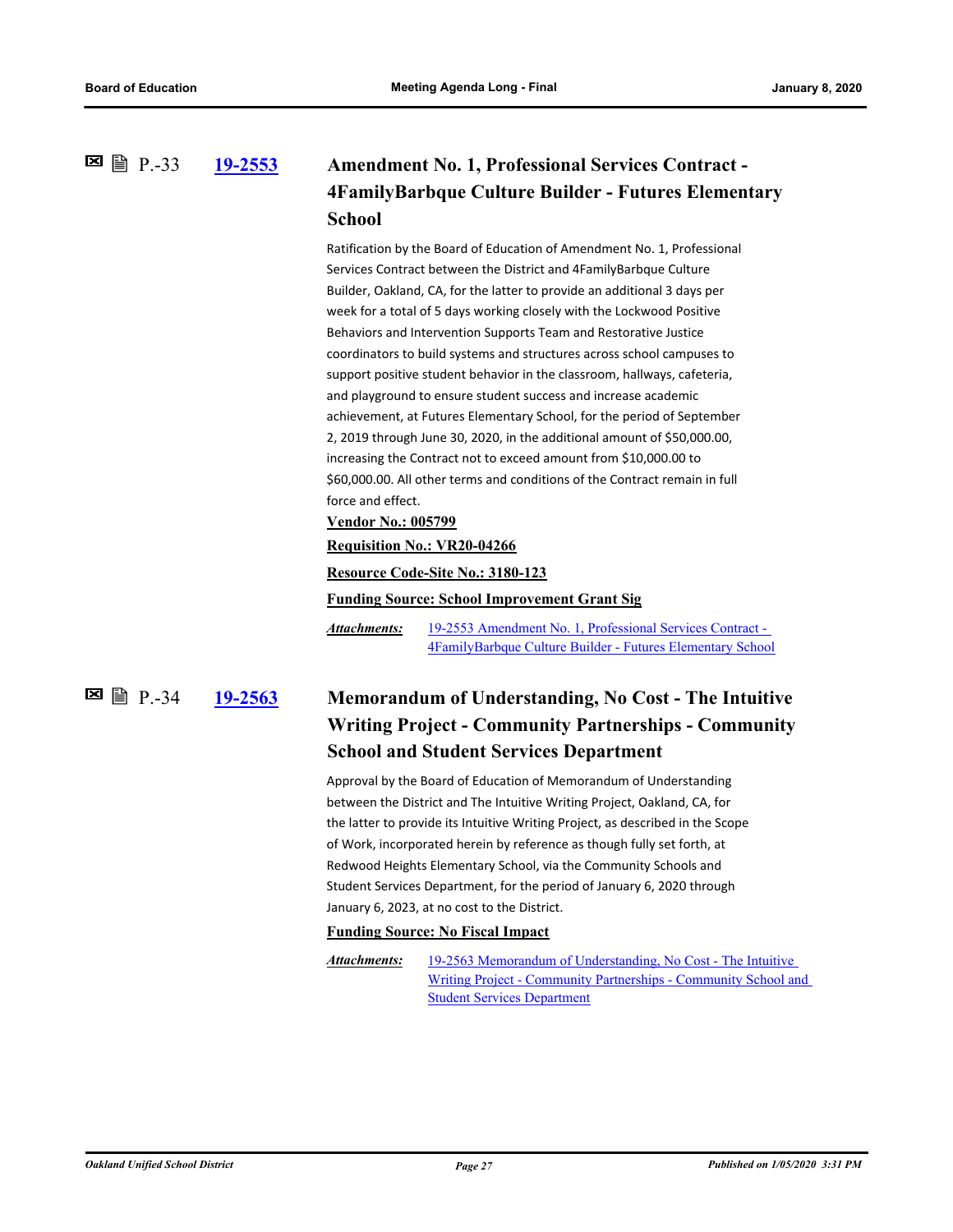#### **[19-2564](http://ousd.legistar.com/gateway.aspx?m=l&id=/matter.aspx?key=48470) Memorandum of Understanding, No Cost - Robin Wadsworth - Community Partnerships - Community Schools and Student Services Department 图** 图 P.-35

Approval by the Board of Education of Memorandum of Understanding, No Cost between the District and Robin Wadsworth, Oakland, CA, for the latter to deliver to pupils, and community, physical skills, emotional and social life skills, and the appreciation for open space in the outdoors, by teaching the fundamentals of various sports such as soccer, kickball, softball, badminton and table tennis, at Chabot Elementary School, via the Community Schools and Student Services Department, for the period of November 1, 2019 through November 1, 2022, at no cost to the District.

#### **Funding Source: No Fiscal Impact**

19-2564 Memorandum of Understanding, No Cost - Robin [Wadsworth - Community Partnerships - Community Schools and](http://ousd.legistar.com/gateway.aspx?M=F&ID=93767.pdf)  Student Services Department *Attachments:*

#### **[19-2565](http://ousd.legistar.com/gateway.aspx?m=l&id=/matter.aspx?key=48471) Memorandum of Understanding, No Cost - Oakland Serves - Community Partnerships - Community Schools and Student Services Department** P.-36

Approval by the Board of Education of Memorandum of Understanding between the District and Oakland Serves, Berkeley, CA, for the latter to provide volunteer mentors to work with school site identified youth at risk of failing to graduate high school, as described in the Scope of Work, incorporated herein by reference as though fully set forth, at Oakland High School, McClymonds High School, and Skyline High School, for the period of October 7, 2019 through October 6, 2022, at no cost to the District.

#### **Funding Source: No Fiscal Impact**

[19-2565 Memorandum of Understanding, No Cost - Oakland Serves -](http://ousd.legistar.com/gateway.aspx?M=F&ID=93768.pdf)  Community Partnerships - Community Schools and Student Services **Department** *Attachments:*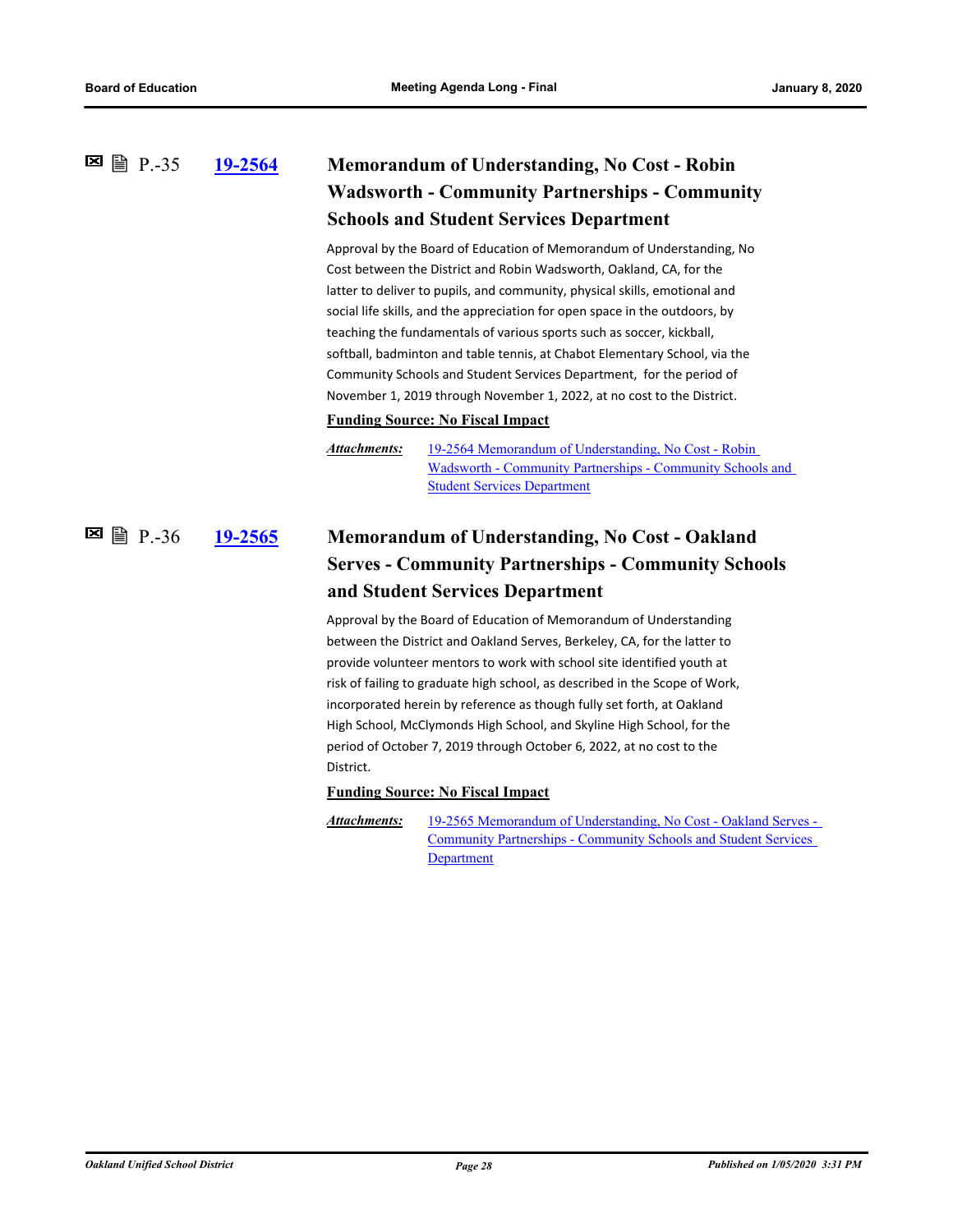### **[19-2566](http://ousd.legistar.com/gateway.aspx?m=l&id=/matter.aspx?key=48472) Memorandum of Understanding, No Cost - My Other Brother and Institute for Sustainable Economic, Educational, and Environmental Design - Community Partnerships - Community Schools and Student Services Department 图** 图 P.-37

Approval by the Board of Education of Memorandum of Understanding between the District and My Other Brother, Oakland, CA, and Institute for Sustainable Economic, Educational, & Environmental Design (ISEEED), Oakland, CA, as Fiscal Sponsor, for the latter to provide college black men and women to mentor underrepresented black youth K-12 in District by providing culturally sensitive and personalized services, as described in the Scope of Work, incorporated herein by reference as though fully set forth, at West Oakland Middle School and McClymonds High School, for the period of October 21, 2019 through June 17, 2022, at no cost to the District.

#### **Funding Source: No Fiscal Impact**

```
19-2566 Memorandum of Understanding, No Cost - My Other 
                Brother and Institute for Sustainable Economic, Educational, and 
                Environmental Design - Community Partnerships - Community 
                Schools and Student Services Department
Attachments:
```
**[19-2567](http://ousd.legistar.com/gateway.aspx?m=l&id=/matter.aspx?key=48473) Memorandum of Understanding, No Cost - Catholic Charities of the East Bay - Community Partnerships - Community Schools and Student Services Department E** 图 P.-38

> Approval by the Board of Education of Memorandum of Understanding between the District and Catholic Charities of the East Bay, Oakland, CA, for the latter to provide Clinical, Restorative Practices, School Climate, and Summer Bridge services, as described in the Scope of Work, incorporated herein by reference as though fully set forth, at Montera Middle School, Skyline High School and Oakland Technical High School, for the period of August 15, 2019 through June 30, 2022, at no cost to the District.

#### **Funding Source: No Fiscal Impact**

*Attachments:*

[19-2567 Memorandum of Understanding, No Cost - Catholic Charities](http://ousd.legistar.com/gateway.aspx?M=F&ID=93769.pdf)  of the East Bay - Community Partnerships - Community Schools and Student Services Department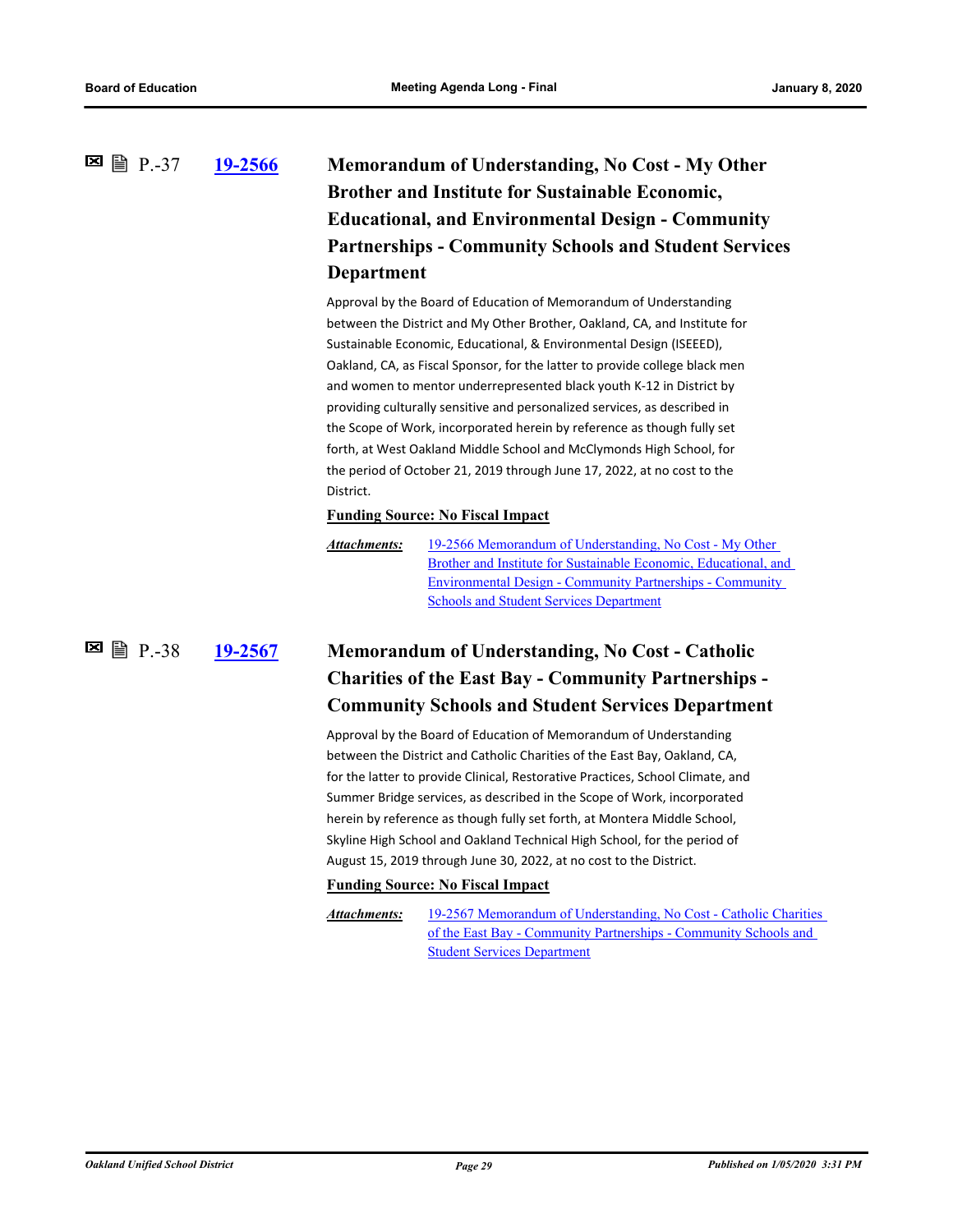#### **[19-2568](http://ousd.legistar.com/gateway.aspx?m=l&id=/matter.aspx?key=48474) Memorandum of Understanding - America SCORES Bay Area - Community Partnerships - Community Schools and Student Services Department E** 图 P.-39

Approval by the Board of Education of Memorandum of Understanding between the District and America SCORES Bay Area, San Francisco, CA, for the latter to provide a high quality, team-based enrichment program that integrates soccer, poetry, and service-learning, as described in the Scope of Work, at EnCompass Academy, Fred T. Korematsu Discovery Academy, Esperanza, Greenleaf, Global Family, Howard, International Community School, Think College Now, Madison Park Academy Primary, Manzanita Community School, Manzanita SEED, Martin Luther King, Jr, Prescott, Sankofa, Fruitvale, Brookfield, Futures, Community United, and Bridges Academy elementary schools, for the period of October 31, 2019 through October 30, 2022, at no cost to the District.

#### **Funding Source: No Fiscal Impact**

19-2568 Memorandum of Understanding - America SCORES Bay [Area - Community Partnerships - Community Schools and Student](http://ousd.legistar.com/gateway.aspx?M=F&ID=93770.pdf)  Services Department *Attachments:*

#### **[19-2602](http://ousd.legistar.com/gateway.aspx?m=l&id=/matter.aspx?key=48508) Professional Services Contract - Attitudinal Healing Connection, Inc - West Oakland Middle School**  $\boxtimes$  A  $P.40$

Ratification by the Board of Education of a Professional Services Contract between the District and Attitudinal Healing Connection, Inc., Oakland, CA, for the latter to work with students to teach visual and performing arts, as described in the Scope of Work, incorporated herein by reference as though fully set forth, at West Oakland Middle School, for the period of October 28, 2019 through May 31, 2020, in an amount not to exceed \$23,800.00.

#### **Vendor No.: 000532**

#### **Requisition No.: VR20-04398**

#### **Resource Code-Site No.: 9334-204**

#### **Funding Source: Measure G**

*Attachments:*

[19-2602 Professional Services Contract - Attitudinal Healing](http://ousd.legistar.com/gateway.aspx?M=F&ID=93780.pdf)  Connection, Inc - West Oakland Middle School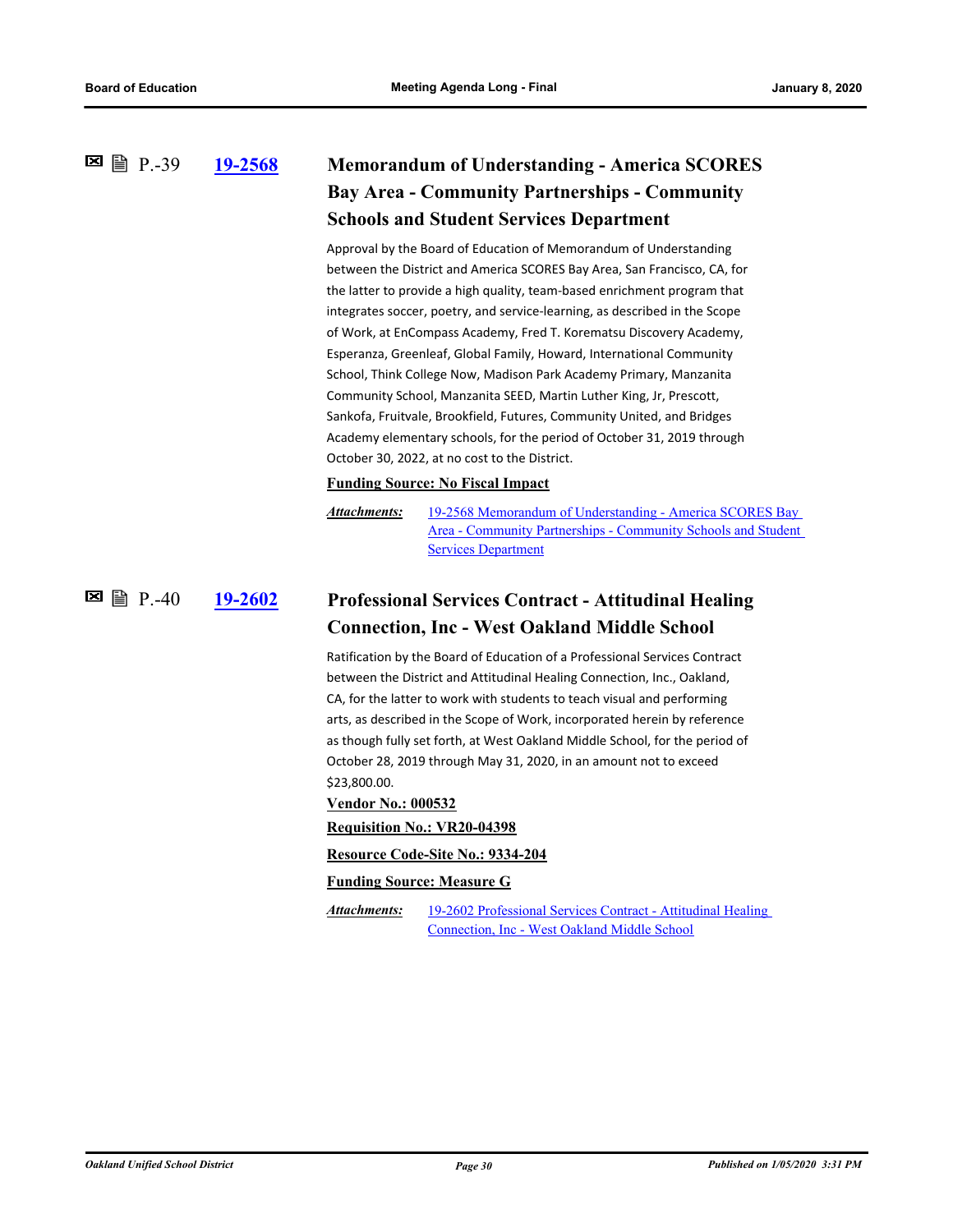#### **[19-2604](http://ousd.legistar.com/gateway.aspx?m=l&id=/matter.aspx?key=48510) Professional Services Contract - The Crucible - McClymonds High School 図 P.-41**

Ratification by the Board of Education of a Professional Services Contract between the District and The Crucible, Oakland, CA, for the latter to teach electives in Woodshop and Industrial Arts, providing hands on experience to support the classroom learning for students, as described in the Scope of Work, incorporated herein by reference as though fully set forth, in the Engineering Pathway at McClymonds High School, for the period of August 12, 2019 through May 29, 2020, in an amount not to exceed \$22,000.00.

### **Vendor No.: 004252**

**Requisition No.: VR20-04651**

**Resource Code-Site No.: 9334-303**

#### **Funding Source: Measure G**

[19-2604 Professional Services Contract - The Crucible - McClymonds](http://ousd.legistar.com/gateway.aspx?M=F&ID=93781.pdf)  **High School** *Attachments:*

#### **[19-2606](http://ousd.legistar.com/gateway.aspx?m=l&id=/matter.aspx?key=48512) Professional Services Contract - Kristin Loo - Skyline High School E** ■ P.-42

Ratification by the Board of Education of a Professional Services Contract between the District and Kristin Loo, Oakland, CA, for the latter to serve as the Business Manager, Associate Student Body, performing services described in the Scope of Work, incorporated herein by reference as though fully set forth, at Skyline High School, for the period of August 1, 2019 through June 30, 2020, in an amount not to exceed \$40,000.00.

### **Vendor No.: 002626**

**Requisition No.: VR20-0462**

**Resource Code-Site No.: 0000-306**

**Funding Source: General Purpose Funds**

[19-2606 Professional Services Contract - Kristin Loo - Skyline High](http://ousd.legistar.com/gateway.aspx?M=F&ID=93782.pdf)  School *Attachments:*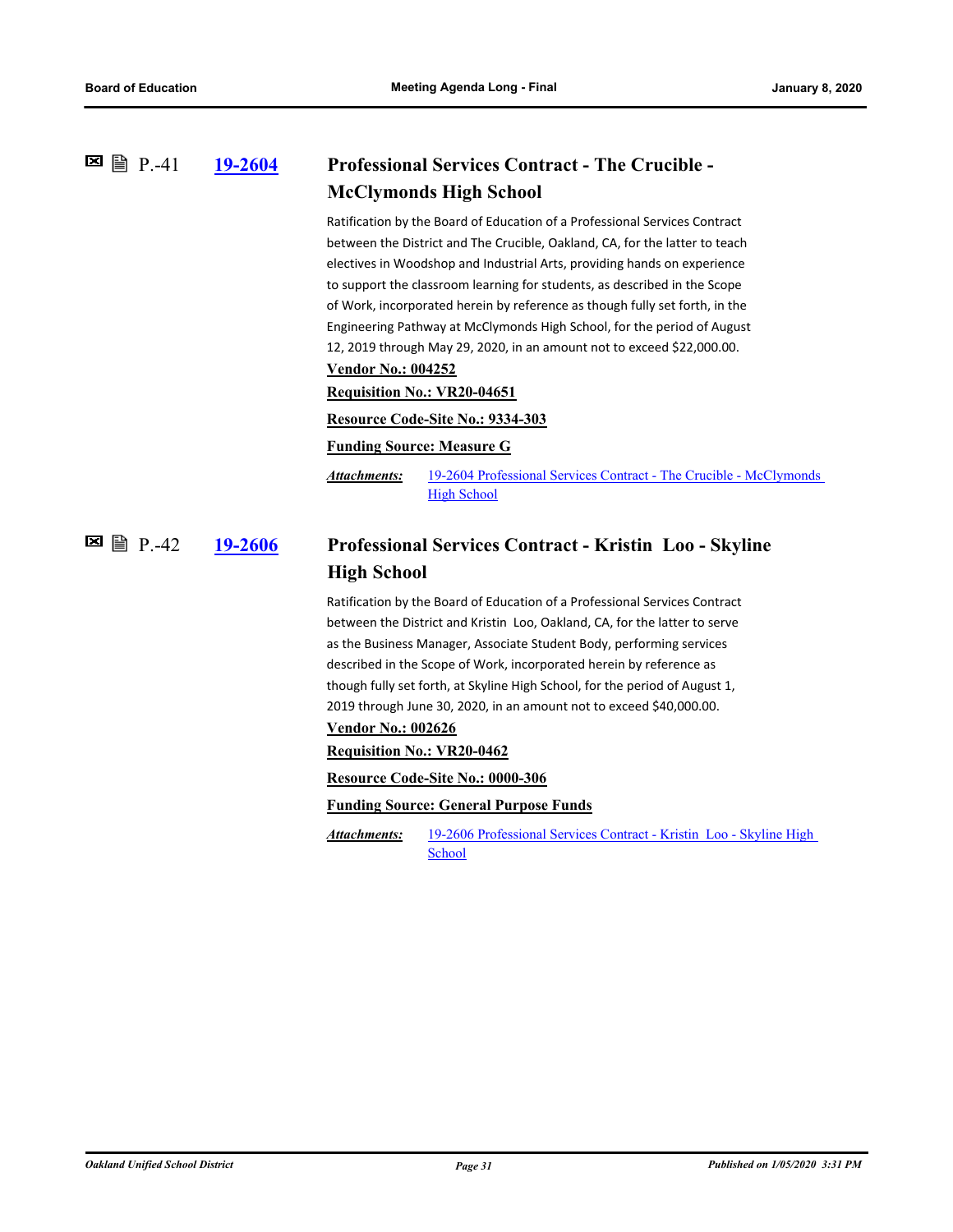#### **[19-2607](http://ousd.legistar.com/gateway.aspx?m=l&id=/matter.aspx?key=48513) Professional Services Contract - Queridomundo Creative LLC - Linked Learning Department 图** 图 P.-43

Ratification by the Board of Education of a Professional Services Contract between the District and Queridomundo Creative LLC, Oakland, CA, for the latter to develop visual assets that align with the Graduate Profile, including the 5 benchmark documents (one per trait) and one overview of the 25 skills; build from visual work to get to final versions of the benchmarks; and create branding material including a logo to promote a podcast intended to promote the work of Linked Learning in high school, via the High School Linked Learning Department, for the period of November 15, 2019 through June 30, 2020, in an amount not to exceed \$3,000.00.

**Vendor No.: 005341**

#### **Requisition No.: VR20-05136**

**Resource Code-Site No.: 9313-912**

**Funding Source: Learning Policy Grant**

[19-2607 Professional Services Contract - Queridomundo Creative LLC](http://ousd.legistar.com/gateway.aspx?M=F&ID=93772.pdf)  - Linked Learning Department *Attachments:*

#### **[19-2608](http://ousd.legistar.com/gateway.aspx?m=l&id=/matter.aspx?key=48514) Professional Services Contract - Mills Teacher Scholars - Rudsdale Continuation High School E** A P.-44

Ratification by the Board of Education of a Professional Services Contract between the District and Mills Teacher Scholars, Oakland, CA, for the latter to provide professional development for staff in two key areas: 1) the teachers' capacity to focus on an instructional strategy or practice that will impact student learning, and 2) the capacity to engage in effective adult learning relationships, as described in the Scope of Work, incorporated herein by reference as though fully set forth, at Rudsdale Continuation High School, for the period of September 2, 2019 through May 29, 2020, in an amount not to exceed \$11,625.00.

### **Vendor No.: 002866**

**Requisition No.: VR20-04024**

**Resource Code-Site No.: 0002-352**

#### **Funding Source: Unrestricted Supplemental Support**

[19-2608 Professional Services Contract - Mills Teacher Scholars -](http://ousd.legistar.com/gateway.aspx?M=F&ID=93783.pdf)  Rudsdale Continuation High School *Attachments:*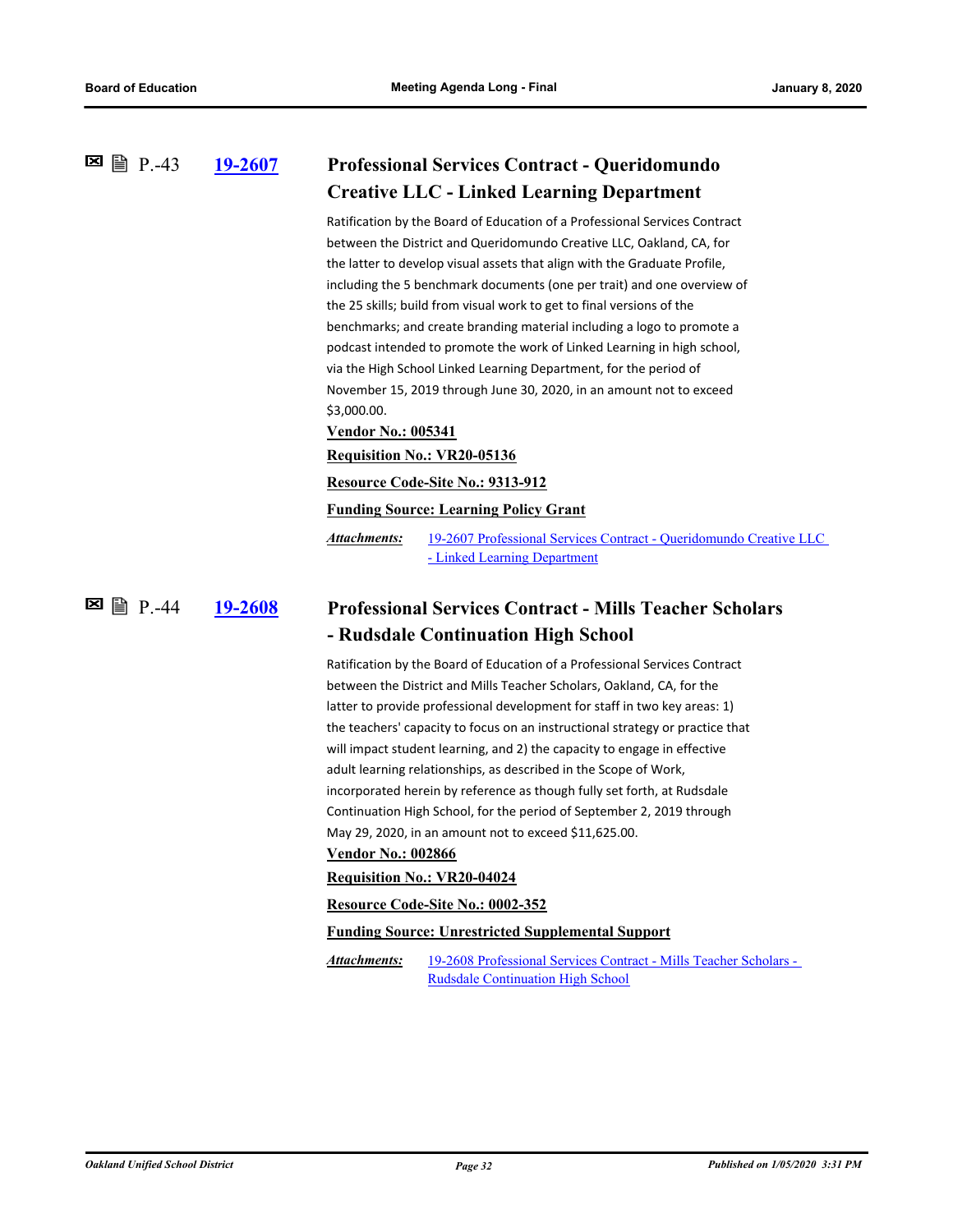#### **[19-2609](http://ousd.legistar.com/gateway.aspx?m=l&id=/matter.aspx?key=48515) Professional Services Contract - Cityspan Technologies, Inc. - Community Schools and Student Services Department 图** 图 P.-45

Ratification by the Board of Education of a Professional Services Contract between the District and Cityspan Technologies, Inc., Berkeley, CA, for the latter to provide licensed software, hosting it at the Cityspan Data Center, and provide user support for the collection of student level attendance data and generate summary reports for District after school and summer school programming that meet requirements set by the California and U.S. Department of Education, via Community Schools and Student Services Department, for the period of October 1, 2019 through June 30, 2020, in an amount not to exceed \$34,475.00.

#### **Vendor No.: 001094**

**Requisition No.: VR20-04506**

**Resource Code-Site No.: 6010-922; 4124-922**

#### **Funding Source: After School Education and Safety (ASES) Grant; 21st Century Community Learning Center Grants**

[19-2609 Professional Services Contract - Cityspan Technologies, Inc.](http://ousd.legistar.com/gateway.aspx?M=F&ID=93784.pdf)  - Community Schools and Student Services Department *Attachments:*

 $\boxtimes$   $\cong$   $\cong$   $P. -46$ 

### **[19-2613](http://ousd.legistar.com/gateway.aspx?m=l&id=/matter.aspx?key=48519) Professional Services Contract - Dimensions Dance Theatre - West Oakland Middle School**

Ratification by the Board of Education of a Professional Services Contract between the District and Dimensions Dance Theatre, Oakland, CA, for the latter to work with students in Physical Education classes, as well as during enrichment periods, to teach African and hip hop dance; prepare students to perform at several school events, and to be featured at special performances with Dimensions studios at West Oakland Middle School, for the period of October 28, 2019 through May 31, 2020, in an amount not to exceed \$30,000.00.

#### **Vendor No.: 004778**

#### **Requisition No.: VR20-04400**

**Resource Code-Site No.: 9332-204**

#### **Funding Source: Measure G1 Parcel Tx**

[19-2613 Professional Services Contract - Dimensions Dance Theatre -](http://ousd.legistar.com/gateway.aspx?M=F&ID=93785.pdf)  West Oakland Middle School *Attachments:*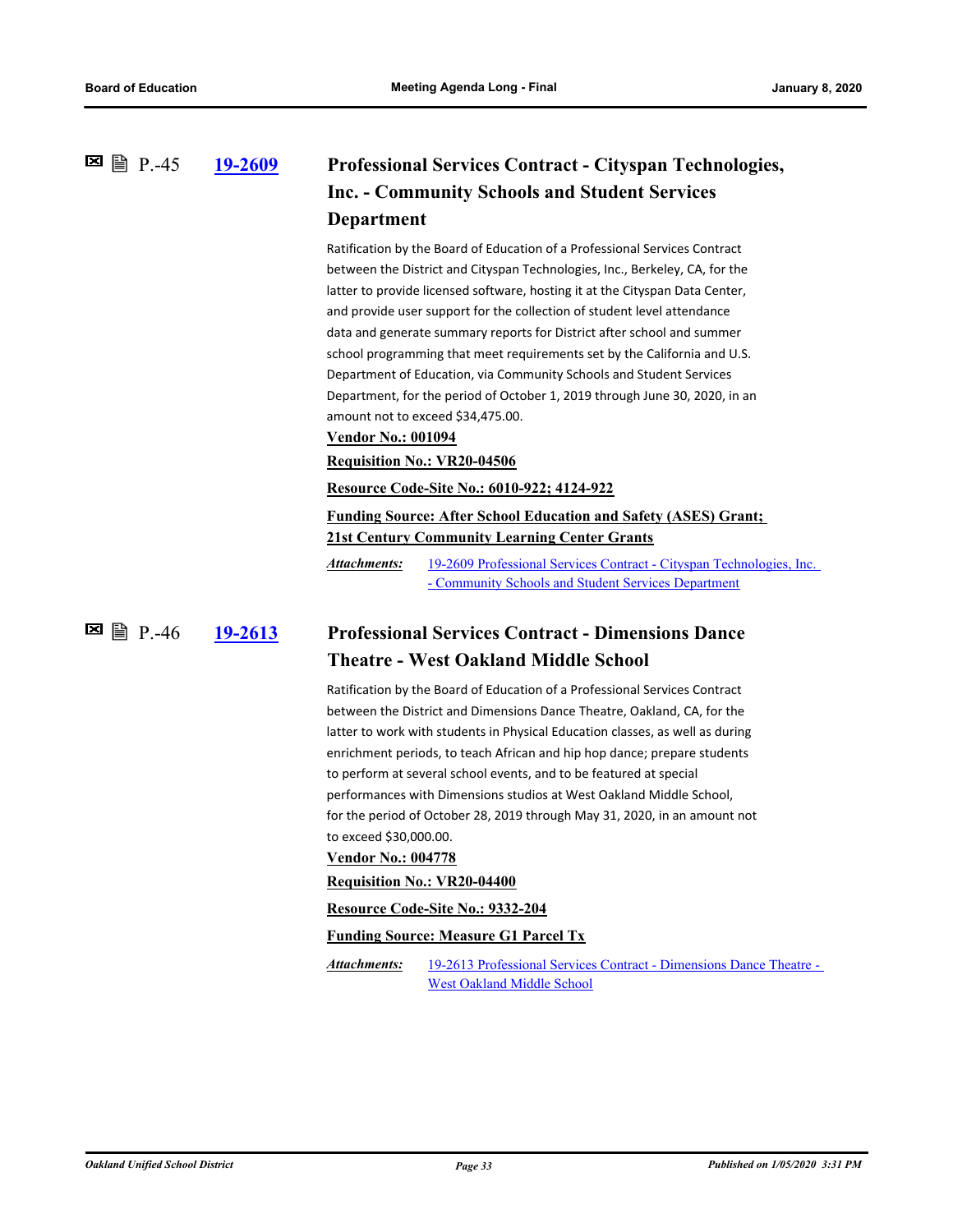#### **[19-2614](http://ousd.legistar.com/gateway.aspx?m=l&id=/matter.aspx?key=48520) Professional Services Contract - Higher Gliffs - Fremont High School 図 P.-47**

Ratification by the Board of Education of a Professional Services Contract between the District and Higher Gliffs, Oakland, CA, for the latter to provide a community muralist and aerosol artist to the 9th grade art classes as well as one technical theater class for concentrated seminars throughout the year; facilitate an intensive program of public art skill building that will build throughout the year to a culminating project and teach and facilitate backdrop painting with technical theater students, as described in the Scope of Work, at Fremont High School, for the period of November 1, 2019 through May 4, 2020, in an amount not to exceed \$8,450.00.

**Vendor No.: 002077**

**Requisition No.: VR20-05344**

**Resource Code-Site No.: 9334-302**

**Funding Source: Measure G, Parcel Tax**

[19-2614 Professional Services Contract - Higher Gliffs - Fremont High](http://ousd.legistar.com/gateway.aspx?M=F&ID=93786.pdf)  School *Attachments:*

**[19-2625](http://ousd.legistar.com/gateway.aspx?m=l&id=/matter.aspx?key=48531) Professional Services Contract - Safe Passages - Laurel Elementary School**  $\Xi$  A P.-48

> Approval by the Board of Education of a Professional Services Contract between the District and Safe Passages, Oakland, CA, for the latter to provide a total of 350 hours to develop individualized intervention plans for English Language Learners that have been speaking English for one year or less; work alongside and consult with the certificated teacher to develop the appropriate intervention plan as well as provide direct intervention services to students at Laurel Elementary School, for the period of September 1, 2019 through May 29, 2020, in an amount not to exceed \$10,000.00.

#### **Vendor No.: 003729**

**Requisition No.: VR20-03273**

**Resource Code-Site No.: 0002-131**

#### **Funding Source: Unrest Supplemental Support**

[19-2625 Professional Services Contract - Safe Passages - Laurel](http://ousd.legistar.com/gateway.aspx?M=F&ID=93787.pdf)  Elementary School *Attachments:*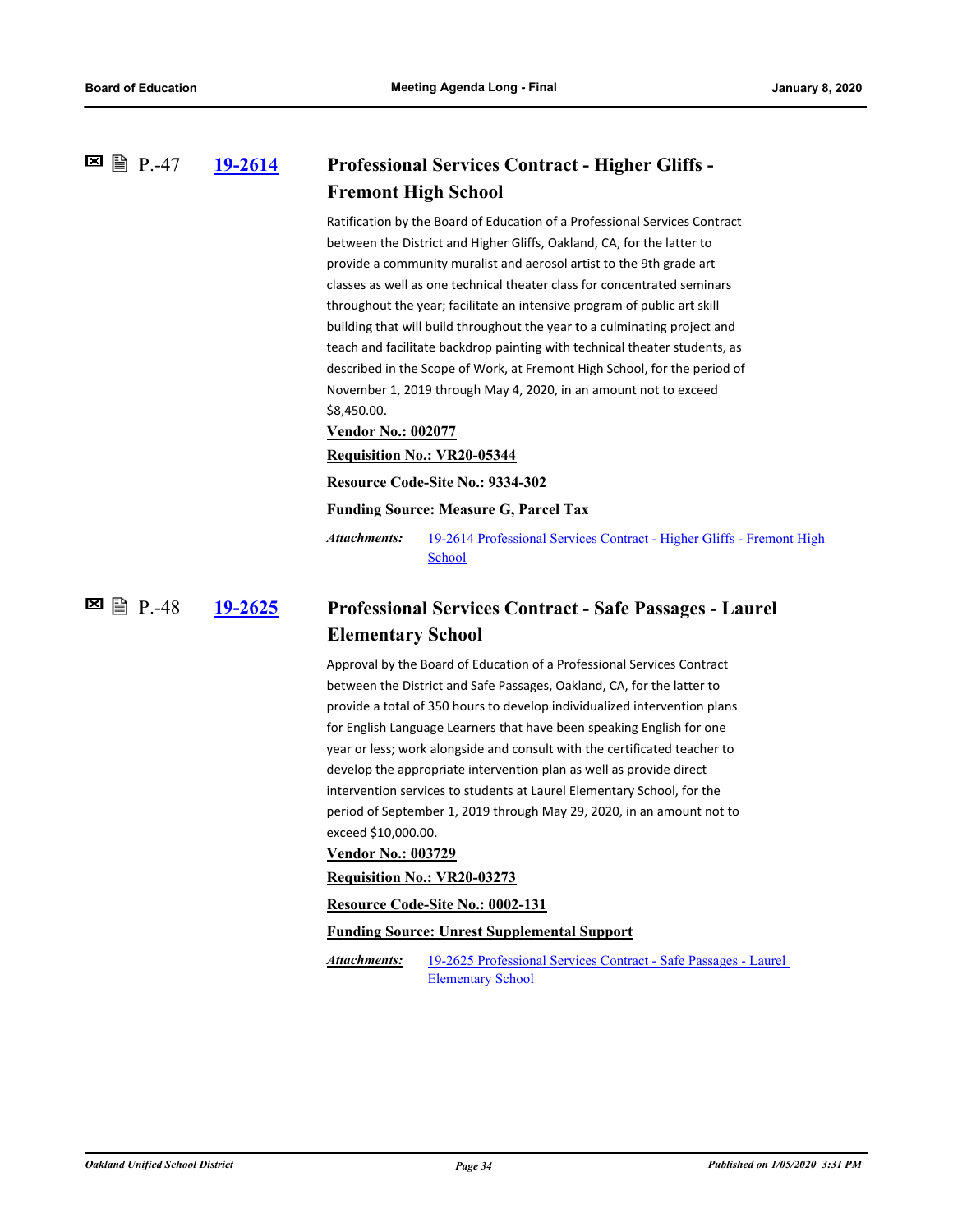| <b>Professional Services Contract - Reading Partners -</b>                                                                                                                                                                                                                                                                                                                                                                                              |  |
|---------------------------------------------------------------------------------------------------------------------------------------------------------------------------------------------------------------------------------------------------------------------------------------------------------------------------------------------------------------------------------------------------------------------------------------------------------|--|
| <b>Fruitvale Elementary School</b>                                                                                                                                                                                                                                                                                                                                                                                                                      |  |
| Approval by the Board of Education of a Professional Services Contract<br>between the District and Reading Partners, Oakland, CA, for the latter to<br>provide a one on one tutoring program through trained volunteers, as<br>described in the Scope of Work, incorporated herein by reference as<br>though fully set forth, at Fruitvale Elementary School, for the period of<br>September 2, 2019 through April 30, 2020, in an amount not to exceed |  |
|                                                                                                                                                                                                                                                                                                                                                                                                                                                         |  |
|                                                                                                                                                                                                                                                                                                                                                                                                                                                         |  |
| 19-2626 Professional Services Contract - Reading Partners - Fruitvale                                                                                                                                                                                                                                                                                                                                                                                   |  |
|                                                                                                                                                                                                                                                                                                                                                                                                                                                         |  |
|                                                                                                                                                                                                                                                                                                                                                                                                                                                         |  |
| <b>Memorandum of Understanding and Engagement Policy</b>                                                                                                                                                                                                                                                                                                                                                                                                |  |
| Ratification by the Board of Education of Memorandum of Understanding and<br>Engagement Policy between the District and Law Offices of Amy<br>Oppenheimer, Berkeley, CA, to provide legal services to the District for<br>workplace investigations, for the period of November 1, 2019 through June 30,<br>2020, in an amount not to exceed \$18,000.00 per fiscal year.                                                                                |  |
| 19-2615 MOU - District - Law Offices of Amy Oppenheimer.pdf                                                                                                                                                                                                                                                                                                                                                                                             |  |
| <b>Amendment - Board Policy - BP 10000 Conflict of</b><br>Adoption by the Board of Education of Amendment - Board Policy - BP<br>19-2677 Amendment - Board Policy - BP 10000 Conflict of Interest                                                                                                                                                                                                                                                       |  |
|                                                                                                                                                                                                                                                                                                                                                                                                                                                         |  |

### **Superintendent of Schools**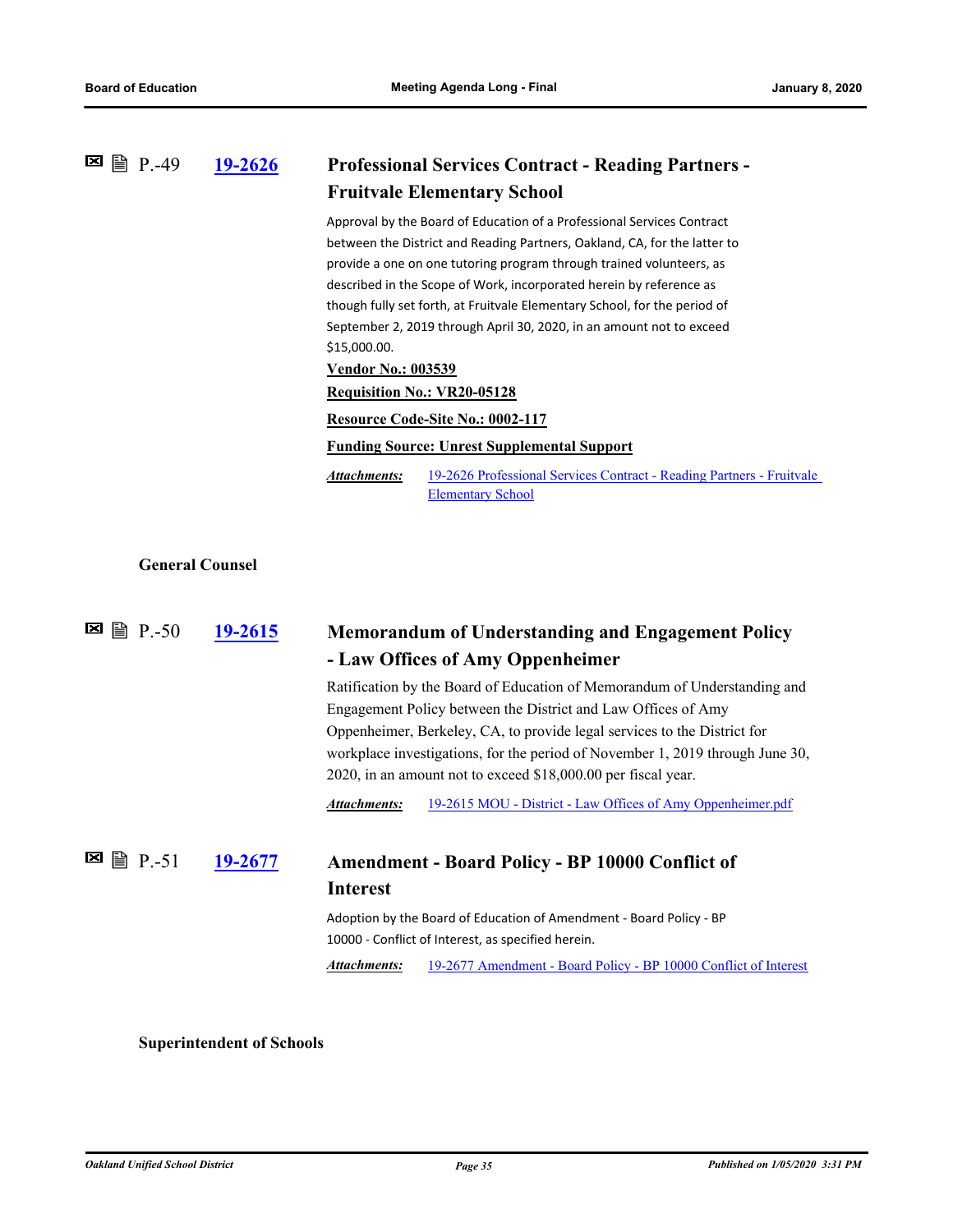#### **[19-2479](http://ousd.legistar.com/gateway.aspx?m=l&id=/matter.aspx?key=48389) Professional Services Contract - LA Fowler, LLC - Office of the Chief of Staff 図 P.-52**

Ratification by the Board of Education of a Professional Services Contract between the District and LA Fowler, LLC, Chicago, IL, for the latter to support the Nutrition Services Department, and central office leadership, to develop a full Central Kitchen project implementation plan including pilot sites, technology resources, procurement methods, staffing and budget models, staff training and development and a 3-5 year strategic plan for Nutrition Services (built through a process engaging key internal and external stakeholders), via the Office of the Chief of Staff, for the period of October 1, 2019 through June 30, 2020, in an amount not to exceed \$63,000.00. **Vendor No.: 006304**

**Requisition No.: VR20-05137**

**Resource Code-Site No.: 9224-901**

**Funding Source: Kaiser**

[19-2479 Professional Services Contract - LA Fowler, LLC - Office of](http://ousd.legistar.com/gateway.aspx?M=F&ID=93730.pdf)  the Chief of Staff *Attachments:*

**Facilities Committee - December 13, 2019 - Jody London, Chairperson**

**图 图 P.-53** 

### **[19-2378](http://ousd.legistar.com/gateway.aspx?m=l&id=/matter.aspx?key=48288) Amendment, Board Policy - BP 3280 - Business and Noninstructional Operations - Sale, Lease, Rental of District-Owned Real Property**

Adoption by the Board of Education, upon recommendation of the Facilities Committee, of Amendment(s), Board Policy - BP 3280 - Business and Noninstructional Operations - Sale, Lease, Rental of District-owned Real Property, as delineated therein.

19-2378 Amendment, Board Policy - BP 3280 - Business and [Noninstructional Operations - Sale, Lease, Rental of District-Owned](http://ousd.legistar.com/gateway.aspx?M=F&ID=93810.pdf)  Real Property (1/8/20) *Attachments:*

### *Legislative History*

12/13/19 Facilities Committee Recommended Favorably to the Board of Education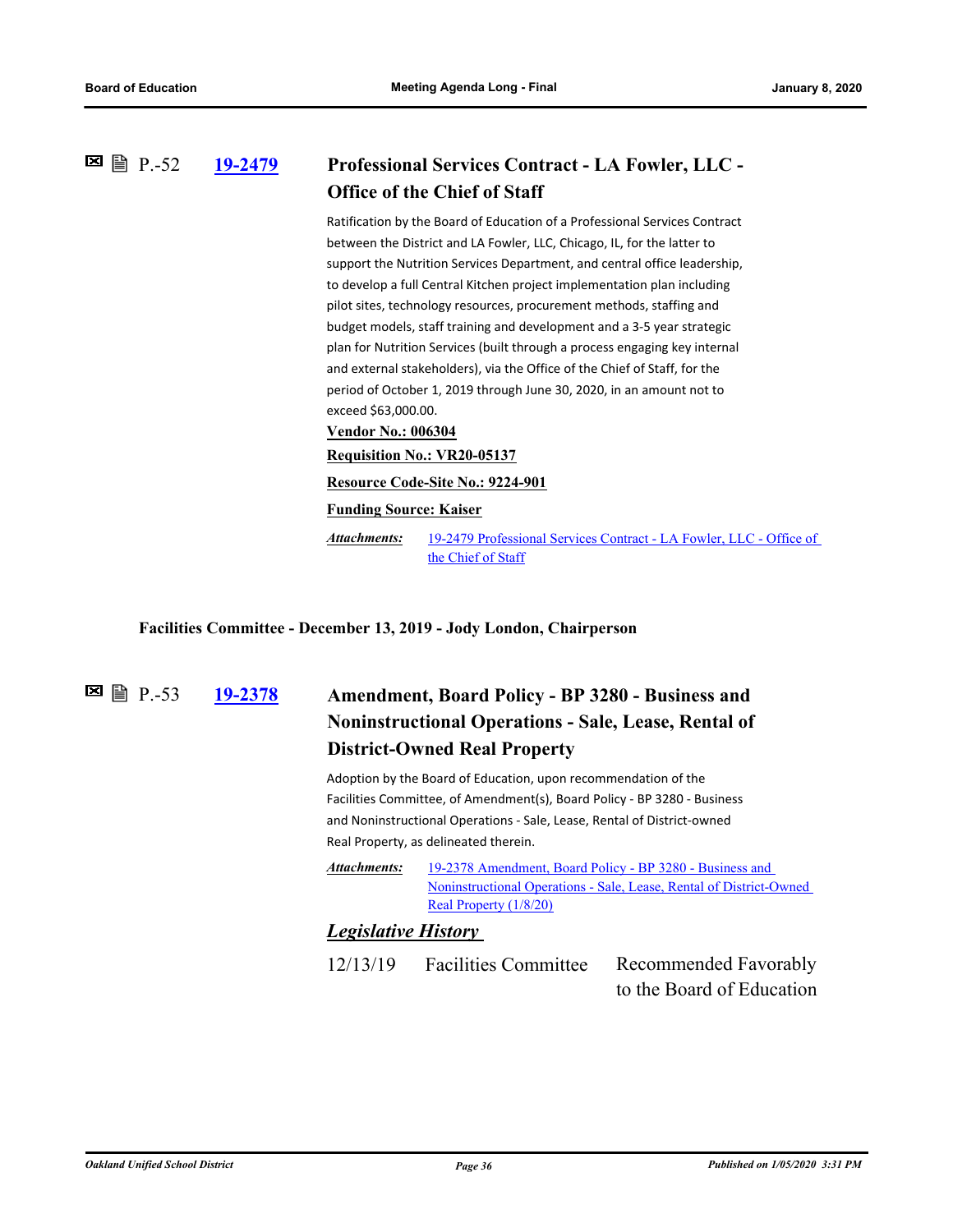## **⊠** ■ **P.-54 [19-2569](http://ousd.legistar.com/gateway.aspx?m=l&id=/matter.aspx?key=48475) 2018-19 Fiscal Year Annual & Quinquennial Developer Fee Report as of June 30, 2019 - Division of Facilities Planning and Management**

Adoption by the Board of Education, upon recommendation of the Facilities Committee, of the 2018/2019 Fiscal Year Annual and Quinquennial Developer Fee Report as of June 30, 2019.

[19-2569 2018-19 Fiscal Year Annual & Quinquennial Developer Fee](http://ousd.legistar.com/gateway.aspx?M=F&ID=93714.pdf) Report as of June 30, 2019 - Division of Facilities Planning and Management *Attachments:*

#### *Legislative History*

12/13/19 Facilities Committee Recommended Favorably to the Board of Education

#### **Measure N Commission - December 10, 17, 2019 - David Kakishiba, Chairperson**

#### **[19-2594](http://ousd.legistar.com/gateway.aspx?m=l&id=/matter.aspx?key=48500) Measure N Commission - 2020-2021 Funding Levels for Probationary Schools E** ■ P.-55

Approval by Board Of Education Resolution No. 1920-2002 - Measure N - College and Career Readiness Commission - Probationary Schools Implementation Status Determination And Funding Recommendation - 2020-2021 School Year, for named schools as specified, for the cumulative amount of \$2,166,725.00.

[19-2594 Measure N Commission - 2020-2021 Funding Levels for](http://ousd.legistar.com/gateway.aspx?M=F&ID=93872.pdf) Probationary Schools (1/8/2020) *Attachments:*

#### *Legislative History*

| 12/10/19 | Measure N - College Discussed |  |  |
|----------|-------------------------------|--|--|
|          | and Career                    |  |  |
|          | Readiness                     |  |  |
|          | Commission                    |  |  |
| 12/17/19 | Measure N - College Adopted   |  |  |
|          | and Career                    |  |  |
|          | Readiness                     |  |  |
|          | Commission                    |  |  |

### **Measure G1 Commission - November 12, 26, 2019 and December 10, 2019 - Jill Habig, Chairperson**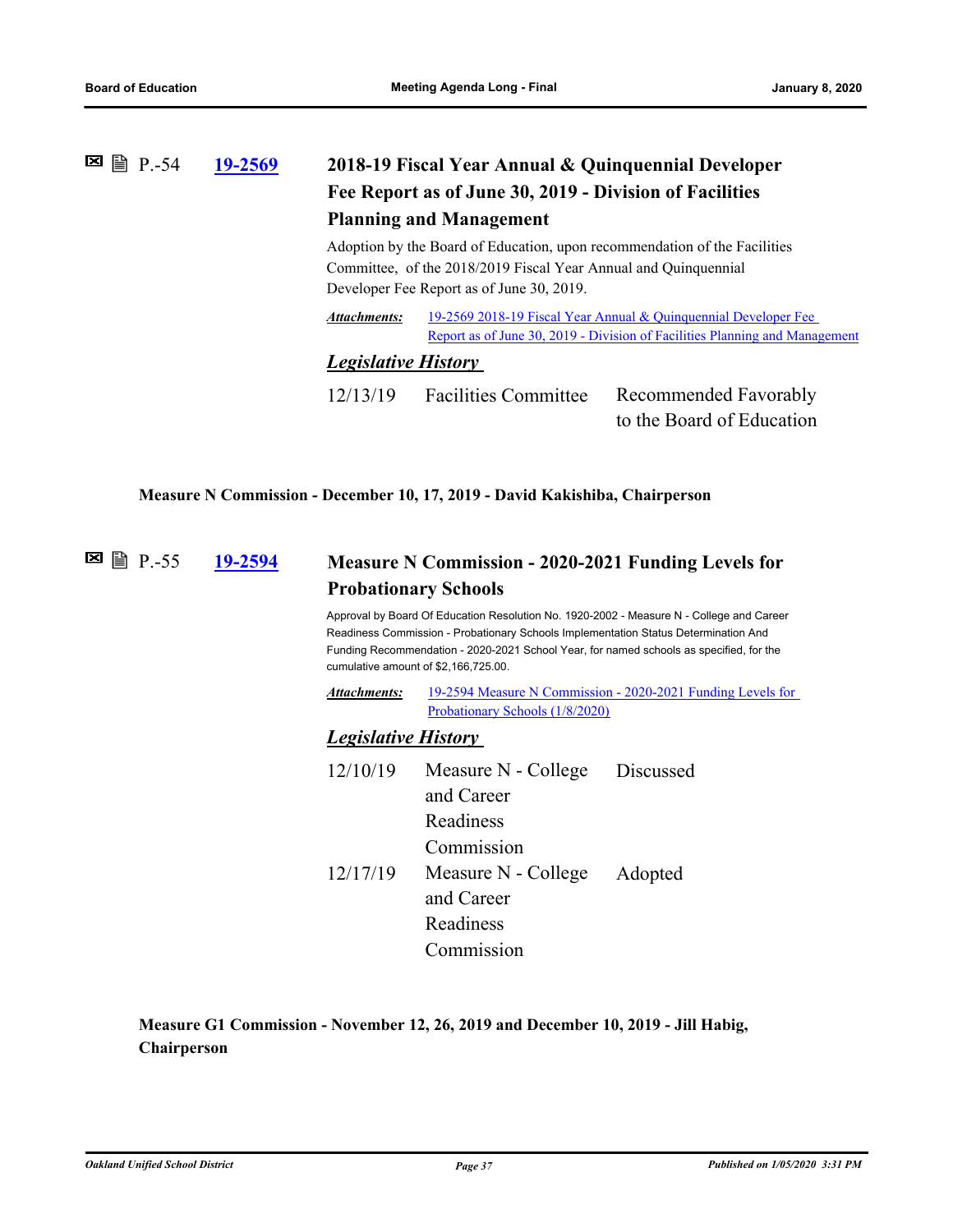| ■ P.-56<br>⊠        | 19-2661 | <b>Measure G1 Commission - 2018-2019 Carryover Funds</b>                                                                                                           |  |
|---------------------|---------|--------------------------------------------------------------------------------------------------------------------------------------------------------------------|--|
|                     |         | - Named District and Charter Middle Schools                                                                                                                        |  |
|                     |         | Adoption by the Board of Education of Resolution No. 1920-0198 - Measure G1                                                                                        |  |
|                     |         | - District-wide Teacher Retention and Middle School Improvement Act                                                                                                |  |
|                     |         | Oversight Commission Recommendation Permitting Carry-over of                                                                                                       |  |
|                     |         | 2018-2019 School Year Unexpended Measure G1 Funds and Approving                                                                                                    |  |
|                     |         | Plans Therefor for Named District and Charter Middle Schools, in the                                                                                               |  |
|                     |         | cumulative amount of \$282,252.93.                                                                                                                                 |  |
|                     |         | 19-2661 Measure G1 Commission - 2018-2019 Carryover Funds -<br><b>Attachments:</b><br>Named District and Charter Middle Schools                                    |  |
| ⊠<br>$\equiv$ P.-57 | 20-0053 | <b>Measure G1 Commission - 2019-2020 District Middle</b>                                                                                                           |  |
|                     |         | <b>Schools Amended Grant Application and Education</b>                                                                                                             |  |
|                     |         | <b>Spending Plan for Named District and Charter Schools</b>                                                                                                        |  |
|                     |         | Adoption by the Board of Education of Resolution No. 1920-2029 - Measure                                                                                           |  |
|                     |         | G1 - District Teacher Retention and Middle School Improvement Act                                                                                                  |  |
|                     |         | Oversight Commission - Amendment(s) of 2019-2020 District Middle                                                                                                   |  |
|                     |         | Schools Grant Application and Education Spending Plan for Named District                                                                                           |  |
|                     |         | and Charter Schools, utilizing currently approved school year allocation,                                                                                          |  |
|                     |         | respectively.                                                                                                                                                      |  |
|                     |         | <b>Attachments:</b><br>20-0053 Measure G1 Commission - 2019-2020 District Middle Schools<br><b>Amended Grant Application and Education Spending Plan for Named</b> |  |

## **P1. Adoption of General Consent Report No. 2**

*"Adoption of the General Consent Report No. 2" means that all items appearing on the Agenda under this topic are approved in one motion unless a Board Member requests that an item be removed and voted on separately or otherwise acted upon. Generally, these items are routine in nature, and are acted upon in one motion to conserve time and permit focus on other‑than‑routine items on the Agenda. An item on the General Consent Report which a Member has requested be removed, shall be removed, without debate for separate consideration and vote or other disposition. All items remaining on the General Consent Report, thereafter, shall be adopted in a single motion.*

District and Charter Schools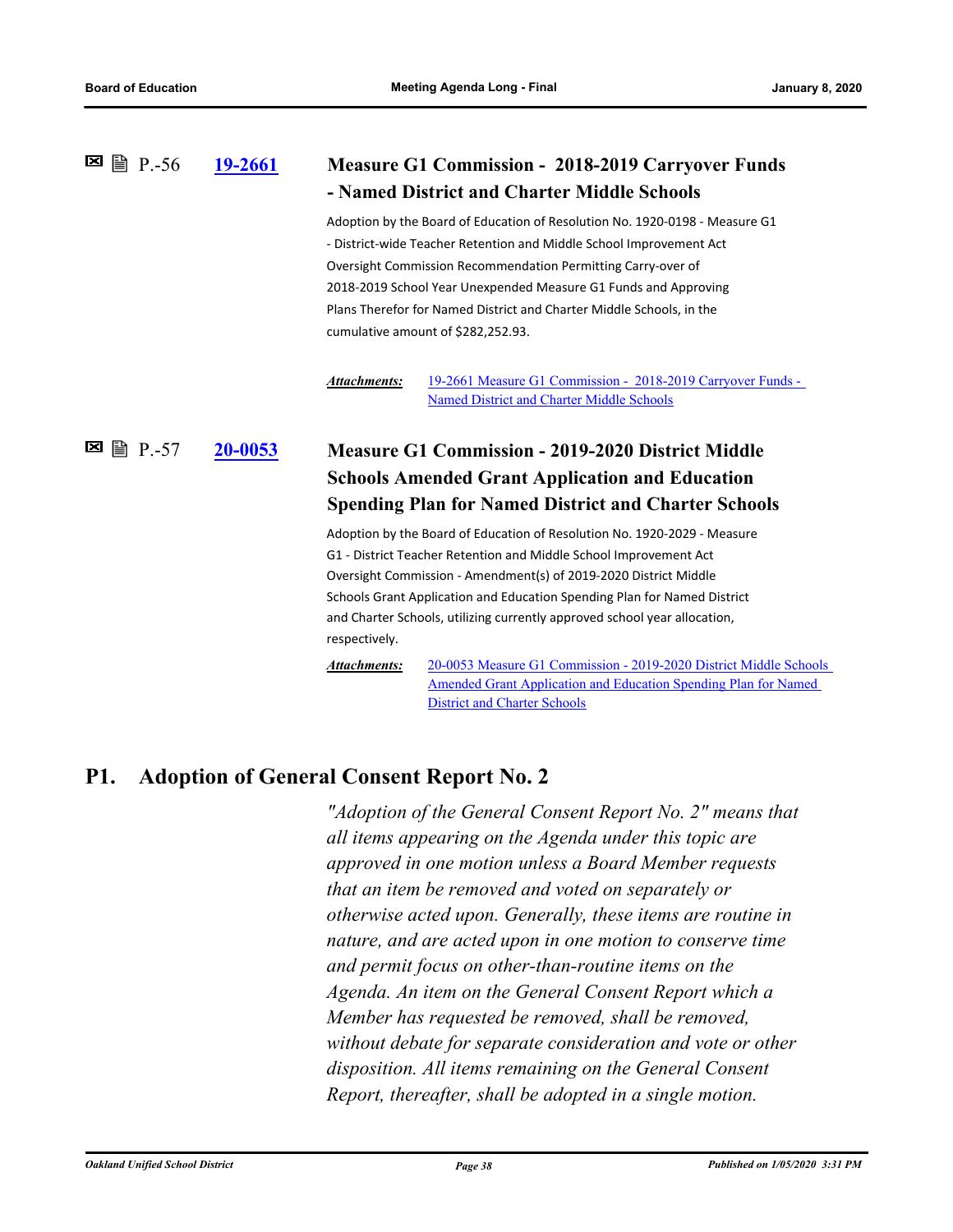#### **Chief Academic Officer**

**図 P1.-1** 

### **[19-2387](http://ousd.legistar.com/gateway.aspx?m=l&id=/matter.aspx?key=48297) Amendment No. 1, Memorandum of Understanding - Girls Inc of Alameda County - After School Program - LaEscuelita Elementary School**

Approval by the Board of Amendment No. 1, Memorandum of Understanding between the District and Girls Inc of Alameda County, Oakland, CA, for the latter to fund weekly professional development, with topics including computer coding, behavior management, supporting OUSD language curriculum, guided reading, mandated reporting responsibilities, supporting English Language Learners, and more - for after school staff aimed at helping staff improve skill levels in areas critical to running safe, supportive after school programming for the After School Program at LaEscuelita Elementary, for the period of August 1, 2019 through July 31, 2020, in the additional amount of \$11,823.00, increasing the MOU not to exceed amount from \$137,756.00 to \$149,579.00. All other terms and conditions of the MOU remain in full force and effect.

#### **Vendor No.: 001841**

#### **Requisition No.: VR20-04604**

#### **Resource Code-Site No.: 6010-121**

#### **Funding Source: After School Education and Safety (ASES) Grant**

[19-2387 Amendment No. 1, Memorandum of Understanding - Girls](http://ousd.legistar.com/gateway.aspx?M=F&ID=93761.pdf)  Inc of Alameda County - After School Program - LaEscuelita Elementary School *Attachments:*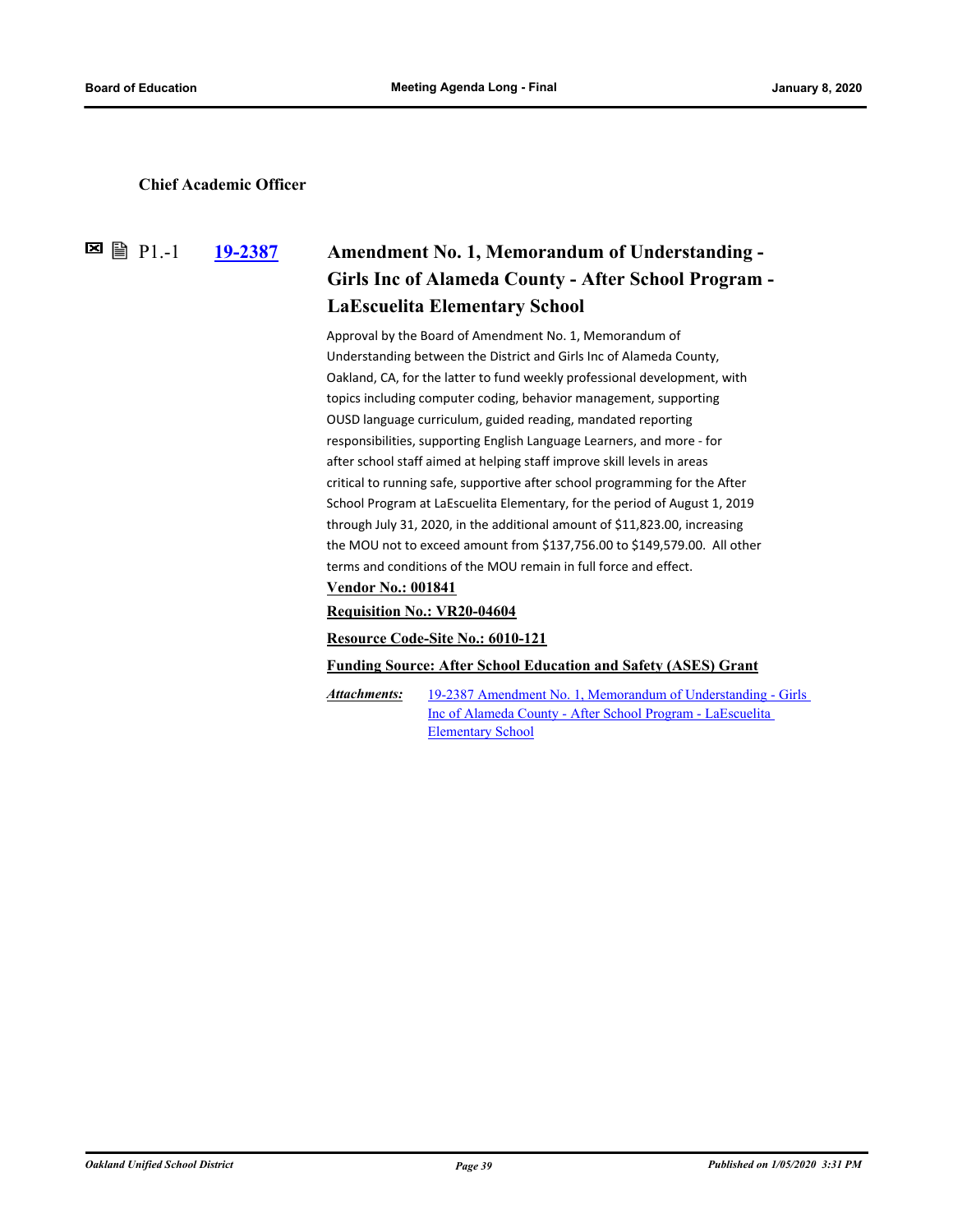## **Q. Public Comment On All Non-Agenda Items Within the Subject Matter Jurisdiction of the District (30 Minutes) - 7:30 P.M. or As Soon Thereafter As Speakers May Be Heard**

*This section of the Agenda provides an opportunity for a Member of the Public ("Speaker"), pursuant to the time limit(s) and non transfer of minutes rules stated in Section J, to directly address the Board on any item of interest not on the current Agenda but is within the subject matter jurisdiction of the Board. This Item is limited to a total of thirty (30) minutes. A Speaker, who has filed a Speaker's Card (electronic or paper), not heard under this section may be heard under Agenda Item U. The Board may not discuss or take any action on a non agenda item at the current meeting, except the Board or staff, as permitted by law, may briefly respond to a statement made or question(s) posed by a Speaker. In addition, on his or her own initiative or in response to questions posed by the public, a member of the Board or its staff may ask a question for clarification, make a brief announcement, or make a brief report of personal activities.*

#### **[19-2659](http://ousd.legistar.com/gateway.aspx?m=l&id=/matter.aspx?key=48565) Public Comments on All Non-Agenda Items Within the Subject Matter Jurisdiction of the District - January 8, 2020** Q.-1

Public Comments on All Non-Agenda Items Within the Subject Matter Jurisdiction of the District - January 8, 2020.

### **R. Public Hearing(s)**

*None.*

### **S. Unfinished Business**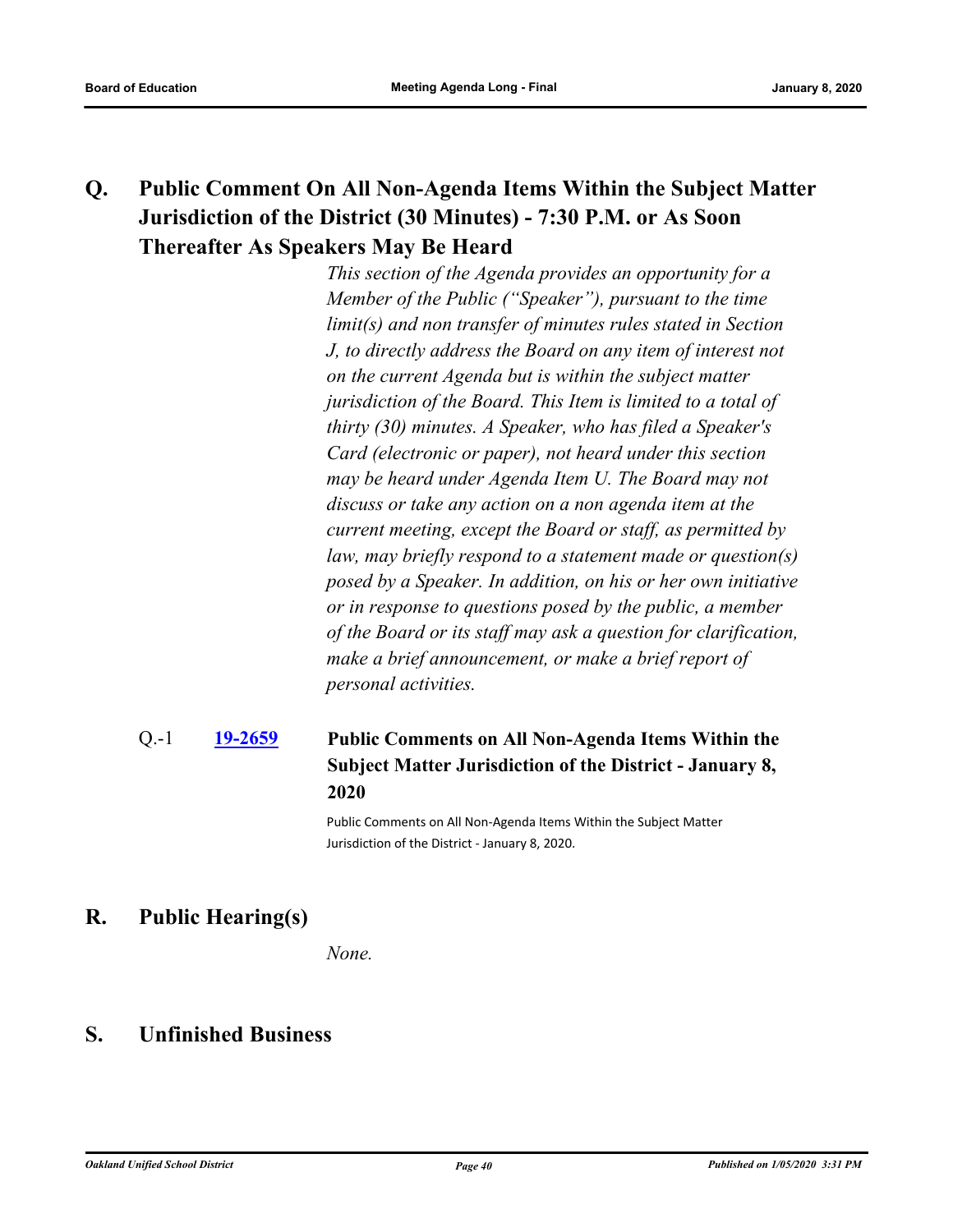**[19-2224](http://ousd.legistar.com/gateway.aspx?m=l&id=/matter.aspx?key=48138) North Oakland Community Charter School - Petition**   $\Xi$   $\Box$   $S.-1$ 

### **and Proposed Charter - Grades K-8 (Renewal)**

Approval by the Board of Education of North Oakland Community Charter School - Petition and Proposed Charter - Grades K-8 - July 1, 2020-June 30, 2025 (Renewal).

| Attachments: | 19-2224 North Oakland Community Charter School - Petition and                                                                                                                                                                                  |  |  |
|--------------|------------------------------------------------------------------------------------------------------------------------------------------------------------------------------------------------------------------------------------------------|--|--|
|              | Proposed Charter - Grades K-5 (Renewal)                                                                                                                                                                                                        |  |  |
|              | 19-2224 Presentation - North Oakland Community Charter School -                                                                                                                                                                                |  |  |
|              | Petition and Proposed Charter - Grades K-5 (Renewal)                                                                                                                                                                                           |  |  |
|              | 19-2224 Public Hearing Notice - Oakland Tribune - Proof of                                                                                                                                                                                     |  |  |
|              | Publication                                                                                                                                                                                                                                    |  |  |
|              | 19-2224 North Oakland Community Charter School - Petition and                                                                                                                                                                                  |  |  |
|              | Proposed Charter - Grades K-8 (Renewal) - Extension of Renewal<br><b>Timeline for Decision</b><br>19-2224 Presentation - Decision (Recommendation) - North Oakland<br><b>Community Charter School - Petition and Proposed Charter - Grades</b> |  |  |
|              |                                                                                                                                                                                                                                                |  |  |
|              |                                                                                                                                                                                                                                                |  |  |
|              |                                                                                                                                                                                                                                                |  |  |
|              | K-8 (Renewal) $(1/8/20)$                                                                                                                                                                                                                       |  |  |
|              | 19-2224 Decision (Recommendation) -North Oakland Community                                                                                                                                                                                     |  |  |
|              | Charter School - Petition and Proposed Charter - Grades K-8                                                                                                                                                                                    |  |  |
|              | (Renewal) (1/8/20)                                                                                                                                                                                                                             |  |  |
|              |                                                                                                                                                                                                                                                |  |  |

### *Legislative History*

| 10/23/19 | Board of Education | Received and Referred for |  |
|----------|--------------------|---------------------------|--|
|          |                    | Handling to the           |  |
|          |                    | Superintendent            |  |
| 11/6/19  | Board of Education | Hearing Held and Closed   |  |
|          |                    |                           |  |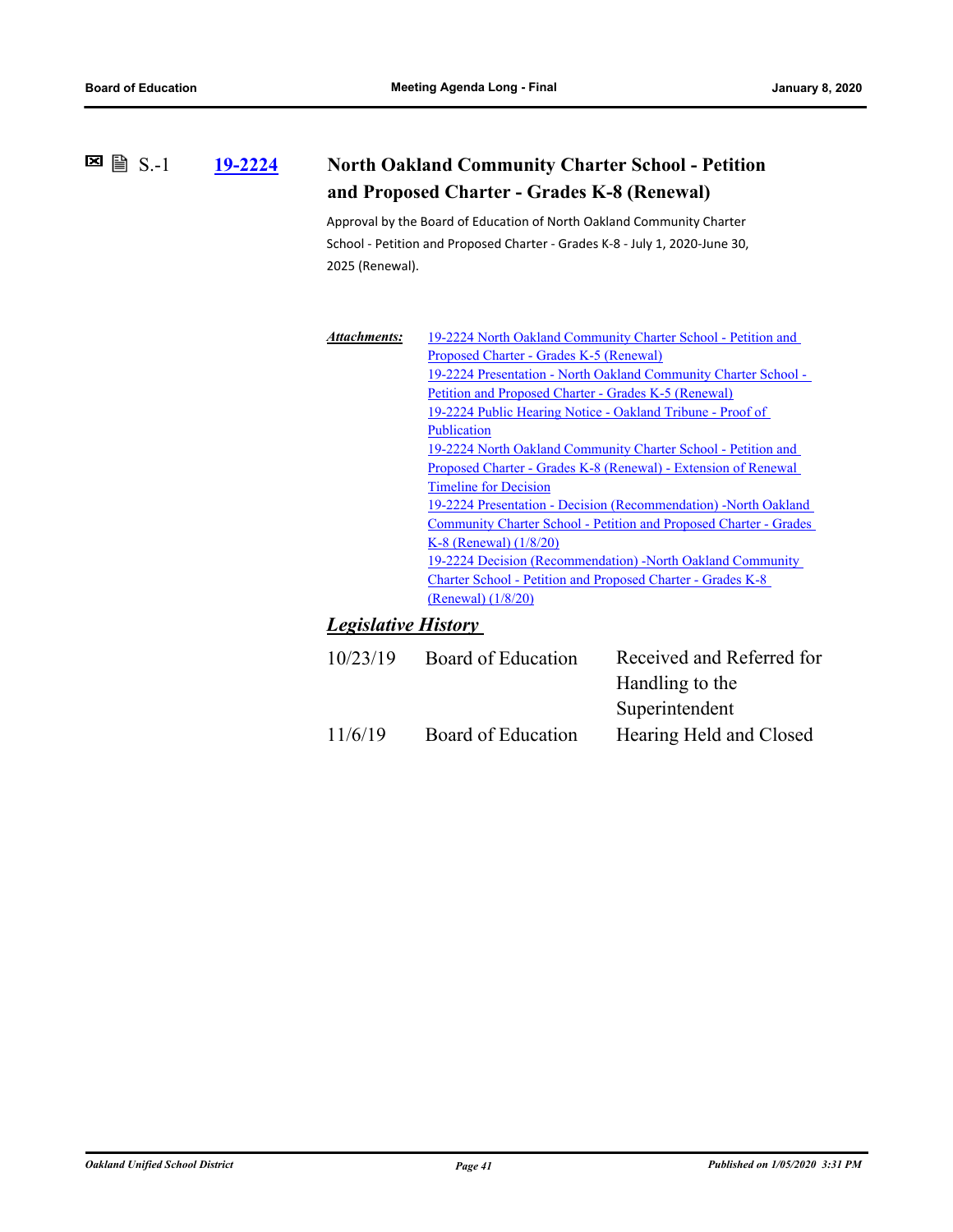#### **[19-2226](http://ousd.legistar.com/gateway.aspx?m=l&id=/matter.aspx?key=48140) Lighthouse Community Charter High School - Petition and Proposed Charter - Grades 9-12 (Renewal) 図** 圖 S.-2

Approval by the Board of Education of Lighthouse Community Charter High School - Petition and Proposed Charter - Grades 9-12 - July 1, 2020-June 30, 2025 (Renewal).

| <b>Attachments:</b>                                               | 19-2226 Lighthouse Community Charter High School - Petition and          |  |  |
|-------------------------------------------------------------------|--------------------------------------------------------------------------|--|--|
|                                                                   | Proposed Charter - Grades 9-12 (Renewal) (10/23/19)                      |  |  |
|                                                                   | 19-2226 Presentation - Public Hearing - Lighthouse Community             |  |  |
|                                                                   | <b>Charter High School - Petition and Proposed Charter - Grades 9-12</b> |  |  |
|                                                                   | (Renewal) $(11/6/19)$                                                    |  |  |
|                                                                   | 19-2226 Public Hearing Notice - Oakland Tribune - Proof of               |  |  |
|                                                                   | Publication                                                              |  |  |
| 19-2226 Decision - Signed Extension Agreement - Lighthouse HS.pdf |                                                                          |  |  |
|                                                                   | 19-2226 Presentation - Decision (Recommendation) - Lighthouse            |  |  |
|                                                                   | Community Charter High School - Petition and Proposed Charter -          |  |  |
|                                                                   | Grades 9-12 (Renewal)(11/20/19)                                          |  |  |
|                                                                   | 19-2226 Decision (Recommendation) - Lighthouse Community                 |  |  |
|                                                                   | <b>Charter High School - Petition and Proposed Charter - Grades 9-12</b> |  |  |
|                                                                   | $(Renewal)$ $(11/20/19)$                                                 |  |  |
|                                                                   | 19-2226 Decision (Recommendation) - Lighthouse Community                 |  |  |
|                                                                   | <b>Charter High School - Petition and Proposed Charter - Grades 9-12</b> |  |  |
|                                                                   | (Renewal) (1/8/20)                                                       |  |  |

### *Legislative History*

| 10/23/19 | Board of Education | Received and Referred for |  |
|----------|--------------------|---------------------------|--|
|          |                    | Handling to the           |  |
|          |                    | Superintendent            |  |
| 11/6/19  | Board of Education | Hearing Held and Closed   |  |
| 11/20/19 | Board of Education | Failed                    |  |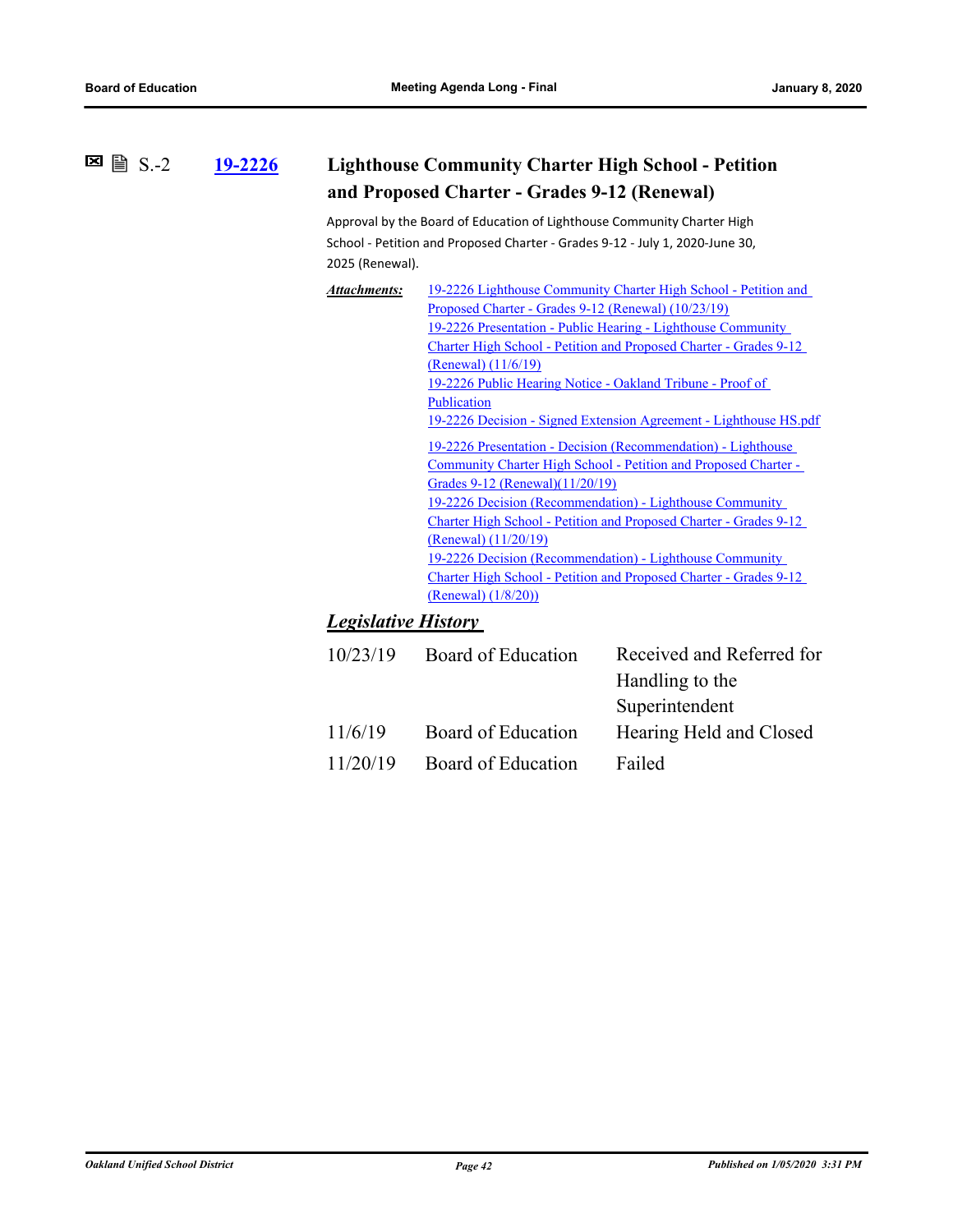| 19-2227 | <b>Oakland School for the Arts - Petition and Proposed</b> |
|---------|------------------------------------------------------------|
|         | <b>Charter - Grades 6-12 (Renewal)</b>                     |

Approval by the Board of Education of Oakland School for the Arts - Petition and Proposed Charter - Grades 6-12 - July 1, 2020-June 30, 2025 (Renewal).

| Attachments: | 19-2227 Oakland School for the Arts - Petition and Proposed Charter |
|--------------|---------------------------------------------------------------------|
|              |                                                                     |

- Grades 6-12 (Renewal) (10/23/19) [19-2227 Presentation - Public Hearing - Oakland School for the Arts -](http://ousd.legistar.com/gateway.aspx?M=F&ID=93172.pptx)  Petition and Proposed Charter - Grades 6-12 (Renewal) (11/6/19) [19-2227 Public Hearing Notice - Oakland Tribune - Proof of](http://ousd.legistar.com/gateway.aspx?M=F&ID=93269.pdf)  Publication [19-2227 Decision - Signed Extension Agreement - Oakland School for](http://ousd.legistar.com/gateway.aspx?M=F&ID=93794.pdf)  the Arts - Petition and Proposed Charter - Grades 6-12 (Renewal) [19-2227 Presentation - Decision \(Recommendation\) - Oakland School](http://ousd.legistar.com/gateway.aspx?M=F&ID=93399.pptx)  for the Arts - Petition and Proposed Charter - Grades 6-12 (Renewal) (11/20/19) [19-2227 Decision \(Recommendation\) - Oakland School for the Arts -](http://ousd.legistar.com/gateway.aspx?M=F&ID=93400.pdf)  Petition and Proposed Charter - Grades 6-12 (Renewal) (11/20/19) [19-2227 Decision \(Recommendation\) - Oakland School for the Arts -](http://ousd.legistar.com/gateway.aspx?M=F&ID=93801.pdf)  Petition and Proposed Charter - Grades 6-12 (Renewal) (1/8/20)

#### *Legislative History*

| 10/23/19 | Board of Education | Received and Referred for   |
|----------|--------------------|-----------------------------|
|          |                    | Handling to the             |
|          |                    | Superintendent              |
| 11/6/19  | Board of Education | Hearing Held and Closed     |
| 11/20/19 | Board of Education | Postponed to a Date Certain |
|          |                    |                             |

#### **[19-2521](http://ousd.legistar.com/gateway.aspx?m=l&id=/matter.aspx?key=48431) Lighthouse Community Charter High School - Petition and Proposed Charter - Grades 9-12 (Renewal) - Material Revision**  $\Xi$  A  $S$  -4

Approval by the Board of Education of Lighthouse Community Charter High School - Petition and Proposed Charter - Grades 9-12 - July 1, 2020-June 30, 2025 (Renewal) - Material Revision.

[19-2521 Lighthouse Community Charter High School - Petition and](http://ousd.legistar.com/gateway.aspx?M=F&ID=93574.pdf)  Proposed Charter - Grades 9-12 (Renewal) - Material Revision 19-2521 Public Hearing Notice - Oakland Tribune - Proof of [Publication - Lighthouse Community Charter High School - Petition](http://ousd.legistar.com/gateway.aspx?M=F&ID=93570.pdf)  and Proposed Charter - Grades 9-12 (Renewal) - Material Revision [19-2521 Decision - Lighthouse Community Charter High School -](http://ousd.legistar.com/gateway.aspx?M=F&ID=93797.pdf)  Petition and Proposed Charter - Grades 9-12 (Renewal) - Material Revision - Statement of Assurances (1/8/20) *Attachments:*

### *Legislative History*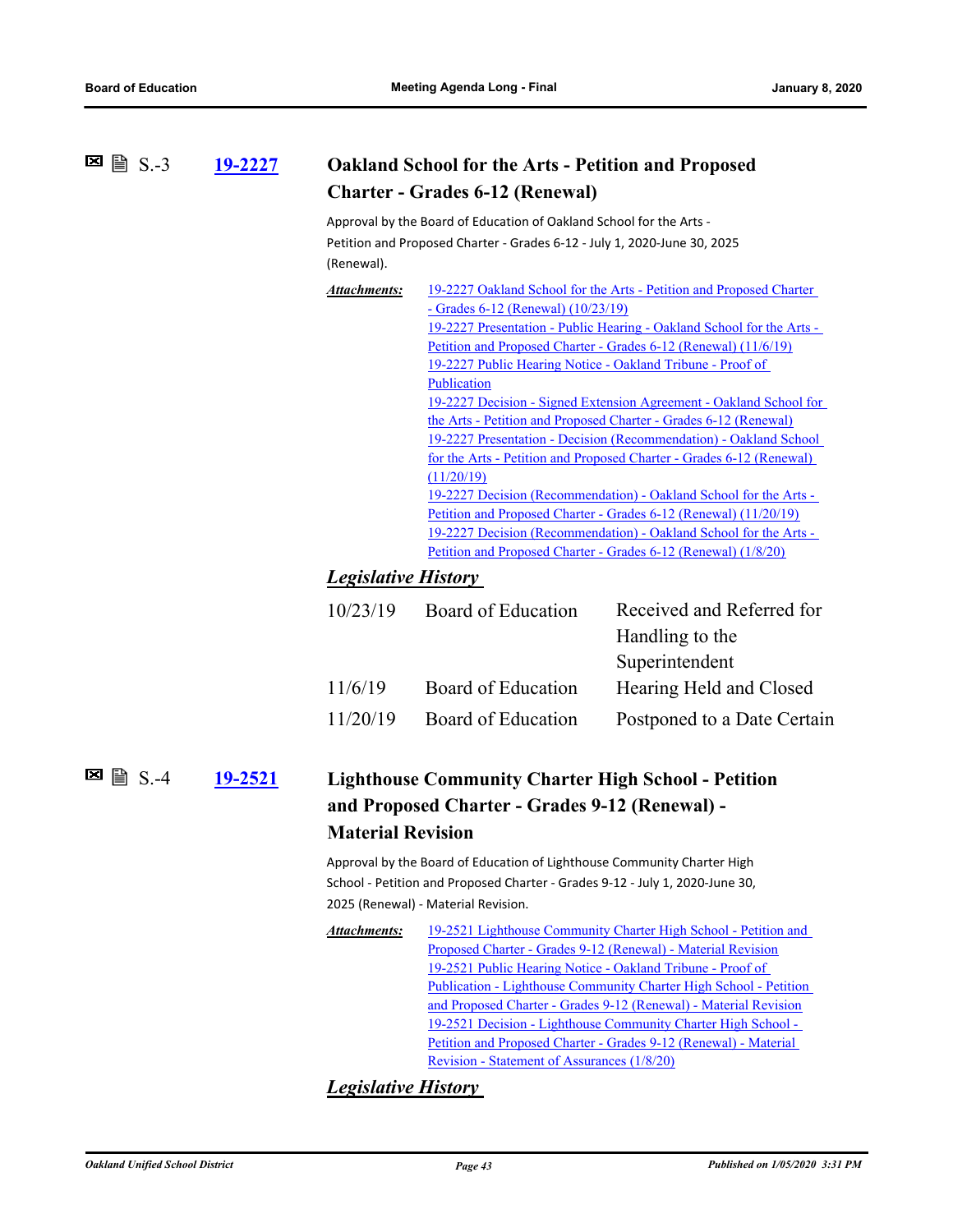|                            |                                                                                                                                       | 11/13/19                                                                                                                                                                                                                                                                                                                                                                                   | Board of Education                                                                                                                                                                                                                                    | Received and Referred for<br>Handling to the                                                                                           |  |
|----------------------------|---------------------------------------------------------------------------------------------------------------------------------------|--------------------------------------------------------------------------------------------------------------------------------------------------------------------------------------------------------------------------------------------------------------------------------------------------------------------------------------------------------------------------------------------|-------------------------------------------------------------------------------------------------------------------------------------------------------------------------------------------------------------------------------------------------------|----------------------------------------------------------------------------------------------------------------------------------------|--|
|                            |                                                                                                                                       | 12/11/19                                                                                                                                                                                                                                                                                                                                                                                   | Board of Education                                                                                                                                                                                                                                    | Superintendent<br>Hearing Held and Closed                                                                                              |  |
| ⊠<br>$\exists$ S.-5        | 19-2515                                                                                                                               |                                                                                                                                                                                                                                                                                                                                                                                            | <b>Coliseum College Preparatory Academy Temporary</b>                                                                                                                                                                                                 |                                                                                                                                        |  |
|                            |                                                                                                                                       | <b>Enrollment Priority (Second Reading)</b>                                                                                                                                                                                                                                                                                                                                                |                                                                                                                                                                                                                                                       |                                                                                                                                        |  |
|                            | Adoption by the Board of Education of Resolution No. 1920-0181 Coliseum<br>College Preparatory Academy Temporary Enrollment Priority. |                                                                                                                                                                                                                                                                                                                                                                                            |                                                                                                                                                                                                                                                       |                                                                                                                                        |  |
|                            |                                                                                                                                       | <b>Attachments:</b>                                                                                                                                                                                                                                                                                                                                                                        | 19-2515 Presentation - Coliseum College Preparatory Academy<br><b>Temporary Enrollment Priority. (First Reading - 12/11/19))</b><br>19-2515 Coliseum College Preparatory Academy Temporary<br><u> Enrollment Priority (First Reading - 12/11/19))</u> |                                                                                                                                        |  |
|                            |                                                                                                                                       | <b>Legislative History</b>                                                                                                                                                                                                                                                                                                                                                                 |                                                                                                                                                                                                                                                       |                                                                                                                                        |  |
|                            |                                                                                                                                       | 12/11/19                                                                                                                                                                                                                                                                                                                                                                                   | Board of Education                                                                                                                                                                                                                                    | <b>First Reading</b>                                                                                                                   |  |
| $\lvert \cdot \rvert$ S.-6 | 20-0006                                                                                                                               | 2020 Oakland Unified School District Principles and<br><b>State Legislative Priorities (Second Reading)</b>                                                                                                                                                                                                                                                                                |                                                                                                                                                                                                                                                       |                                                                                                                                        |  |
|                            |                                                                                                                                       | Adoption by the Board of Education of its Legislative Principles and 2020<br>State Legislative Priorities, in the areas of School Finance, Human<br>Resources, Charter Schools, Early Education, Special Education,<br>Environmental Challenges (Wildfires and Power Shutoffs), Career<br>Technical Education, Educator Effectiveness, School Climate and<br>Accountability, respectively. |                                                                                                                                                                                                                                                       |                                                                                                                                        |  |
|                            |                                                                                                                                       | Attachments:                                                                                                                                                                                                                                                                                                                                                                               | 1/8/2020                                                                                                                                                                                                                                              | 19-2654 2020 Oakland Unified School District Principles and State<br>Legislative Priorities (First Reading - 1/6/2020; Second Readng - |  |

### **T. New Business**

**[19-2068](http://ousd.legistar.com/gateway.aspx?m=l&id=/matter.aspx?key=47982) Organizational Wellness - District's Employee Retention Survey Results - School Year 2017-2018 ■ T.-1** 

> Presentation by the Superintendent of Schools, or designee, of Organizational Wellness 2017-2018 District's Staff Retention Survey Results and Findings.

[19-2068 Board Memorandum - Organizational Wellness - District's](http://ousd.legistar.com/gateway.aspx?M=F&ID=93865.pdf)  Employee Retention Survey Results - School Year 2017-2018 [19-2068 Presentation - Organizational Wellness: OUSD Staff](http://ousd.legistar.com/gateway.aspx?M=F&ID=93866.pptx)  Retention Survey Results & Implementation Plan *Attachments:*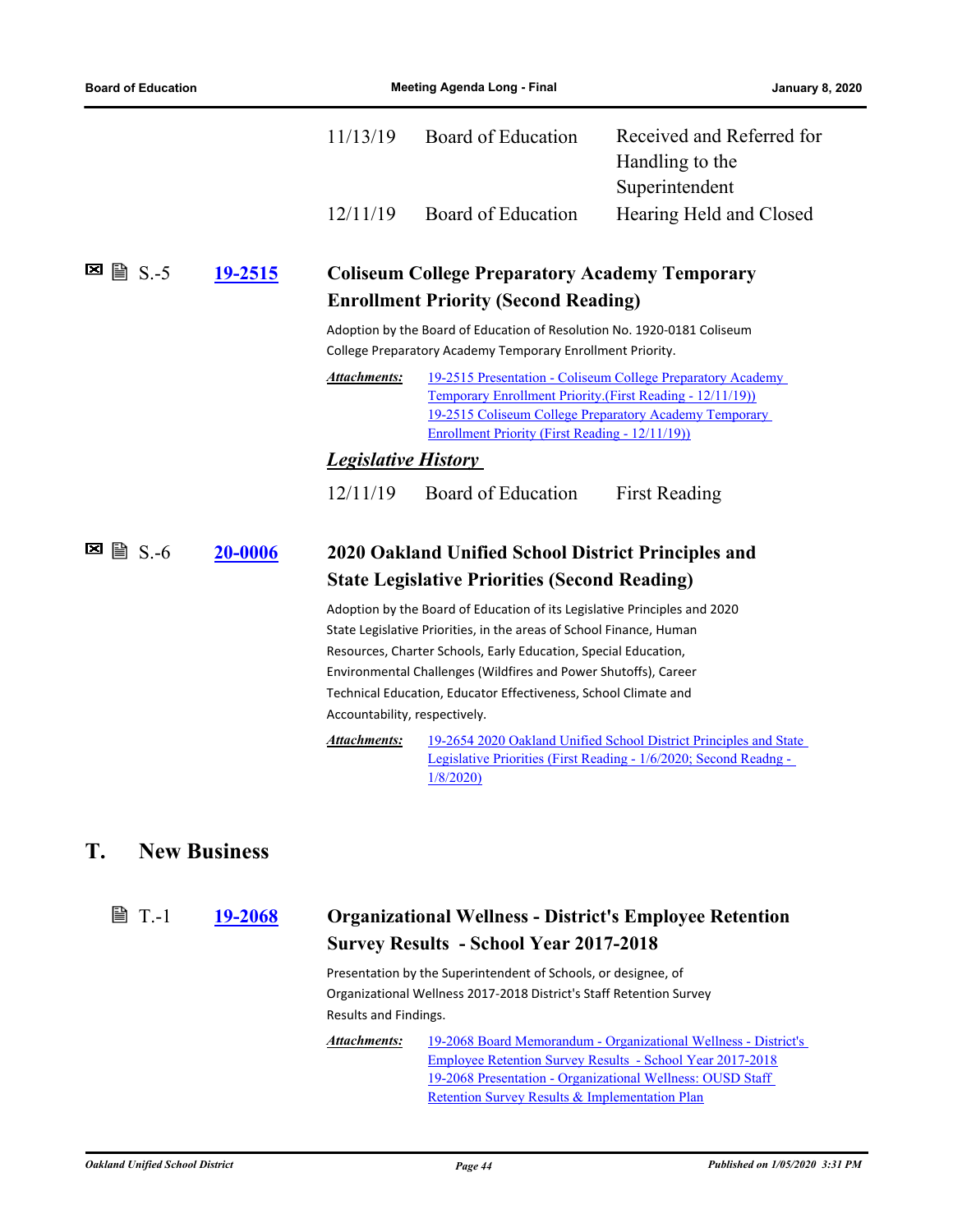### **[19-2691](http://ousd.legistar.com/gateway.aspx?m=l&id=/matter.aspx?key=48597) Agreement - District and North Oakland Community Charter School - Operating Terms and Conditions - School Years 2019-2022**  $■ P = T. -2$

Approval by the Board of Education of Agreement between District and North Oakland Community Charter School, with the latter agreeing to certain terms and conditions of operation, as stated in Agreement, for the term July 1, 2019 through June 30, 2022.

[19-2691 Agreement - District and North Oakland Community Charter](http://ousd.legistar.com/gateway.aspx?M=F&ID=93802.pdf)  School - Operating Terms and Conditions - School Years 2019-2022 *Attachments:*

#### **[19-2692](http://ousd.legistar.com/gateway.aspx?m=l&id=/matter.aspx?key=48598) Agreement - District and Oakland School of the Arts Charter School - Common Charter Schools [Student Enrollment] Application System**  $\Xi$  = T.-3

Approval by the Board of Education of Agreement between the District and Oakland School of the Arts Charter School, with the latter agreeing to join the Common Charter Schools [Student Enrollment] Application System, for the term July 1, 2020 through June 30, 2025, pursuant to the terms and conditions thereof.

```
19-2692 Agreement - District and Oakland School of the Arts Charter 
                School - Common Charter Schools [Student Enrollment] Application 
                System
Attachments:
```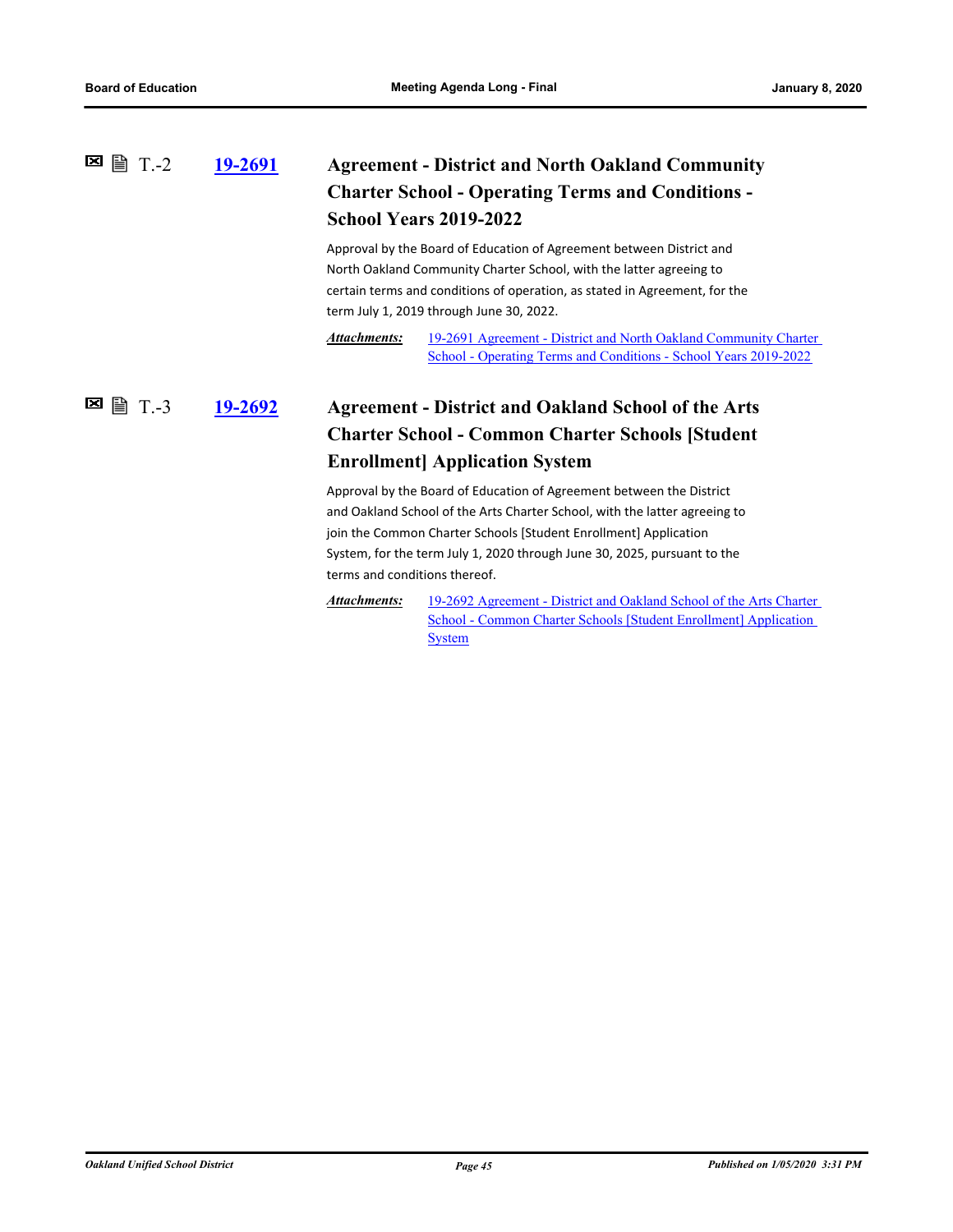#### **[19-2618](http://ousd.legistar.com/gateway.aspx?m=l&id=/matter.aspx?key=48524) Application for Provisional Internship Permit – California Commission on Teacher Credentialing - Named Employees for School Year 2019-2020**  $\Xi$  ■  $T.-4$

Approval by the Board of Education of Resolution No. 1920-0149 - Application for Provisional Internship Permit - California Commission on Teacher Credentialing - Named Employees for School Year 2019-2020:

- 1. Aaron Sillas, 9th 12th Grade Single Subject English, Skyline High School;
- 2. David Livnat, 9th 12th Grade Single Subject Math, Dewey Academy;
- 3. Einam Livnat. 9th 12th Grade Single Subject Math, Sojourner Truth;
- 4. Melody Noll, 9th 12th Grade Single Subject Social Science, Rudsdale Newcomer;
- 5. Katie Rodgers, 9th 12th Grade Mild/Moderate, Oakland International High School;
- 6. Kaitlyn Knapp, 6th-8th Grade Social Science, United for Success;
- 7. Jennifer Parker, K-5th Grade Music, Allendale Elementary School;
- 8. Jonathan Rock, 6th 8th Grade Single Subject Social Science, Frick Middle School;
- 9. Aaron Reaven, K 5th Grade Single Subject Biological Science, Futures Elementary School;
- 10. Kelly Gault, 9th 12th Grade P.E., Skyline High School; and
- 11. Peter Cunningham, 9th 12th Grade Social Science, Skyline High School.
- 19-2618 Application for Provisional Internship Permit California [Commission on Teacher Credentialing - Named Employees for School](http://ousd.legistar.com/gateway.aspx?M=F&ID=93736.pdf)  Year 2019-2020 *Attachments:*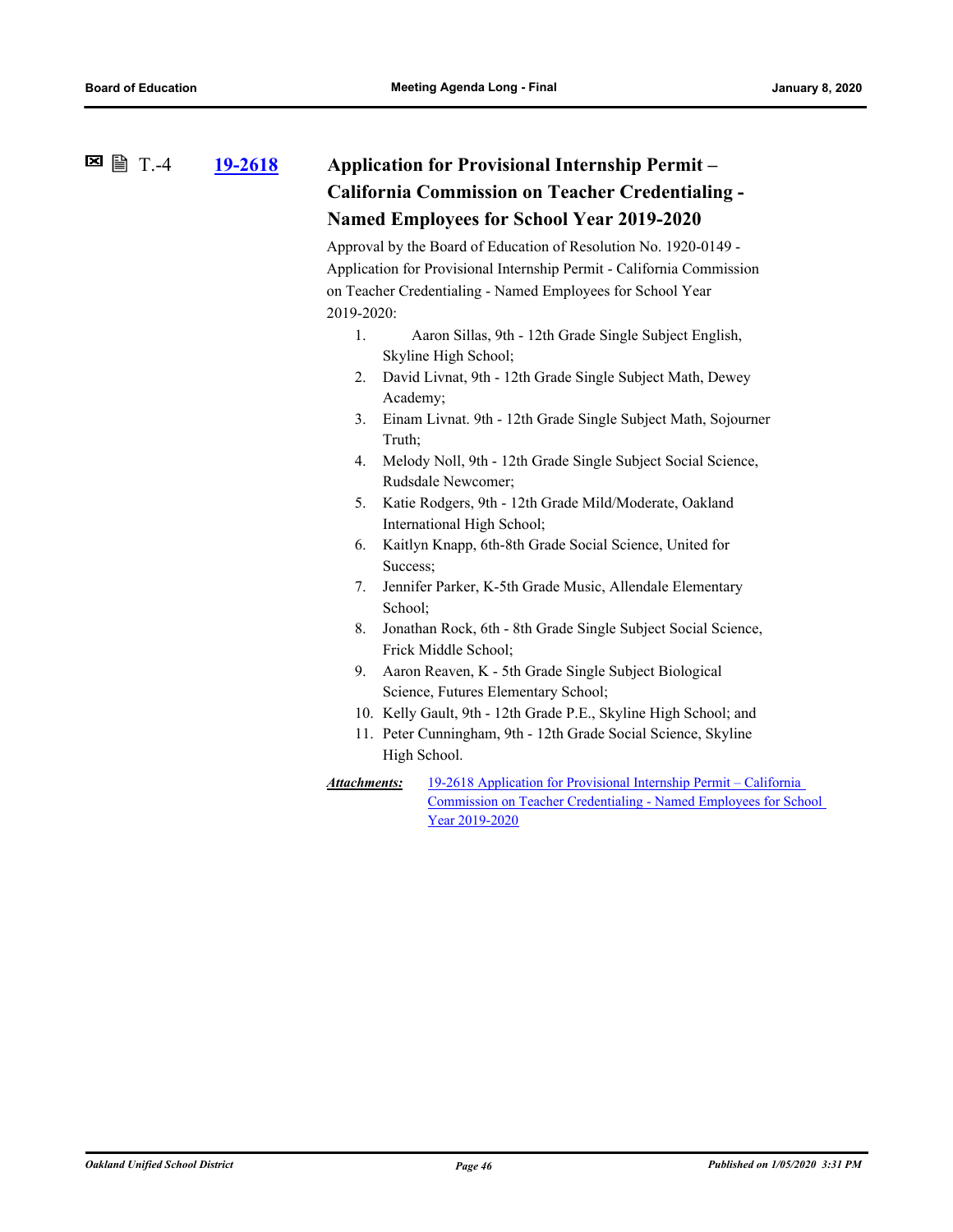### **[19-2624](http://ousd.legistar.com/gateway.aspx?m=l&id=/matter.aspx?key=48530) Application for Variable Term Program Waiver CBEST, BCLAD and Program – California Commission on Teacher Credentialing – Named Employees for School Year 2019-2020**  $■$  ■ ■ T.-5

Approval by the Board of Education of Resolution No. 1920-0150 - Application for Variable Term Program Waiver - CBEST, BCLAD and Program - California Commission on Teacher Credentialing - Named Employees for School Year 2019-2020:

- 1. Sandra Johnson-Zehaye, K 5th Grade Moderate/Severe, Parker Elementary; and
- 2. Marquise Cherry, Single Subject Physical Education, Esperanza and KDA Elementary.

#### **CORRECTION:**

- 1. Fernando Perez Sotomayer, 9th 12th Grade Social Science, Castlemont High School;
- 2. Miriam Reyes, 9th 12th Grade Single Subject Social Science, Fremont High School; and
- 3. Ariel Dale, 6th 8th Grade Business, Madison Park Academy.
- [19-2624 Application for Variable Term Program Waiver CBEST,](http://ousd.legistar.com/gateway.aspx?M=F&ID=93737.pdf)  BCLAD and Program – California Commission on Teacher Credentialing – Named Employees for School Year 2019-2020 *Attachments:*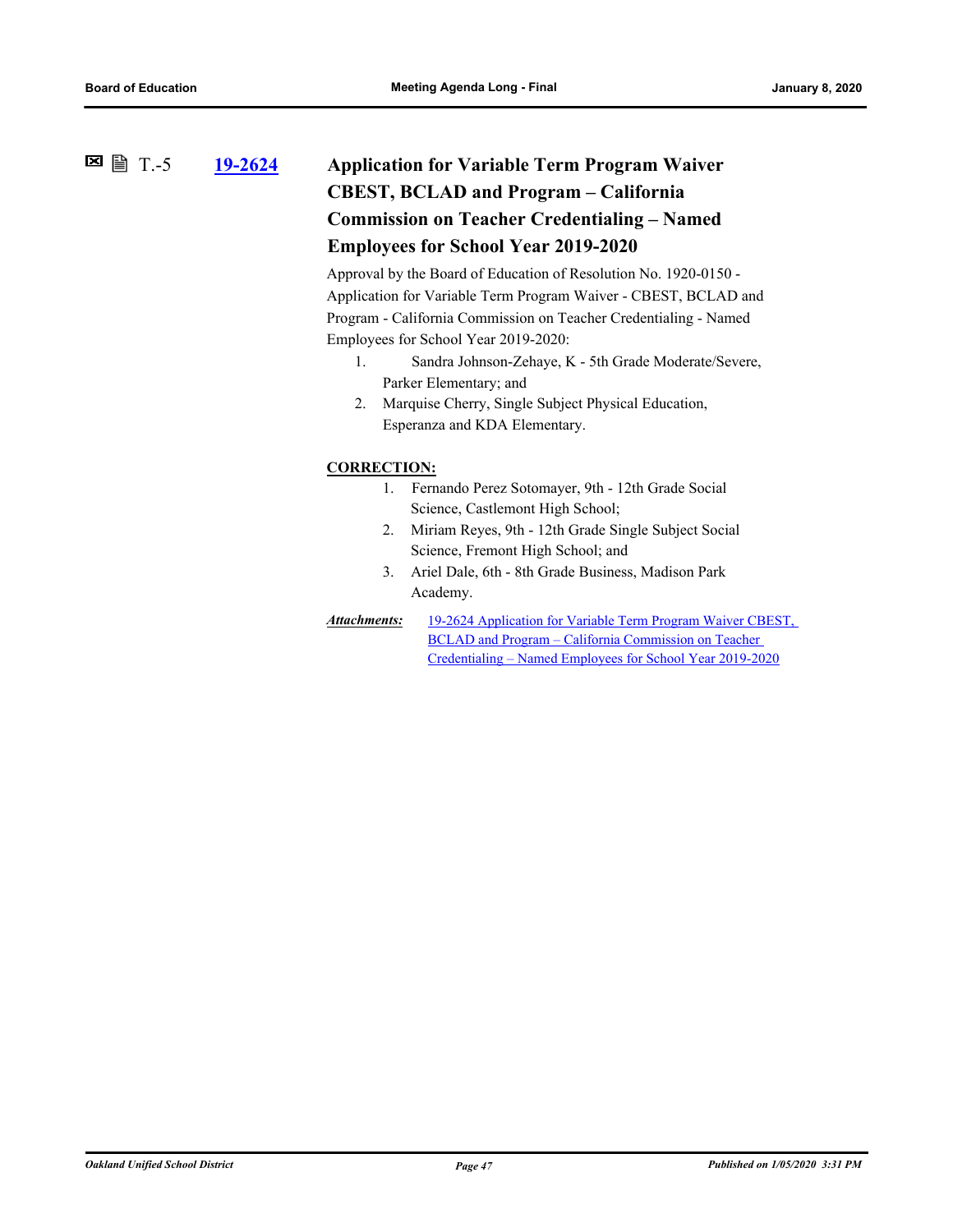## **U. Public Comments on All Non-Agenda Items Within the Subject Matter Jurisdiction of the District (30 Minutes)(Continued, If Necessary)**

*This section of the Agenda provides an opportunity for a member of the Public not heard under Agenda Item Q, for three minutes per person, or less, depending on the number of Speakers remaining, to directly address the Board, on any Item of interest to a member of the Public that is not on the current Agenda, but is within the subject matter jurisdiction of the Board, subject to terms and conditionsstated herein. Minutes are not transferable from Speaker to Speaker. A Speaker may be heard under this Item - U - only if s/he timely submitted a Speaker's Card by the time Item J is considered, the 30 minutes under Item Q was exhausted before being called to speak and the 30 minutes of this section has not been exhausted. A Speaker's Card or Sign In To Speak Card called during Agenda Item Q but not responded to by the requester is not repeated and a new Card is not accepted under this Section - Item U. Not more than 30 minutes shall be allocated for the purpose of this item. Likewise, as under Item Q, the Board may not discuss or take any action on a non-agenda item not appearing on the posted agenda for this meeting, except the Board or staff, as permitted by law, may briefly respond to a statement made or questions posed by a member of the public. In addition, on his or her own initiative or in response to questions posed by the public, a member of the Board or its staff may ask a question for clarification, make a brief announcement, or make a brief report of personal activities.*

#### **[19-2659](http://ousd.legistar.com/gateway.aspx?m=l&id=/matter.aspx?key=48565) Public Comments on All Non-Agenda Items Within the Subject Matter Jurisdiction of the District - January 8, 2020** U.-1

Public Comments on All Non-Agenda Items Within the Subject Matter Jurisdiction of the District - January 8, 2020.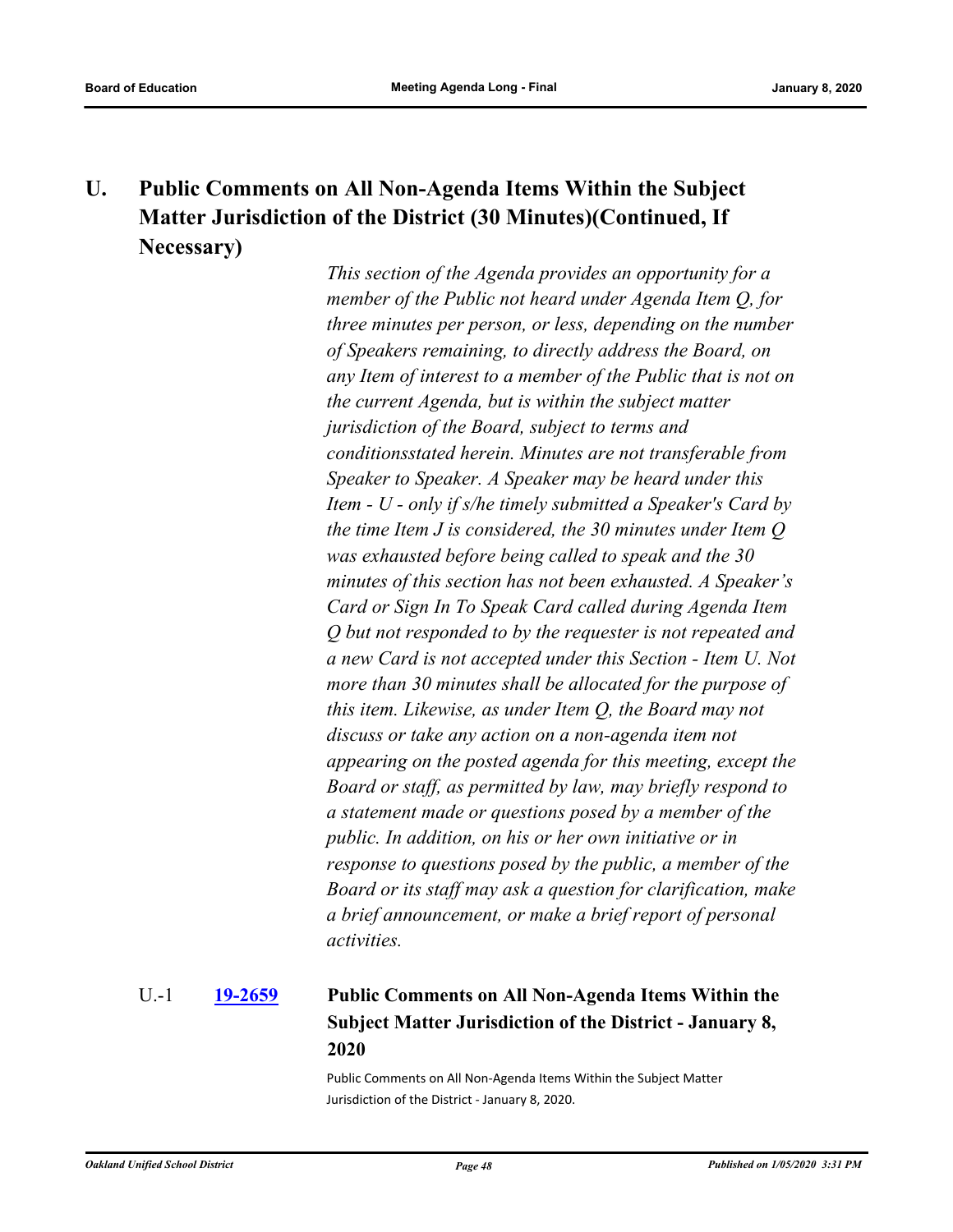### **V. Adoption of the Pupil Discipline Consent Report**

*Adoption of the Pupil Discipline Consent Report by the Board is the final Public Session decision, required by state law, on an individual pupil case from Closed Session, based on consideration of report and recommendations from the Pupil Discipline Hearing Panel, to either suspend, expel, grant a suspended expulsion, revoke a suspended expulsion order, reinstate, readmit, admit a pupil or not to do any of the preceding regarding a pupil. An individual pupil case specifics, other than as disclosed on printed agenda, is non-discloseable pursuant to federal and state law.*

### V.-1 **19-2672 Expulsion Appeal Hearing - Student U**

Expulsion Appeal Hearing - Student U

### **W. Regular Board Members' Report**

*This is an oral report, consistent with Brown Act requirements, to the Public by an Elected Board member of any information that he/she wishes to share regarding past, present or future personal or official activities.*

### W.-1 **[19-2660](http://ousd.legistar.com/gateway.aspx?m=l&id=/matter.aspx?key=48566) Board Member's Report - January 8, 2020**

Board Member's Report - January 8, 2020.

### **X. Introduction of New Legislative Matter(s)**

*This section of the Agenda permits the introduction of new business matter within subject matter jurisdiction of District that may be scheduled, pursuant to requirements of Board By-Law 9322, for a future meeting.*